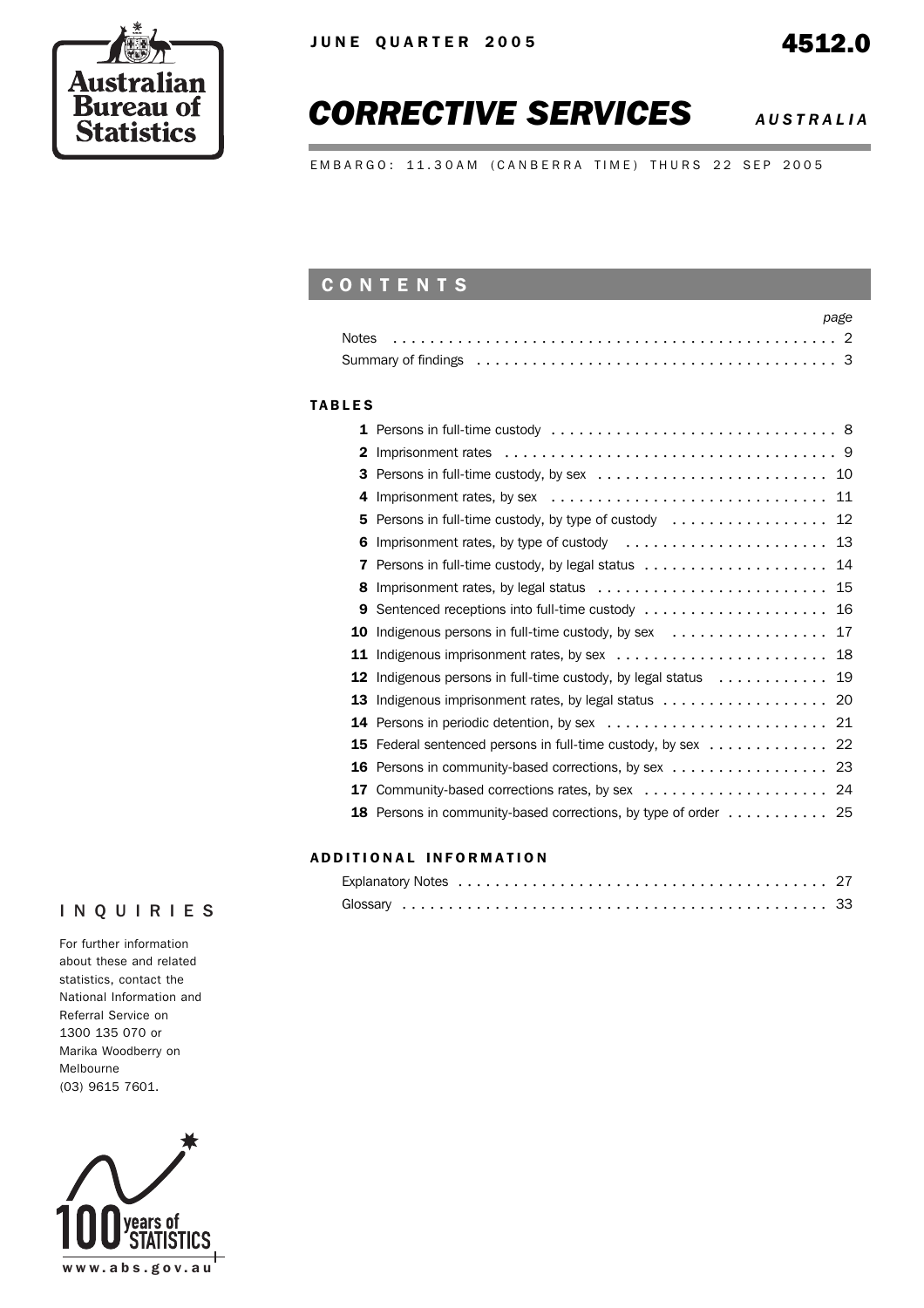# NOTES

| FORTHCOMING ISSUES     | ISSUE (Quarter)                                                                                                                                                                                                                                                                                                                                                                                                                                                                                                                                                                                                                                                                                                                                                                                                                                                                                                                                             | <b>RELEASE DATE</b>                                                                                                                                                                                                                                                    |  |  |  |  |
|------------------------|-------------------------------------------------------------------------------------------------------------------------------------------------------------------------------------------------------------------------------------------------------------------------------------------------------------------------------------------------------------------------------------------------------------------------------------------------------------------------------------------------------------------------------------------------------------------------------------------------------------------------------------------------------------------------------------------------------------------------------------------------------------------------------------------------------------------------------------------------------------------------------------------------------------------------------------------------------------|------------------------------------------------------------------------------------------------------------------------------------------------------------------------------------------------------------------------------------------------------------------------|--|--|--|--|
|                        | September 2005                                                                                                                                                                                                                                                                                                                                                                                                                                                                                                                                                                                                                                                                                                                                                                                                                                                                                                                                              | 2 December 2005                                                                                                                                                                                                                                                        |  |  |  |  |
|                        |                                                                                                                                                                                                                                                                                                                                                                                                                                                                                                                                                                                                                                                                                                                                                                                                                                                                                                                                                             |                                                                                                                                                                                                                                                                        |  |  |  |  |
| ABOUT THIS PUBLICATION | This publication presents information on persons in custody and community-based<br>corrections. The statistics are derived from information provided to the Australian<br>Bureau of Statistics (ABS) from administrative records held by corrective services<br>agencies in each state and territory, and from the Australian Government<br>Attorney-General's Department for details on federal prisoners. Details are provided for<br>each state and territory on: numbers and imprisonment rates by type of custody<br>(i.e. open or secure custody or periodic detention); prisoner numbers by legal status<br>(sentenced or unsentenced) for all prisoners and for Indigenous prisoners; the number<br>of sentenced receptions into custody; the number of federal prisoners; and the numbers<br>and rates of persons serving community-based corrections orders.<br>The ABS acknowledges the valuable contribution of the Board of Management and the |                                                                                                                                                                                                                                                                        |  |  |  |  |
|                        |                                                                                                                                                                                                                                                                                                                                                                                                                                                                                                                                                                                                                                                                                                                                                                                                                                                                                                                                                             | Advisory Group of the National Corrective Services Statistics Unit as well as the staff of<br>the various agencies that provide the statistics that are presented in this publication.                                                                                 |  |  |  |  |
| CHANGES IN THIS ISSUE  | The presentation of tables 14, 15 and 16 has changed. Table 14 now presents both<br>counts and rates of periodic detention. This data was previously presented as tables 14<br>and 15. Table 15 presents data for males and females. This data was previously presented<br>as table 16.                                                                                                                                                                                                                                                                                                                                                                                                                                                                                                                                                                                                                                                                     |                                                                                                                                                                                                                                                                        |  |  |  |  |
| FURTHER INFORMATION    | 36-37 of the Explanatory Notes.                                                                                                                                                                                                                                                                                                                                                                                                                                                                                                                                                                                                                                                                                                                                                                                                                                                                                                                             | More information about ABS activities in the field of crime and justice statistics is<br>available from the Crime and Justice theme page on the ABS web site. Details of other<br>ABS publications relating to Crime and Justice statistics can be found in paragraphs |  |  |  |  |
| ABBREVIATIONS          | ABS<br>Australia<br>Aust.<br>ERP<br>NCCIS                                                                                                                                                                                                                                                                                                                                                                                                                                                                                                                                                                                                                                                                                                                                                                                                                                                                                                                   | Australian Bureau of Statistics<br><b>ACT</b> Australian Capital Territory<br>estimated resident population<br>National Centre for Crime and Justice Statistics                                                                                                        |  |  |  |  |
|                        | <b>NSW</b><br>NΤ<br>Queensland<br>Old                                                                                                                                                                                                                                                                                                                                                                                                                                                                                                                                                                                                                                                                                                                                                                                                                                                                                                                       | New South Wales<br>Northern Territory                                                                                                                                                                                                                                  |  |  |  |  |
|                        | SA<br>South Australia<br>Tasmania<br>Tas.                                                                                                                                                                                                                                                                                                                                                                                                                                                                                                                                                                                                                                                                                                                                                                                                                                                                                                                   |                                                                                                                                                                                                                                                                        |  |  |  |  |
|                        | Victoria<br>Vic.                                                                                                                                                                                                                                                                                                                                                                                                                                                                                                                                                                                                                                                                                                                                                                                                                                                                                                                                            |                                                                                                                                                                                                                                                                        |  |  |  |  |
|                        | WA Western Australia                                                                                                                                                                                                                                                                                                                                                                                                                                                                                                                                                                                                                                                                                                                                                                                                                                                                                                                                        |                                                                                                                                                                                                                                                                        |  |  |  |  |
|                        |                                                                                                                                                                                                                                                                                                                                                                                                                                                                                                                                                                                                                                                                                                                                                                                                                                                                                                                                                             |                                                                                                                                                                                                                                                                        |  |  |  |  |

Dennis Trewin Australian Statistician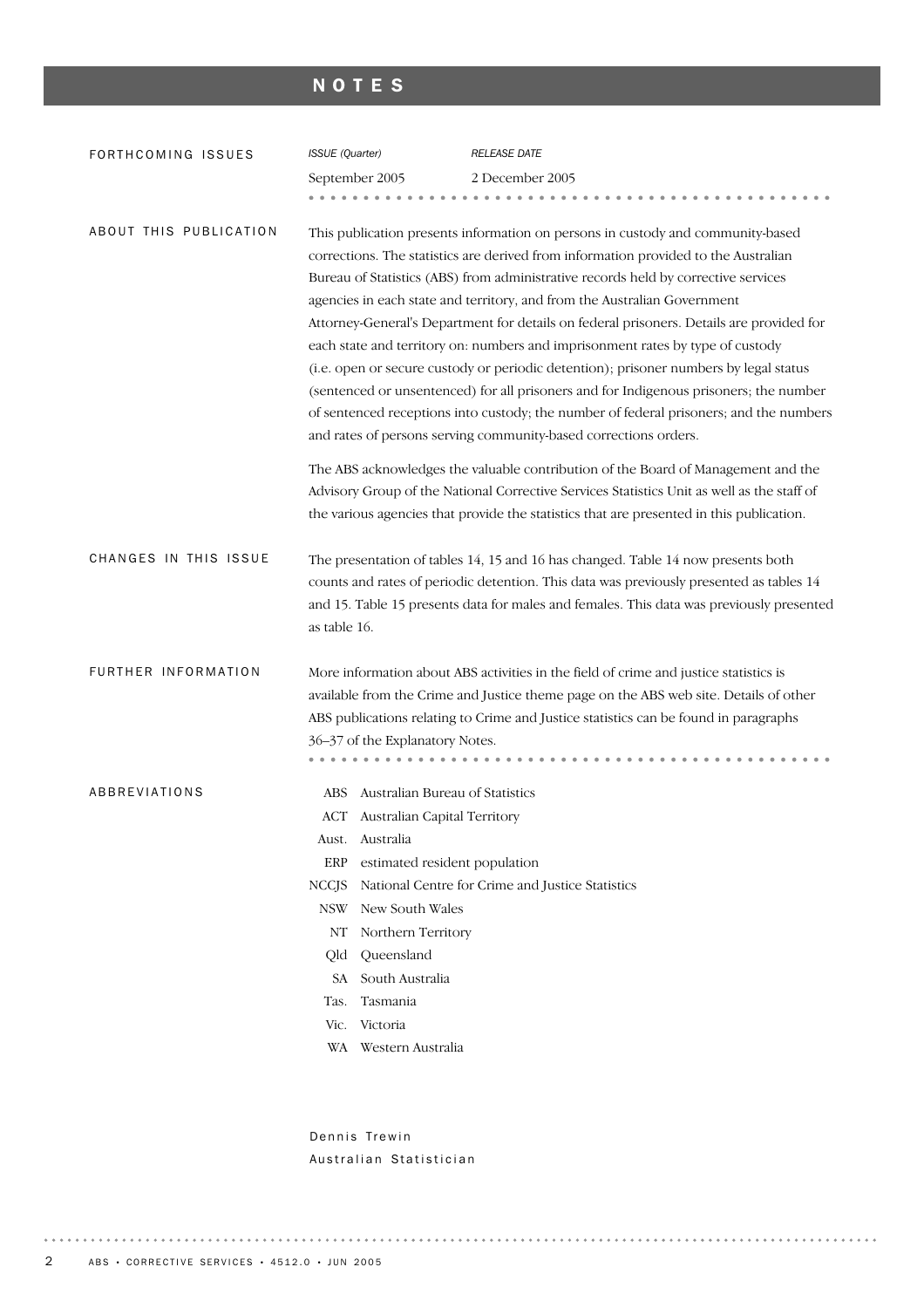#### SUMMARY OF FINDINGS

PERSONS IN CORRECTIVE SERVICES

Based on first day of the month data, for the June quarter 2005 there were 77,446 persons under the authority of corrective services comprising 24,392 persons in full-time custody and 53,054 persons in community-based corrections. This was an increase of 5% (3,697 persons) since the June quarter 2004. The largest proportional increases were in the Northern Territory (10%), followed by Western Australia and Tasmania (each 9%). The smallest proportional increases were in Queensland and South Australia (each 1%).

ADULTS

'000 NUMBER OF PRISONERS PERSONS IN PRISON CUSTODY, Average daily number per month



The average daily number of full-time prisoners in Australia in the June quarter 2005 was 24,382, an increase of 230 (1%) on the March quarter 2005 and 1,233 (5%) on the June quarter 2004. These increases reflect the upward trend of the annual average daily prisoner numbers.



#### RATES PER 100,000 AVERAGE DAILY IMPRISONMENT RATE (a)

Nationally, the average daily imprisonment rate was 157 prisoners per 100,000 adult population during the June quarter 2005, an increase of 4% since the June quarter 2004 (151 prisoners). The Northern Territory had the highest imprisonment rate (580 prisoners per 100,000 adult population), followed by Western Australia (234) and Queensland (178). The Australian Capital Territory (including Australian Capital Territory prisoners held in New South Wales prisons) and Victoria had the lowest imprisonment rates (73 and 92 prisoners per 100,000 adults respectively).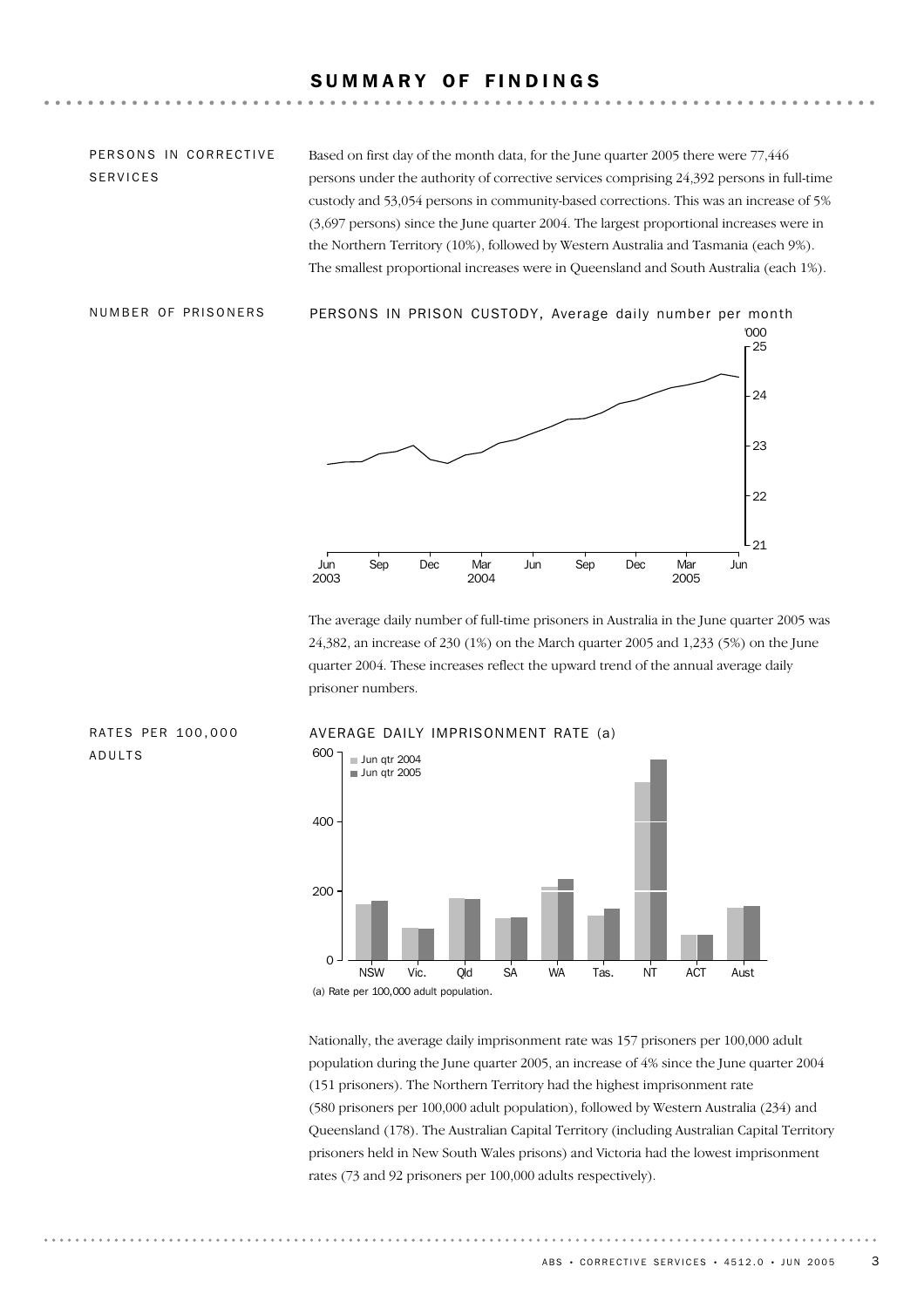| RATES PER 100,000<br>ADULTS continued | Of all states and territories, the largest proportional increase (15%) in imprisonment<br>rates since the June quarter 2004 was recorded in Tasmania. The next highest increase<br>was Northern Territory (13%), followed by Western Australia (11%). The largest<br>proportional decrease (3%) over the same period was recorded in the Australian Capital<br>Territory.                                                                                                                                                                 |
|---------------------------------------|-------------------------------------------------------------------------------------------------------------------------------------------------------------------------------------------------------------------------------------------------------------------------------------------------------------------------------------------------------------------------------------------------------------------------------------------------------------------------------------------------------------------------------------------|
| <b>SEX</b>                            | Of the average daily number of full-time prisoners in Australia in the June quarter 2005,<br>22,729 (93%) were male and 1,652 (7%) were female. The average daily imprisonment<br>rate for males was 297 prisoners per 100,000 adult male population, while for females it<br>was 21 prisoners per 100,000 adult female population. Males were 14 times more likely<br>to be in prison than females.                                                                                                                                      |
| <b>TYPE OF FULL-TIME</b><br>CUSTODY   | The average daily number of prisoners in secure prison custody in the June quarter 2005<br>was 17,597 (72% of prisoners in full-time custody). The remaining prisoners were held in<br>open prison custody. Nationally, the proportions of prisoners held in secure and open<br>prison custody have remained stable over the past three years.                                                                                                                                                                                            |
|                                       | In the June quarter 2005, all prisoners held in full-time custody in the Australian Capital<br>Territory were in secure custody. In other states and territories, the highest proportions<br>of prisoners held in secure full-time prison custody were recorded in Victoria (92%) and<br>South Australia (88%). The proportion of prisoners in secure full-time custody was<br>lowest in New South Wales (including Australian Capital Territory prisoners held in New<br>South Wales prisons) at 53%.                                    |
| LEGAL STATUS                          | The average of the number of prisoners in full-time custody on the first day of each<br>month in the June quarter 2005 was 24,392. Of these, the average number of<br>unsentenced prisoners was 5,216 (21%). The Australian Capital Territory (including<br>Australian Capital Territory prisoners held in New South Wales prisons) and South<br>Australia had the highest proportions of unsentenced prisoners<br>(38% and 32% respectively). The lowest proportion of unsentenced prisoners was<br>recorded in Western Australia (16%). |
|                                       | PERSONS IN PRISON CUSTODY, Proportion unsentenced per month                                                                                                                                                                                                                                                                                                                                                                                                                                                                               |



. . . . . . . . . . . . . . . . . . . .

 $\sim$   $\sim$ 

 $-0.000$ 

 $\sim$   $\sim$ 

. . . . . . . . . . . . . . . .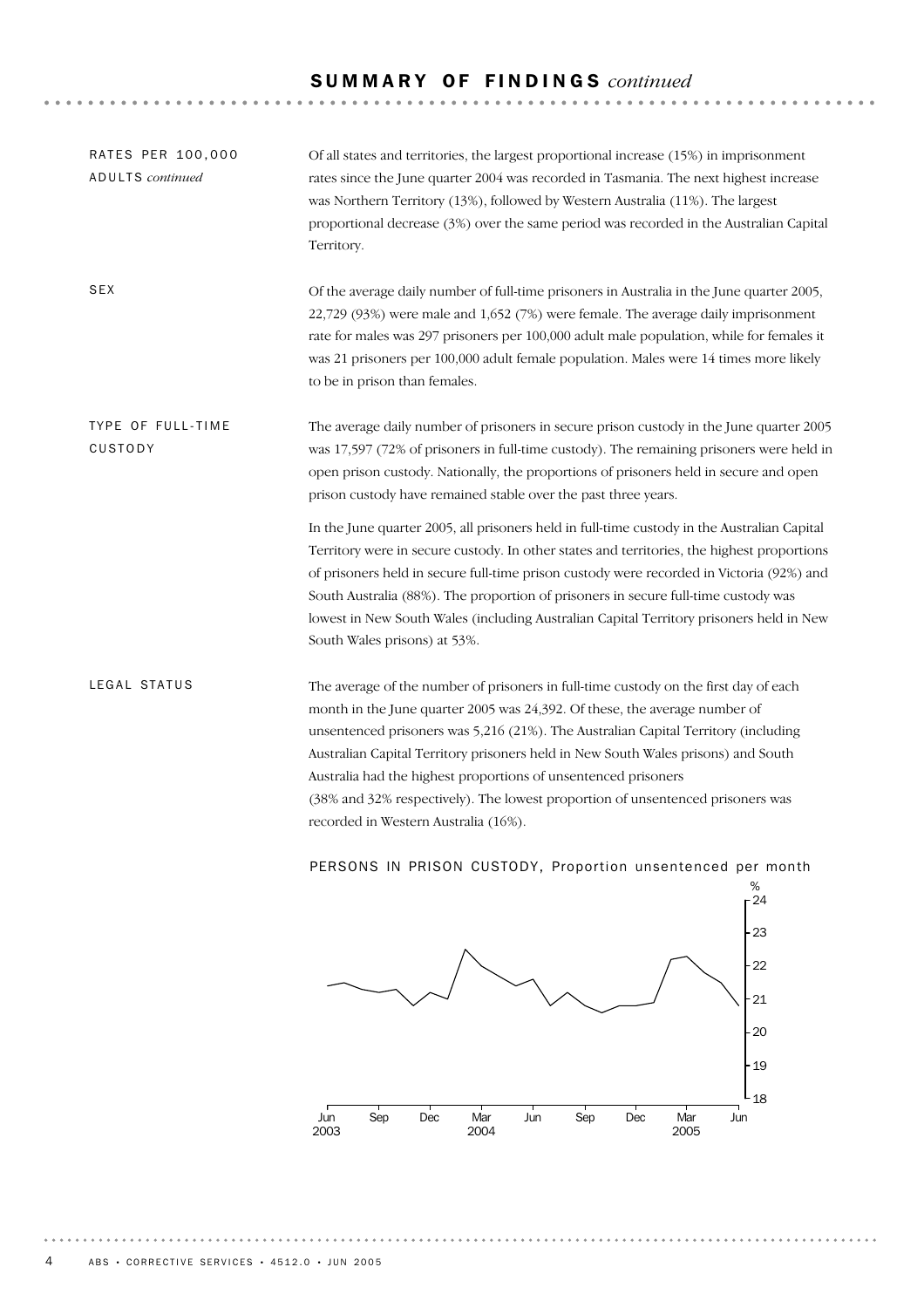#### SENTENCED RECEPTIONS

There were 6,351 sentenced receptions into full-time custody in Australia in the June quarter 2005. The number of sentenced receptions increased by 344 (6%) since the March quarter 2005, and by 117 (2%) since the June quarter 2004.



In the June quarter 2005 there were 5,686 Indigenous adult prisoners in Australia, comprising 5,206 (92%) males and 480 (8%) females. Almost 80% of the total Indigenous prisoner population was located in three states: New South Wales (1,739 persons); Western Australia (1,448); and Queensland (1,329).

The national rate of imprisonment for Indigenous people in the June quarter 2005 was 2,033 per 100,000 adult Indigenous population, an increase of 9% since the June quarter 2004 and an increase of 1% since the March quarter 2005.

The highest rate of imprisonment for Indigenous prisoners was recorded in Western Australia (3,602 Indigenous prisoners per 100,000 adult Indigenous population), followed by New South Wales (2,185).



INDIGENOUS IMPRISONMENT RATE (a)

(a) Rate per 100,000 adult Indigenous population, based on first day of month. (b) Apparent variations in ACT rates may be as a result of small counts, see tables 10 and 11.

Of all states and territories, the largest proportional increase (19%) in the rate of imprisonment of Indigenous people since the June quarter 2004 was recorded in Western Australia. The next highest increase was in Northern Territory (11%), followed by New South Wales (7%).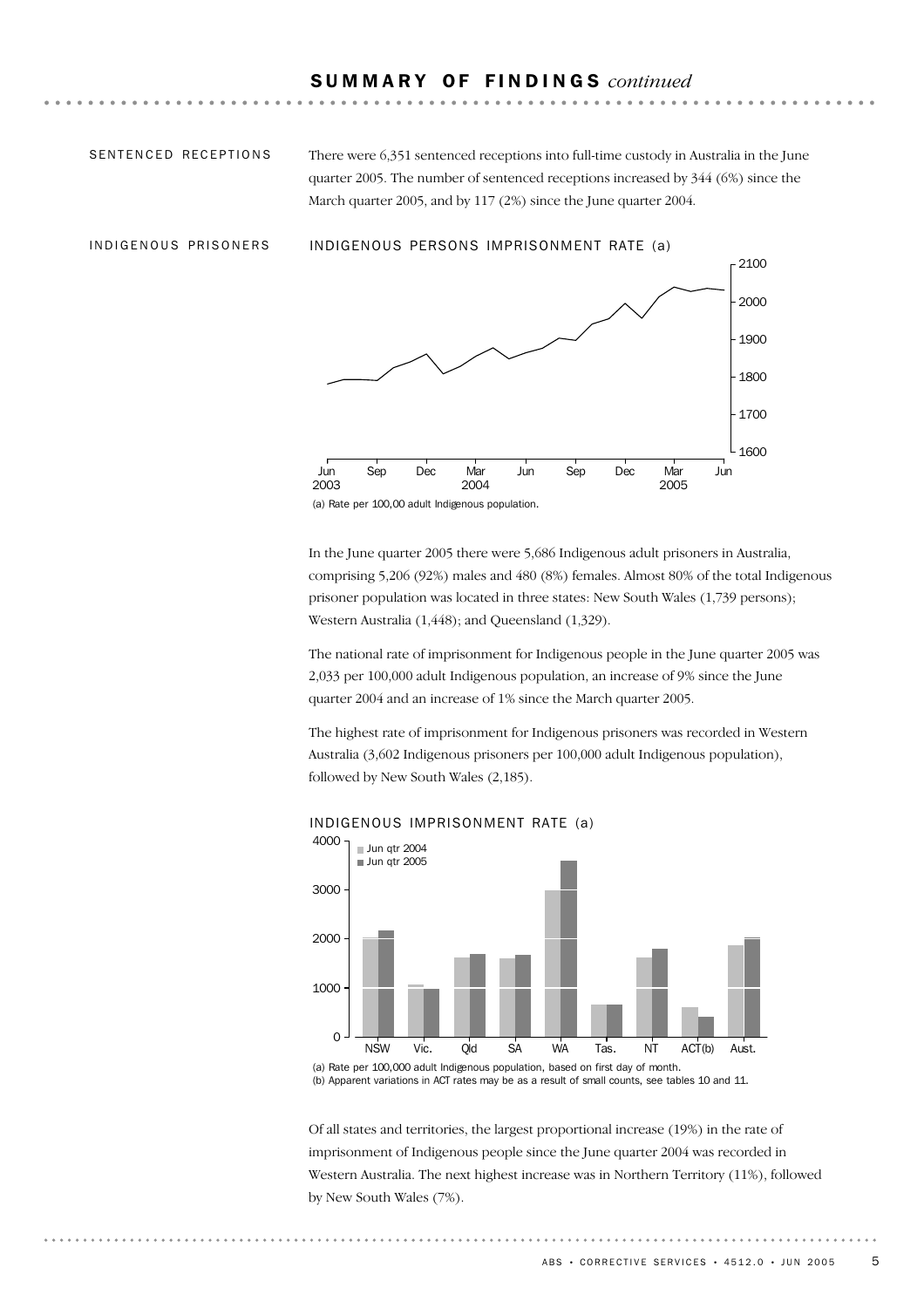| INDIGENOUS PRISONERS<br>continued            | The age standardised national rate of imprisonment of Indigenous people from the<br>National Prisoner Census at June 2004 was 11 times higher $(1, 417)$ than the rate for<br>non-Indigenous people (129). Imprisonment rates in the National Prisoner Census take<br>into account the different age profiles of the Indigenous and non-Indigenous<br>populations. Further information on the comparison of imprisonment rates between<br>Indigenous and non-Indigenous populations can be found in Prisoners in Australia 2004<br>(cat. no. 4517.0). |
|----------------------------------------------|-------------------------------------------------------------------------------------------------------------------------------------------------------------------------------------------------------------------------------------------------------------------------------------------------------------------------------------------------------------------------------------------------------------------------------------------------------------------------------------------------------------------------------------------------------|
| PERIODIC DETENTION                           | Periodic detention is a form of custody only used in New South Wales and the Australian<br>Capital Territory. During the June quarter 2005 there was an average daily number of<br>846 persons in New South Wales and 106 persons in the Australian Capital Territory held<br>in periodic detention. The rate of imprisonment for periodic detention increased in the<br>Australian Capital Territory by 20% and in New South Wales by 14% between the June<br>quarters 2004 and 2005.                                                                |
| FEDERAL PRISONERS                            | In the June quarter 2005, there were 658 federal prisoners in Australia, a decrease<br>of 21 (3%) since the June quarter 2004. More than half (55%) of these federal prisoners<br>were sentenced in New South Wales.                                                                                                                                                                                                                                                                                                                                  |
| PERSONS IN<br>COMMUNITY-BASED<br>CORRECTIONS | Community-based correction orders are non-custodial orders under the authority of<br>corrective services and include: restricted movement, fine option, community service,<br>parole, bail and sentenced probation. In the June quarter 2005, there were 53,054<br>persons in community-based corrections in Australia, an increase of 2% (827 persons)<br>since the March quarter 2005 and 5% (2,448 persons) since the June quarter 2004.                                                                                                           |
| Rates per 100,000 adults                     | Nationally, the rate of persons in community-based corrections was 341 persons per<br>100,000 adult population for the June quarter 2005. This was an increase of 3% since the<br>June quarter 2004 (330 persons per 100,000 adults). The largest increases since the June<br>quarter 2004 were in New South Wales (7%), followed by the Northern Territory and<br>Tasmania (each 6%). Queensland and South Australia recorded a decrease in rates (1%)<br>over the same period.                                                                      |



. . . . . . . . . .

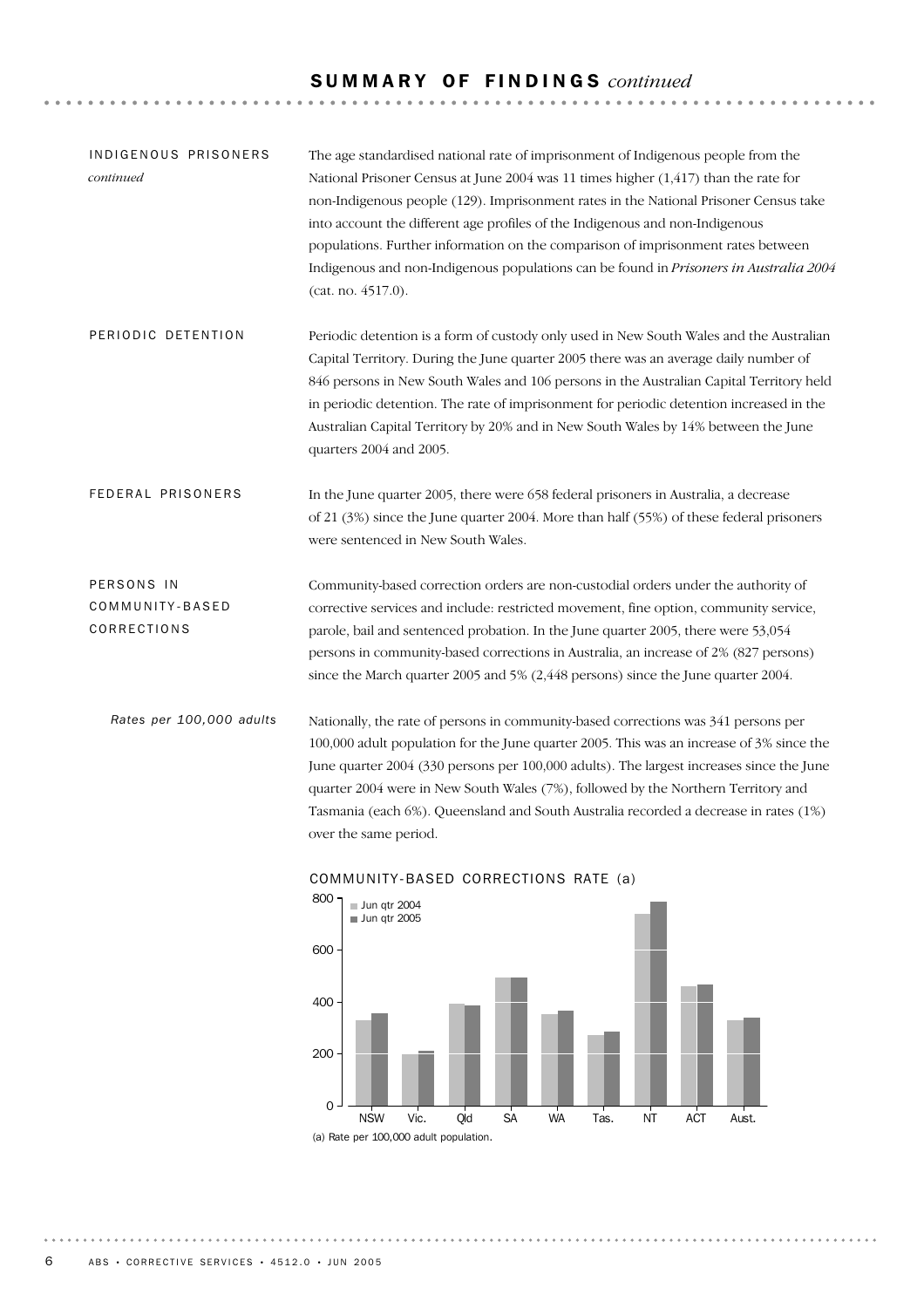| Rates per 100,000 adults<br>continued | In the June quarter 2005, community-based corrections for males was 566 per 100,000<br>adult male population compared to 121 females per 100,000 adult female population.<br>Males were almost five times more likely to be in community-based corrections than<br>females.                                           |
|---------------------------------------|-----------------------------------------------------------------------------------------------------------------------------------------------------------------------------------------------------------------------------------------------------------------------------------------------------------------------|
| Type of orders                        | In the June quarter 2005, there were 31,149 persons serving a sentenced probation order<br>(59% of all persons serving a community-based corrections order). This was an increase<br>of 2% (504 persons) since the March quarter 2005 and 5% (1,526 persons) since the June<br>quarter 2004.                          |
|                                       | In the June quarter 2005, there were 9,255 persons serving parole orders following a<br>period of imprisonment. More than three quarters (76%) of the total persons serving<br>parole orders were located in three states. New South Wales (4,134 persons); Victoria<br>$(1,578)$ ; and Western Australia $(1,321)$ . |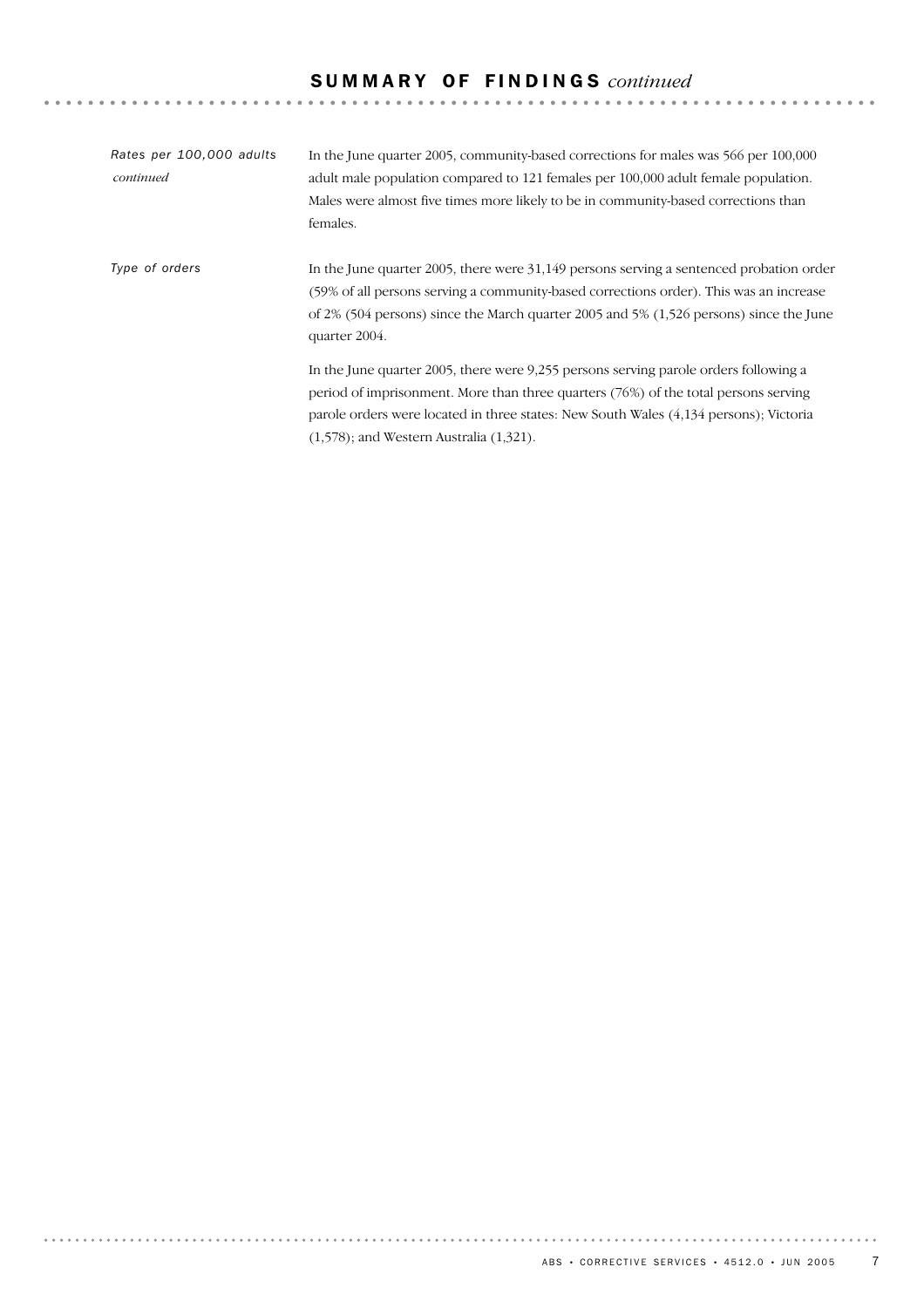#### PERSONS IN FULL-TIME CUSTODY

|                                               | NSW(a)                                | Vic.                                     | Old                                                 | <b>SA</b>                               | <b>WA</b>                                  | Tas.                            | NT                              | ACT in<br>ACT(b)           | ACT in<br>NSW(a)(c)             | <b>ACT</b><br>Total(d)          | Aust.(a)                                         |
|-----------------------------------------------|---------------------------------------|------------------------------------------|-----------------------------------------------------|-----------------------------------------|--------------------------------------------|---------------------------------|---------------------------------|----------------------------|---------------------------------|---------------------------------|--------------------------------------------------|
|                                               |                                       |                                          |                                                     |                                         | AVERAGE DAILY NUMBER                       |                                 |                                 |                            |                                 |                                 |                                                  |
| 2002<br>2003<br>2004                          | 7 7 0 5<br>8 0 1 2<br>8522            | 3550<br>3718<br>3595                     | 5 0 3 0<br>5 2 1 7<br>5 2 8 3                       | 1 4 6 9<br>1 4 8 0<br>1473              | 2803<br>2915<br>3 1 6 1                    | 423<br>445<br>484               | 675<br>727<br>727               | 58<br>64<br>68             | 133<br>124<br>118               | 190<br>189<br>186               | 21 7 1 3<br>22 578<br>23 312                     |
| 2004<br>Jun Qtr<br>Sep Qtr<br>Dec Qtr<br>2005 | 8 4 5 6<br>8575<br>8709               | 3582<br>3 6 4 3<br>3597                  | 5 2 7 8<br>5 3 2 0<br>5 3 4 6                       | 1 4 4 5<br>1 4 9 0<br>1512              | 3 1 3 6<br>3 1 9 1<br>3 3 0 3              | 466<br>484<br>535               | 716<br>714<br>748               | 70<br>73<br>66             | 116<br>123<br>117               | 186<br>196<br>183               | 23 149<br>23 490<br>23 816                       |
| Mar Otr<br>Jun Qtr<br>2004                    | 8939<br>8962                          | 3 5 3 5<br>3 6 1 0                       | 5 3 0 5<br>5 3 5 0                                  | 1536<br>1 4 8 4                         | 3 4 5 3<br>3 5 4 3                         | 520<br>545                      | 798<br>820                      | 67<br>69                   | 112<br>114                      | 178<br>182                      | 24 152<br>24 3 82                                |
| Apr<br>May<br>Jun<br>Jul                      | 8 4 3 5<br>8 4 3 3<br>8 5 0 2<br>8557 | 3583<br>3581<br>3 5 8 3<br>3 6 3 2       | 5 2 6 0<br>5 2 7 6<br>5 2 9 7<br>5 3 0 8            | 1427<br>1 4 4 3<br>1 4 6 4<br>1478      | 3 1 0 6<br>3 1 4 3<br>3 1 6 0<br>3 1 4 9   | 462<br>473<br>463<br>459        | 720<br>712<br>715<br>723        | 65<br>68<br>77<br>77       | 116<br>114<br>119<br>120        | 181<br>182<br>196<br>197        | 23 057<br>23 1 29<br>23 260<br>23 3 8 2          |
| Aug<br>Sep<br>Oct<br>Nov                      | 8 6 0 9<br>8557<br>8639<br>8685       | 3 6 5 3<br>3644<br>3617<br>3596          | 5 3 3 6<br>5 3 1 7<br>5 3 2 6<br>5 3 9 0            | 1 4 9 3<br>1 4 9 9<br>1511<br>1510      | 3 1 8 4<br>3 2 4 3<br>3 2 6 8<br>3 3 1 9   | 479<br>514<br>531<br>539        | 711<br>709<br>713<br>753        | 71<br>70<br>66<br>63       | 126<br>122<br>115<br>116        | 197<br>192<br>181<br>179        | 23 536<br>23 554<br>23 669<br>23 855             |
| Dec<br>2005<br>Jan                            | 8 8 0 1<br>8952                       | 3579<br>3576                             | 5 3 2 5<br>5 2 7 2                                  | 1514<br>1524                            | 3 3 2 4<br>3 3 7 2                         | 536<br>519                      | 778<br>777                      | 69<br>68                   | 119<br>120                      | 189<br>188                      | 23 9 26<br>24 060                                |
| Feb<br>Mar<br>Apr<br>May<br>Jun               | 8934<br>8932<br>8951<br>8985<br>8949  | 3512<br>3515<br>3 5 5 2<br>3 607<br>3672 | 5 3 1 6<br>5 3 2 8<br>5 3 4 2<br>5 3 5 2<br>5 3 5 6 | 1559<br>1526<br>1501<br>1 4 9 4<br>1457 | 3 4 7 1<br>3517<br>3 5 3 8<br>3561<br>3528 | 515<br>525<br>533<br>551<br>550 | 802<br>815<br>822<br>829<br>808 | 67<br>65<br>69<br>68<br>68 | 109<br>106<br>111<br>115<br>114 | 176<br>170<br>181<br>183<br>183 | 24 175<br>24 222<br>24 308<br>24 4 4 8<br>24 387 |

subset of the NSW figures and are not separately counted in the Australian totals – see Explanatory Notes, paragraph 20.

(a) Includes ACT prisoners held in NSW prisons. The ACT in NSW figures are a (c) Prior to December quarter 2004, these figures are a single count taken on a specific day of the month and are not an average of the daily prisoner population for that month.

(b) Refers to unsentenced persons in ACT prison custody and may include some sentenced fine default only prisoners – see Explanatory Notes, paragraph 20. (d) ACT in ACT figures and ACT in NSW figures may not add to ACT total due to rounding.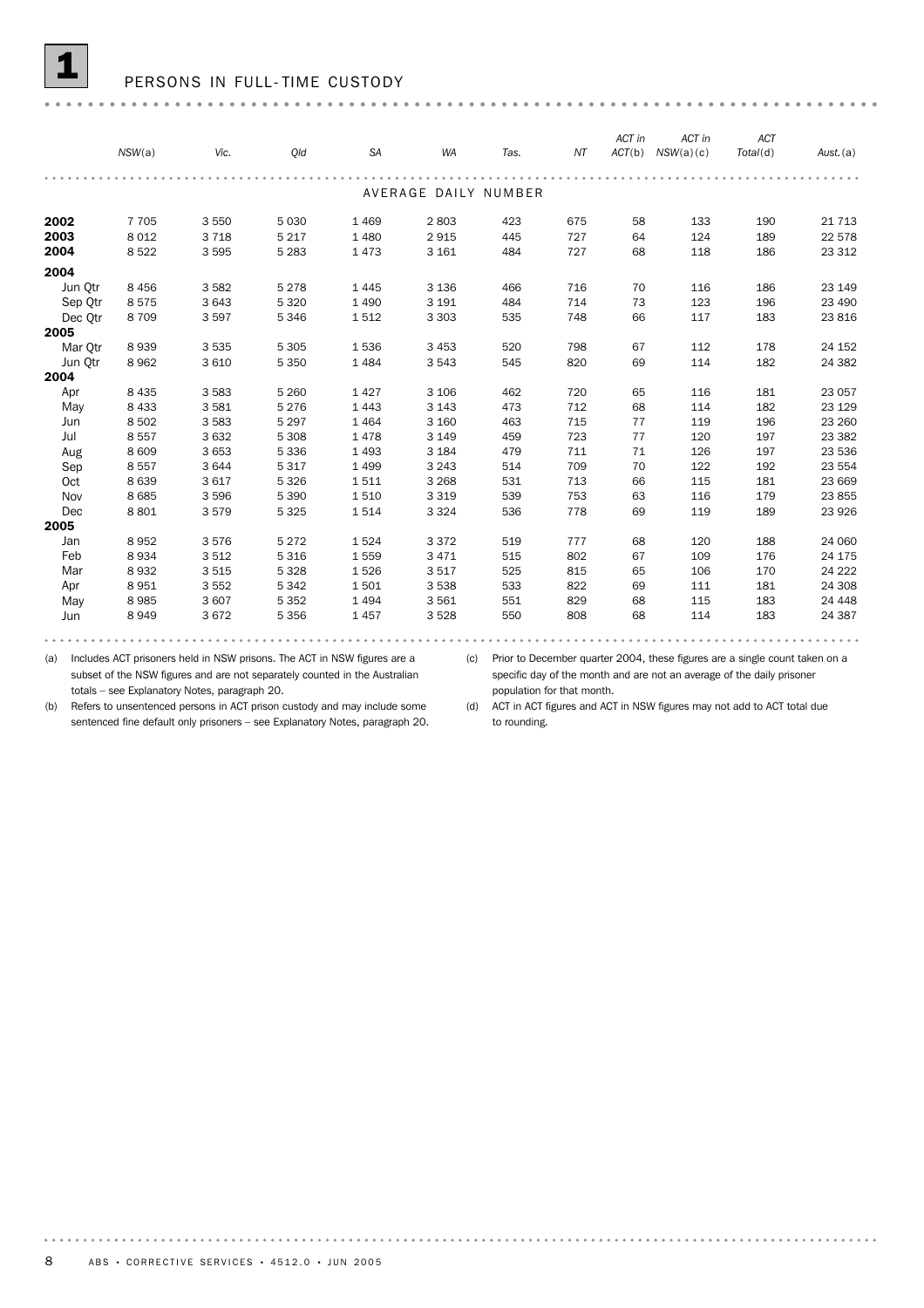|                                   | NSW(a) | Vic. | Old   | <b>SA</b> | <b>WA</b> | Tas.  | ΝT    | ACT(b) | Aust. |  |  |
|-----------------------------------|--------|------|-------|-----------|-----------|-------|-------|--------|-------|--|--|
|                                   |        |      |       |           |           |       |       |        |       |  |  |
| RATE PER 100,000 ADULT POPULATION |        |      |       |           |           |       |       |        |       |  |  |
| 2002                              | 150.9  | 94.1 | 179.8 | 126.2     | 195.1     | 119.7 | 484.2 | 78.7   | 145.5 |  |  |
| 2003                              | 155.6  | 97.4 | 181.7 | 125.9     | 199.7     | 124.7 | 526.5 | 77.0   | 149.2 |  |  |
| 2004                              | 164.2  | 93.1 | 179.2 | 124.4     | 212.6     | 133.3 | 520.0 | 75.5   | 151.9 |  |  |
| 2004                              |        |      |       |           |           |       |       |        |       |  |  |
| Jun Otr                           | 163.2  | 92.9 | 179.5 | 122.1     | 211.3     | 128.8 | 513.1 | 75.8   | 151.1 |  |  |
| Sep Otr                           | 164.9  | 94.1 | 179.7 | 125.7     | 214.1     | 133.0 | 510.5 | 79.2   | 152.7 |  |  |
| Dec Qtr                           | 167.3  | 92.7 | 179.7 | 127.3     | 220.8     | 146.8 | 532.0 | 74.0   | 154.4 |  |  |
| 2005                              |        |      |       |           |           |       |       |        |       |  |  |
| Mar Otr                           | 171.5  | 90.7 | 177.4 | 129.1     | 229.6     | 142.3 | 565.5 | 72.0   | 156.0 |  |  |
| Jun Otr                           | 171.4  | 92.4 | 177.9 | 124.5     | 234.3     | 148.5 | 579.6 | 73.4   | 156.9 |  |  |
| 2004                              |        |      |       |           |           |       |       |        |       |  |  |
| Apr                               | 162.7  | 92.9 | 178.9 | 120.6     | 209.3     | 127.6 | 516.0 | 73.6   | 150.5 |  |  |
| May                               | 162.7  | 92.8 | 179.4 | 121.9     | 211.7     | 130.6 | 510.8 | 74.1   | 150.9 |  |  |
| Jun                               | 164.0  | 92.9 | 180.1 | 123.7     | 212.9     | 128.0 | 512.5 | 79.7   | 151.8 |  |  |
| Jul                               | 164.6  | 93.8 | 179.3 | 124.7     | 211.2     | 126.2 | 516.5 | 79.8   | 152.0 |  |  |
| Aug                               | 165.5  | 94.4 | 180.3 | 125.9     | 213.6     | 131.7 | 508.0 | 79.9   | 153.0 |  |  |
| Sep                               | 164.6  | 94.1 | 179.6 | 126.5     | 217.6     | 141.3 | 506.9 | 77.8   | 153.1 |  |  |
| Oct                               | 166.0  | 93.2 | 179.0 | 127.3     | 218.4     | 145.7 | 507.1 | 73.2   | 153.4 |  |  |
| Nov                               | 166.9  | 92.6 | 181.2 | 127.2     | 221.8     | 147.8 | 535.6 | 72.3   | 154.6 |  |  |
| Dec                               | 169.1  | 92.2 | 179.0 | 127.5     | 222.2     | 147.0 | 553.5 | 76.3   | 155.1 |  |  |
| 2005                              |        |      |       |           |           |       |       |        |       |  |  |
| Jan                               | 171.6  | 91.8 | 176.3 | 128.1     | 224.3     | 142.0 | 550.9 | 75.9   | 155.4 |  |  |
| Feb                               | 171.4  | 90.1 | 177.7 | 131.0     | 230.8     | 141.0 | 568.3 | 71.2   | 156.2 |  |  |
| Mar                               | 171.5  | 90.2 | 178.1 | 128.3     | 233.9     | 143.7 | 577.6 | 68.8   | 156.5 |  |  |
| Apr                               | 171.2  | 90.9 | 177.6 | 125.9     | 234.0     | 145.3 | 581.2 | 72.9   | 156.4 |  |  |
| May                               | 171.8  | 92.3 | 178.0 | 125.3     | 235.5     | 150.2 | 586.1 | 73.8   | 157.3 |  |  |
| Jun                               | 171.1  | 93.9 | 178.1 | 122.2     | 233.3     | 150.1 | 571.3 | 73.6   | 156.9 |  |  |
|                                   |        |      |       |           |           |       |       |        |       |  |  |

(a) Excludes ACT prisoners held in NSW prisons.

(b) Includes ACT prisoners held in ACT as well as ACT prisoners held in NSW – see Explanatory Notes, paragraph 22.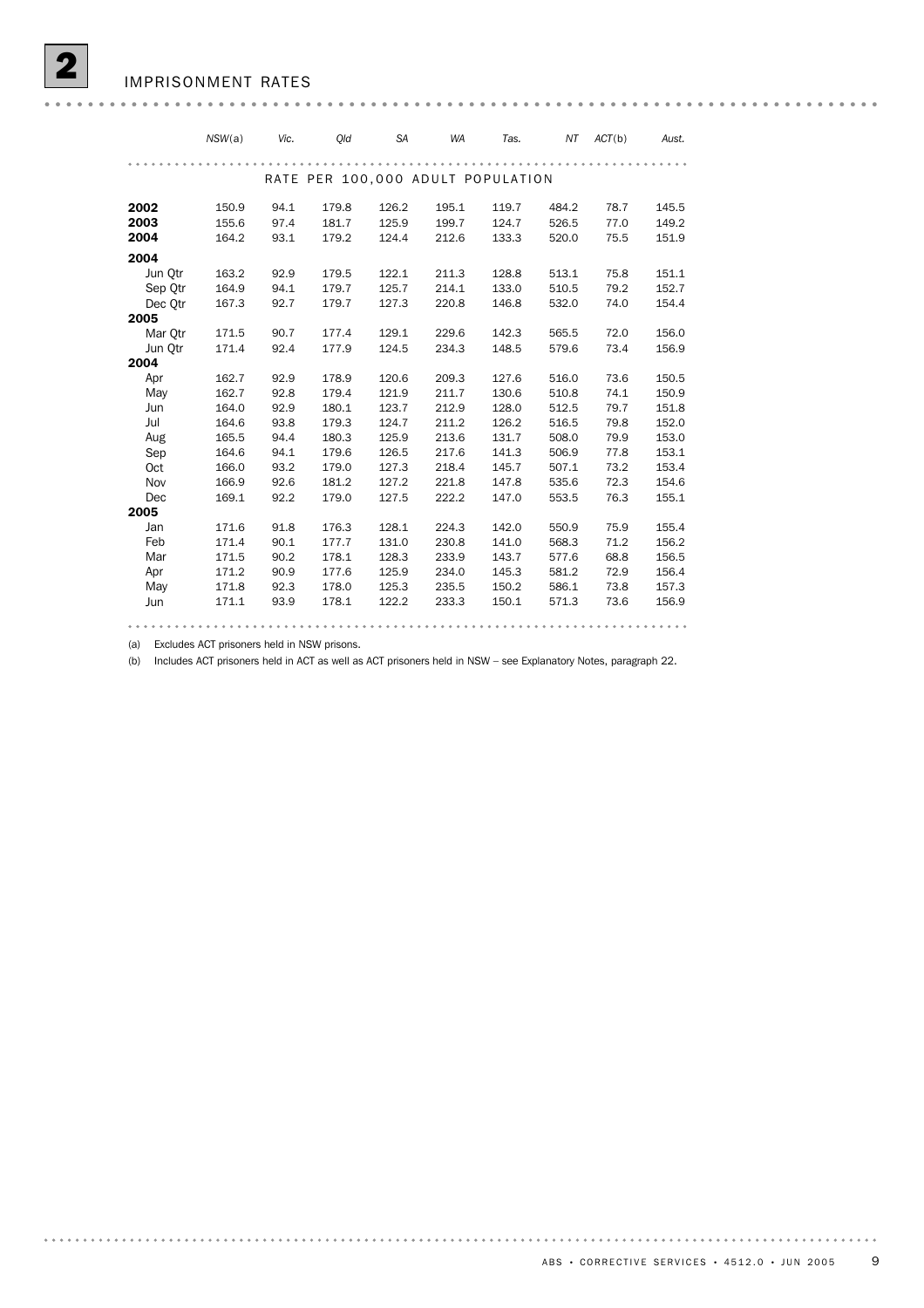#### PERSONS IN FULL-TIME CUSTODY, By sex

|                    |                 |                    |              |                    |                                |            |            | ACT in              | ACT in               | ACT        |                   |
|--------------------|-----------------|--------------------|--------------|--------------------|--------------------------------|------------|------------|---------------------|----------------------|------------|-------------------|
|                    | NSW(a)          | Vic.               | Qld          | <b>SA</b>          | <b>WA</b>                      | Tas.       | ΝT         |                     | $ACT(b)$ $NSW(a)(c)$ | Total(d)   | Aust.(a)          |
|                    |                 |                    |              |                    |                                |            |            |                     |                      |            |                   |
|                    |                 |                    |              |                    | MALES (AVERAGE DAILY NUMBER)   |            |            |                     |                      |            |                   |
| 2002               | 7 207           | 3 2 9 3            | 4 7 0 1      | 1 3 8 1            | 2 603                          | 392        | 655        | 55                  | 124                  | 179        | 20 28 6           |
| 2003               | 7497            | 3 4 4 9            | 4874         | 1 3 8 6            | 2695                           | 416        | 706        | 61                  | 118                  | 180        | 21 084            |
| 2004               | 7951            | 3 3 4 6            | 4934         | 1 3 8 4            | 2 9 0 5                        | 453        | 708        | 64                  | 113                  | 176        | 21 746            |
| 2004<br>Jun Otr    | 7881            | 3 3 3 5            | 4923         | 1 3 5 9            | 2875                           | 435        | 696        | 65                  | 110                  |            |                   |
| Sep Qtr            | 8 0 0 7         | 3 3 8 8            | 4963         | 1 3 9 5            | 2926                           | 455        | 698        | 68                  | 116                  | 175<br>185 | 21 5 68<br>21 901 |
| Dec Qtr            | 8 1 3 1         | 3 3 4 1            | 4986         | 1427               | 3 0 3 9                        | 501        | 727        | 65                  | 112                  | 177        | 22 217            |
| 2005               |                 |                    |              |                    |                                |            |            |                     |                      |            |                   |
| Mar Qtr            | 8 3 0 6         | 3 2 7 8            | 4952         | 1446               | 3 1 8 2                        | 492        | 772        | 64                  | 106                  | 170        | 22 491            |
| Jun Qtr            | 8 3 4 5         | 3 3 5 1            | 4 9 9 0      | 1 3 9 3            | 3 2 7 6                        | 516        | 793        | 66                  | 108                  | 174        | 22 7 29           |
| Apr                | 8 3 0 7         | 3 2 9 7            | 4 9 8 9      | 1 4 0 8            | 3 2 7 0                        | 507        | 795        | 67                  | 105                  | 173        | 22 639            |
| May<br>Jun         | 8370<br>8 3 5 7 | 3 3 4 7<br>3 4 0 8 | 4988<br>4993 | 1 4 0 3<br>1 3 6 8 | 3 2 9 2<br>3 2 6 5             | 519<br>522 | 802<br>783 | 65<br>66            | 109<br>109           | 174<br>175 | 22 786<br>22 761  |
|                    |                 |                    |              |                    |                                |            |            |                     |                      |            |                   |
|                    |                 |                    |              |                    | FEMALES (AVERAGE DAILY NUMBER) |            |            |                     |                      |            |                   |
|                    |                 |                    |              |                    |                                |            |            |                     |                      |            |                   |
| 2002               | 497             | 257                | 329          | 88                 | 200                            | 32         | 19         | 3                   | 8                    | 12         | 1426              |
| 2003<br>2004       | 515<br>572      | 269<br>249         | 343<br>349   | 94<br>88           | 220<br>255                     | 29<br>31   | 21<br>18   | 3<br>$\overline{4}$ | 6<br>5               | 9<br>10    | 1 4 9 5<br>1566   |
| 2004               |                 |                    |              |                    |                                |            |            |                     |                      |            |                   |
| Jun Qtr            | 576             | 247                | 355          | 86                 | 261                            | 31         | 20         | 5                   | 6                    | 11         | 1581              |
| Sep Qtr            | 567             | 255                | 357          | 95                 | 265                            | 28         | 16         | 5                   | 6                    | 11         | 1589              |
| Dec Qtr            | 577             | 256                | 360          | 85                 | 265                            | 34         | 20         | $\overline{2}$      | 5                    | 6          | 1599              |
| 2005               |                 |                    |              |                    |                                |            |            |                     |                      |            |                   |
| Mar Qtr<br>Jun Qtr | 633<br>617      | 257<br>260         | 353<br>360   | 90<br>91           | 271<br>267                     | 28<br>28   | 26<br>27   | 3<br>3              | 6<br>5               | 8<br>8     | 1 6 6 0<br>1652   |
|                    |                 |                    |              |                    |                                |            |            |                     |                      |            |                   |
| Apr<br>May         | 644<br>615      | 255<br>260         | 353<br>364   | 93<br>91           | 269<br>269                     | 26<br>31   | 28<br>27   | $\overline{2}$<br>3 | 6<br>5               | 8<br>9     | 1 6 6 9<br>1662   |
| Jun                | 592             | 263                | 363          | 89                 | 262                            | 28         | 25         | $\overline{2}$      | 5                    | 7          | 1626              |
|                    |                 |                    |              |                    |                                |            |            |                     |                      |            |                   |
|                    |                 |                    |              |                    | PERSONS (AVERAGE DAILY NUMBER) |            |            |                     |                      |            |                   |
| 2002               | 7 7 0 5         | 3 5 5 0            | 5 0 3 0      | 1 4 6 9            | 2 8 0 3                        | 423        | 675        | 58                  | 133                  | 190        | 21 7 1 3          |
| 2003               | 8 0 1 2         | 3718               | 5 2 1 7      | 1 4 8 0            | 2915                           | 445        | 727        | 64                  | 124                  | 189        | 22 578            |
| 2004               | 8522            | 3 5 9 5            | 5 2 8 3      | 1473               | 3 1 6 1                        | 484        | 727        | 68                  | 118                  | 186        | 23 312            |
| 2004               |                 |                    |              |                    |                                |            |            |                     |                      |            |                   |
| Jun Qtr            | 8 4 5 6         | 3582               | 5 2 7 8      | 1445               | 3 1 3 6                        | 466        | 716        | 70                  | 116                  | 186        | 23 149            |
| Sep Qtr            | 8575            | 3643               | 5 3 2 0      | 1 4 9 0            | 3 1 9 1                        | 484        | 714        | 73                  | 123                  | 196        | 23 490            |
| Dec Qtr<br>2005    | 8709            | 3 5 9 7            | 5 3 4 6      | 1512               | 3 3 0 3                        | 535        | 748        | 66                  | 117                  | 183        | 23 816            |
| Mar Qtr            | 8939            | 3535               | 5 3 0 5      | 1536               | 3 4 5 3                        | 520        | 798        | 67                  | 112                  | 178        | 24 152            |
| Jun Qtr            | 8962            | 3 6 1 0            | 5 3 5 0      | 1484               | 3 5 4 3                        | 545        | 820        | 69                  | 114                  | 182        | 24 382            |
| Apr                | 8951            | 3552               | 5 3 4 2      | 1501               | 3 5 3 8                        | 533        | 822        | 69                  | 111                  | 181        | 24 308            |
| May                | 8985            | 3 607              | 5 3 5 2      | 1494               | 3 5 6 1                        | 551        | 829        | 68                  | 115                  | 183        | 24 4 48           |
| Jun                | 8949            | 3672               | 5 3 5 6      | 1457               | 3 5 28                         | 550        | 808        | 68                  | 114                  | 183        | 24 387            |

subset of the NSW figures and are not separately counted in the Australian totals – see Explanatory Notes, paragraph 20.

(a) Includes ACT prisoners held in NSW prisons. The ACT in NSW figures are a (c) Prior to the December quarter 2004, the figures are a single count taken on a specific day of the month and are not an average of the daily prisoner population for that month.

. . . . . . . . . . . . .

(b) Refers to unsentenced persons in ACT prison custody and may include some sentenced fine default only prisoners – see Explanatory Notes, paragraph 20. (d) ACT in ACT figures and ACT in NSW figures may not add to ACT total due to rounding.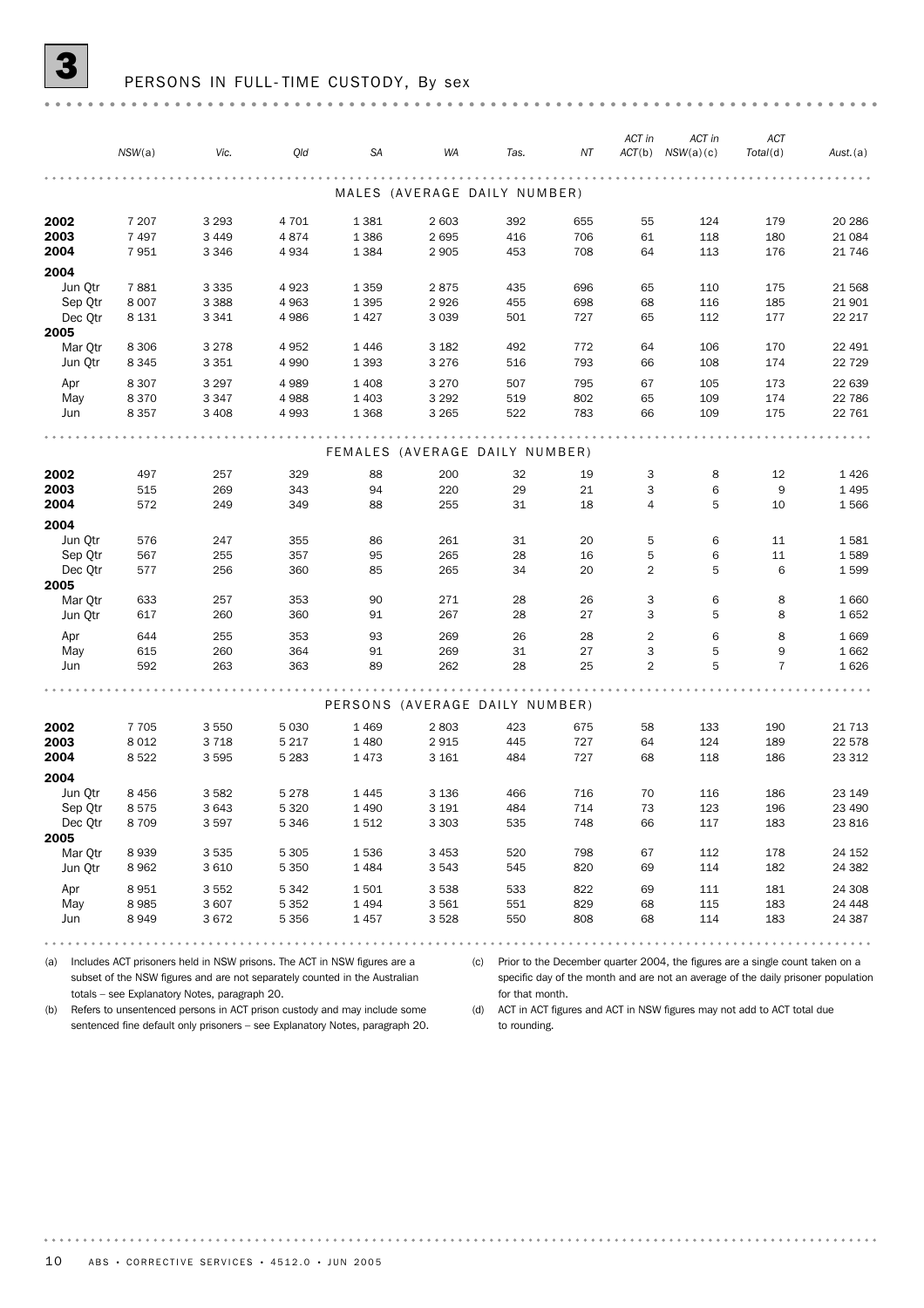|                                             | NSW(a)         | Vic.           | Old            | <b>SA</b>                                   | <b>WA</b>      | Tas.           | NT             | ACT(b)         | Aust.          |  |  |  |
|---------------------------------------------|----------------|----------------|----------------|---------------------------------------------|----------------|----------------|----------------|----------------|----------------|--|--|--|
|                                             |                |                |                |                                             |                |                |                |                |                |  |  |  |
|                                             |                |                |                | MALES (RATE PER 100,000 ADULT POPULATION)   |                |                |                |                |                |  |  |  |
| 2002                                        | 287.3          | 179.2          | 341.2          | 242.5                                       | 364.4          | 227.9          | 893.8          | 150.9          | 276.8          |  |  |  |
| 2003                                        | 296.2          | 185.3          | 344.7          | 241.0                                       | 372.0          | 239.7          | 970.6          | 150.3          | 283.7          |  |  |  |
| 2004                                        | 311.4          | 177.6          | 338.4          | 238.6                                       | 393.5          | 256.5          | 957.5          | 146.3          | 288.0          |  |  |  |
| 2004                                        |                |                |                |                                             |                |                |                |                |                |  |  |  |
| Jun Otr                                     | 309.1          | 177.4          | 338.8          | 234.4                                       | 390.3          | 247.2          | 943.1          | 145.6          | 286.3          |  |  |  |
| Sep Qtr                                     | 312.9<br>317.3 | 179.3<br>176.4 | 338.8<br>338.6 | 240.2<br>245.1                              | 395.1<br>408.7 | 257.0<br>282.3 | 941.5<br>977.3 | 152.6<br>145.8 | 289.3<br>292.6 |  |  |  |
| Dec Otr<br>2005                             |                |                |                |                                             |                |                |                |                |                |  |  |  |
| Mar Otr                                     | 323.7          | 172.3          | 334.5          | 247.8                                       | 425.8          | 276.3          | 1 0 3 3.3      | 139.8          | 295.1          |  |  |  |
| Jun Qtr                                     | 324.1          | 175.6          | 335.2          | 238.3                                       | 436.0          | 288.9          | 1 0 5 9.3      | 143.1          | 297.1          |  |  |  |
| Apr                                         | 322.7          | 172.8          | 335.1          | 240.8                                       | 435.2          | 283.8          | 1 0 6 1 . 0    | 141.9          | 296.0          |  |  |  |
| May                                         | 325.0          | 175.4          | 335.1          | 240.0                                       | 438.1          | 290.7          | 1 0 7 1 .0     | 143.3          | 297.9          |  |  |  |
| Jun                                         | 324.5          | 178.6          | 335.4          | 234.0                                       | 434.6          | 292.1          | 1 0 4 5 . 4    | 144.2          | 297.5          |  |  |  |
| FEMALES (RATE PER 100,000 ADULT POPULATION) |                |                |                |                                             |                |                |                |                |                |  |  |  |
|                                             |                |                |                |                                             |                |                |                |                |                |  |  |  |
| 2002<br>2003                                | 19.2           | 13.3           | 23.2           | 14.8                                        | 27.7<br>29.9   | 17.4           | 29.5           | 9.5<br>7.0     | 18.8           |  |  |  |
| 2004                                        | 19.8<br>21.8   | 13.7<br>12.6   | 23.6<br>23.4   | 15.6<br>14.6                                | 34.1           | 15.9<br>16.5   | 32.7<br>28.0   | 7.7            | 19.4<br>20.1   |  |  |  |
|                                             |                |                |                |                                             |                |                |                |                |                |  |  |  |
| 2004                                        |                |                |                |                                             |                |                |                |                |                |  |  |  |
| Jun Qtr<br>Sep Otr                          | 21.9<br>21.5   | 12.5<br>12.9   | 23.8<br>23.9   | 14.2<br>15.7                                | 35.0<br>35.4   | 16.5<br>15.1   | 30.0<br>25.1   | 8.9<br>8.7     | 20.3<br>20.3   |  |  |  |
| Dec Otr                                     | 22.0           | 12.9           | 24.0           | 14.0                                        | 35.2           | 18.2           | 30.6           | 4.9            | 20.4           |  |  |  |
| 2005                                        |                |                |                |                                             |                |                |                |                |                |  |  |  |
| Mar Qtr                                     | 24.0           | 12.9           | 23.4           | 14.8                                        | 35.9           | 15.0           | 39.4           | 6.7            | 21.1           |  |  |  |
| Jun Otr                                     | 23.3           | 13.0           | 23.7           | 15.0                                        | 35.1           | 15.2           | 40.2           | 6.3            | 20.9           |  |  |  |
| Apr                                         | 24.3           | 12.7           | 23.2           | 15.3                                        | 35.3           | 13.7           | 41.6           | 6.5            | 21.1           |  |  |  |
| May                                         | 23.3           | 13.0           | 24.0           | 15.0                                        | 35.4           | 16.7           | 40.7           | 6.8            | 21.1           |  |  |  |
| Jun                                         | 22.4           | 13.2           | 23.9           | 14.6                                        | 34.5           | 15.1           | 38.1           | 5.7            | 20.6           |  |  |  |
|                                             |                |                |                |                                             |                |                |                |                | $- - - -$      |  |  |  |
|                                             |                |                |                | PERSONS (RATE PER 100,000 ADULT POPULATION) |                |                |                |                |                |  |  |  |
| 2002                                        | 150.9          | 94.1           | 179.8          | 126.2                                       | 195.1          | 119.7          | 484.2          | 78.7           | 145.5          |  |  |  |
| 2003                                        | 155.6          | 97.4           | 181.7          | 125.9                                       | 199.7          | 124.7          | 526.5          | 77.0           | 149.2          |  |  |  |
| 2004                                        | 164.2          | 93.1           | 179.2          | 124.4                                       | 212.6          | 133.3          | 520.0          | 75.5           | 151.9          |  |  |  |
| 2004                                        |                |                |                |                                             |                |                |                |                |                |  |  |  |
| Jun Otr                                     | 163.2          | 92.9           | 179.5          | 122.1                                       | 211.3          | 128.8          | 513.1          | 75.8           | 151.1          |  |  |  |
| Sep Qtr                                     | 164.9          | 94.1           | 179.7          | 125.7                                       | 214.1          | 133.0          | 510.5          | 79.2           | 152.7          |  |  |  |
| Dec Otr                                     | 167.3          | 92.7           | 179.7          | 127.3                                       | 220.8          | 146.8          | 532.0          | 74.0           | 154.4          |  |  |  |
| 2005<br>Mar Otr                             | 171.5          | 90.7           | 177.4          | 129.1                                       | 229.6          | 142.3          | 565.5          | 72.0           | 156.0          |  |  |  |
| Jun Otr                                     | 171.4          | 92.4           | 177.9          | 124.5                                       | 234.3          | 148.5          | 579.6          | 73.4           | 156.9          |  |  |  |
|                                             |                |                |                |                                             |                |                |                |                |                |  |  |  |
| Apr                                         | 171.2          | 90.9           | 177.6          | 125.9                                       | 234.0          | 145.3          | 581.2          | 72.9           | 156.4          |  |  |  |
| May                                         | 171.8          | 92.3           | 178.0          | 125.3                                       | 235.5          | 150.2          | 586.1          | 73.8           | 157.3          |  |  |  |
| Jun                                         | 171.1          | 93.9           | 178.1          | 122.2                                       | 233.3          | 150.1          | 571.3          | 73.6           | 156.9          |  |  |  |
|                                             |                |                |                |                                             |                |                |                |                |                |  |  |  |

(a) Excludes ACT prisoners held in NSW prisons.

(b) Includes ACT prisoners held in ACT as well as ACT prisoners held in NSW – see Explanatory Notes, paragraph 22.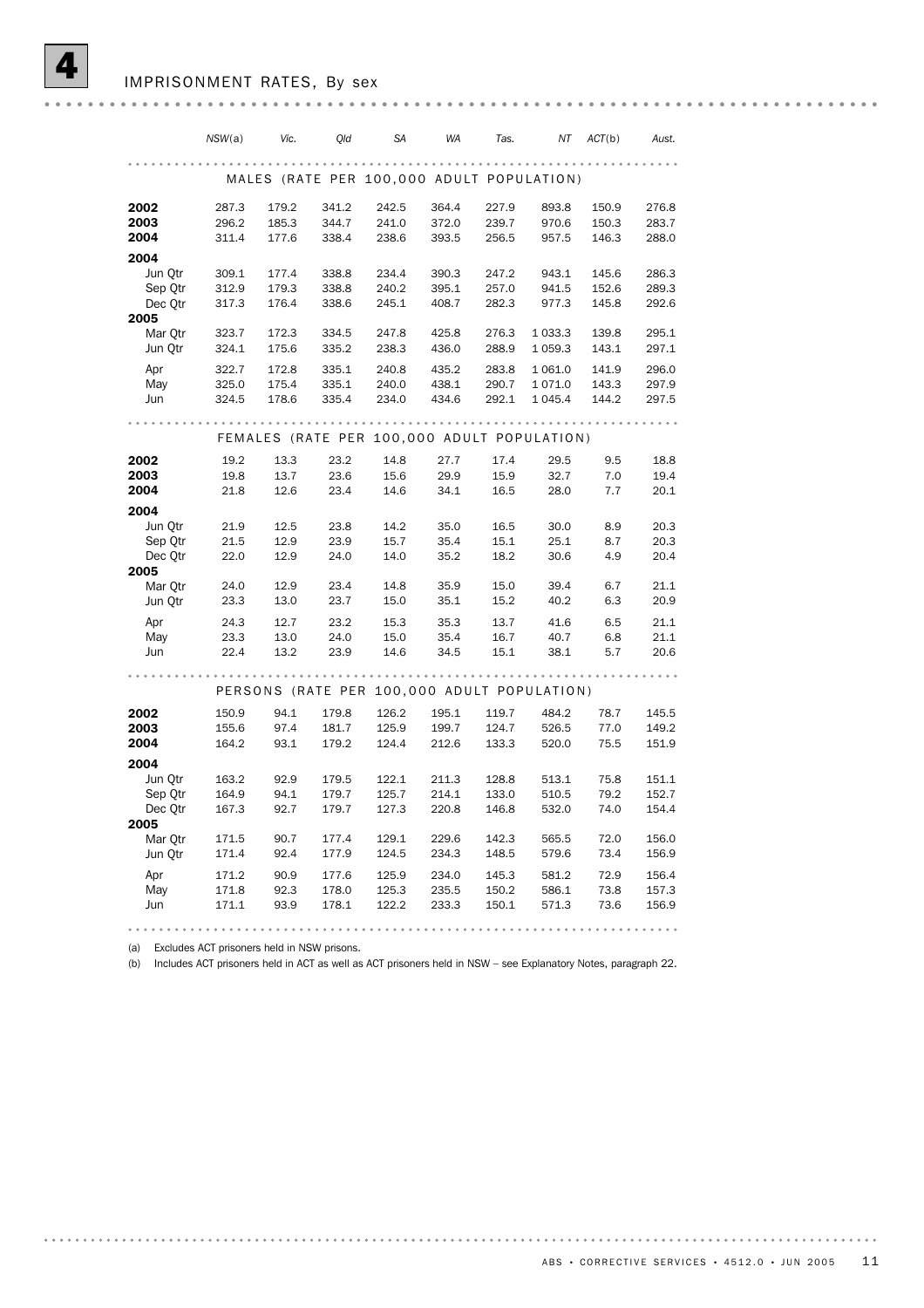#### PERSONS IN FULL-TIME CUSTODY, By type of custody

|                 | NSW(a)  | Vic.    | Old                                              | <b>SA</b>                                      | <b>WA</b> | Tas. | NT  | ACT in               | ACT in<br>$ACT(b)$ $NSW(a)(c)$ | ACT<br>Total(d) | $Aust.$ $(a)$ |
|-----------------|---------|---------|--------------------------------------------------|------------------------------------------------|-----------|------|-----|----------------------|--------------------------------|-----------------|---------------|
|                 |         |         | PERSONS IN SECURE CUSTODY (AVERAGE DAILY NUMBER) |                                                |           |      |     |                      |                                |                 |               |
| 2002            | 4 2 0 7 | 3 1 5 1 | 4 2 1 8                                          | 1 2 9 0                                        | 1972      | 337  | 543 | 58                   | 39                             | 97              | 15 7 7 6      |
| 2003            | 4 3 5 7 | 3 3 1 7 | 4 3 1 6                                          | 1 3 0 4                                        | 2 0 3 1   | 350  | 586 | 64                   | 29                             | 93              | 16 3 25       |
| 2004            | 4517    | 3 2 4 0 | 4 4 0 7                                          | 1 3 0 8                                        | 2 2 0 4   | 394  | 571 | 68                   | 24                             | 92              | 16 708        |
| 2004            |         |         |                                                  |                                                |           |      |     |                      |                                |                 |               |
| Jun Qtr         | 4 4 5 6 | 3 2 2 0 | 4 4 2 0                                          | 1 2 9 2                                        | 2 1 9 6   | 381  | 557 | 70                   | 23                             | 93              | 16 591        |
| Sep Qtr         | 4559    | 3 2 7 1 | 4 4 1 2                                          | 1317                                           | 2 2 1 6   | 393  | 556 | 73                   | 26                             | 99              | 16 796        |
| Dec Qtr<br>2005 | 4 60 6  | 3 2 4 3 | 4 4 3 1                                          | 1 3 4 1                                        | 2 2 8 0   | 441  | 587 | 66                   | 26                             | 92              | 16 9 95       |
| Mar Otr         | 4 7 5 4 | 3 2 2 4 | 4 4 2 3                                          | 1 3 6 9                                        | 2 3 9 7   | 432  | 627 | 67                   | 27                             | 94              | 17 291        |
| Jun Qtr         | 4 7 7 1 | 3 3 0 5 | 4 5 0 4                                          | 1 3 1 3                                        | 2 5 3 7   | 455  | 645 | 69                   | 28                             | 96              | 17 597        |
| Apr             | 4 7 4 9 | 3 2 6 1 | 4 4 8 5                                          | 1 3 3 4                                        | 2 5 0 9   | 444  | 644 | 69                   | 25                             | 94              | 17 495        |
| May             | 4 7 9 2 | 3 3 0 0 | 4 5 0 5                                          | 1317                                           | 2 5 4 8   | 459  | 656 | 68                   | 29                             | 97              | 17646         |
| Jun             | 4771    | 3 3 5 4 | 4522                                             | 1 2 8 7                                        | 2 5 5 2   | 461  | 634 | 68                   | 30                             | 98              | 17648         |
|                 |         |         |                                                  | PERSONS IN OPEN CUSTODY (AVERAGE DAILY NUMBER) |           |      |     |                      |                                |                 |               |
| 2002            | 3 4 9 8 | 400     | 812                                              | 178                                            | 831       | 86   | 132 | $\sim$ $\sim$        | 94                             | 94              | 5937          |
| 2003            | 3 6 5 5 | 400     | 901                                              | 175                                            | 884       | 96   | 141 | $\sim$ $\sim$        | 95                             | 95              | 6 2 5 3       |
| 2004            | 4 0 0 5 | 356     | 876                                              | 165                                            | 957       | 89   | 155 | $\sim$ $\sim$        | 94                             | 94              | 6 6 0 4       |
| 2004            |         |         |                                                  |                                                |           |      |     |                      |                                |                 |               |
| Jun Qtr         | 4 0 0 1 | 362     | 857                                              | 153                                            | 941       | 85   | 158 | $\ddot{\phantom{0}}$ | 94                             | 94              | 6557          |
| Sep Qtr         | 4 0 1 6 | 372     | 908                                              | 173                                            | 976       | 90   | 158 | $\sim$ $\sim$        | 96                             | 96              | 6693          |
| Dec Qtr         | 4 1 0 2 | 354     | 915                                              | 171                                            | 1 0 2 3   | 94   | 161 | $\sim$ $\sim$        | 91                             | 91              | 6821          |
| 2005            |         |         |                                                  |                                                |           |      |     |                      |                                |                 |               |
| Mar Qtr         | 4 1 8 5 | 311     | 882                                              | 167                                            | 1056      | 88   | 171 | $\ddotsc$            | 84                             | 84              | 6860          |
| Jun Qtr         | 4 1 9 1 | 305     | 846                                              | 171                                            | 1 0 0 6   | 90   | 175 | $\sim$ $\sim$        | 86                             | 86              | 6785          |
| Apr             | 4 2 0 2 | 290     | 857                                              | 167                                            | 1 0 2 9   | 89   | 178 | $\ddot{\phantom{0}}$ | 87                             | 87              | 6813          |
| May             | 4 1 9 3 | 307     | 847                                              | 177                                            | 1013      | 92   | 173 | $\sim$ $\sim$        | 86                             | 86              | 6801          |
| Jun             | 4 1 7 8 | 318     | 834                                              | 170                                            | 975       | 89   | 175 |                      | 85                             | 85              | 6739          |
|                 |         |         |                                                  | PERSONS IN CUSTODY (AVERAGE DAILY NUMBER)      |           |      |     |                      |                                |                 |               |
| 2002            | 7 7 0 5 | 3 5 5 0 | 5 0 3 0                                          | 1 4 6 9                                        | 2803      | 423  | 675 | 58                   | 133                            | 190             | 21 7 1 3      |
| 2003            | 8 0 1 2 | 3 7 1 8 | 5 2 1 7                                          | 1480                                           | 2915      | 445  | 727 | 64                   | 124                            | 189             | 22 578        |
| 2004            | 8522    | 3 5 9 5 | 5 2 8 3                                          | 1473                                           | 3 1 6 1   | 484  | 727 | 68                   | 118                            | 186             | 23 312        |
| 2004            |         |         |                                                  |                                                |           |      |     |                      |                                |                 |               |
| Jun Qtr         | 8 4 5 6 | 3 5 8 2 | 5 2 7 8                                          | 1 4 4 5                                        | 3 1 3 6   | 466  | 716 | 70                   | 116                            | 186             | 23 149        |
| Sep Qtr         | 8575    | 3 6 4 3 | 5 3 2 0                                          | 1 4 9 0                                        | 3 1 9 1   | 484  | 714 | 73                   | 123                            | 196             | 23 490        |
| Dec Otr         | 8 7 0 9 | 3597    | 5 3 4 6                                          | 1512                                           | 3 3 0 3   | 535  | 748 | 66                   | 117                            | 183             | 23 816        |
| 2005            |         |         |                                                  |                                                |           |      |     |                      |                                |                 |               |
| Mar Qtr         | 8939    | 3 5 3 5 | 5 3 0 5                                          | 1536                                           | 3 4 5 3   | 520  | 798 | 67                   | 112                            | 178             | 24 152        |
| Jun Qtr         | 8962    | 3 6 1 0 | 5 3 5 0                                          | 1484                                           | 3 5 4 3   | 545  | 820 | 69                   | 114                            | 182             | 24 3 82       |
| Apr             | 8951    | 3552    | 5 3 4 2                                          | 1501                                           | 3 5 3 8   | 533  | 822 | 69                   | 111                            | 181             | 24 308        |
| May             | 8985    | 3 607   | 5 3 5 2                                          | 1 4 9 4                                        | 3 5 6 1   | 551  | 829 | 68                   | 115                            | 183             | 24 4 4 8      |
| Jun             | 8949    | 3672    | 5 3 5 6                                          | 1457                                           | 3 5 2 8   | 550  | 808 | 68                   | 114                            | 183             | 24 387        |

.. not applicable

(a) Includes ACT prisoners held in NSW prisons. The ACT in NSW

figures are a subset of the NSW figures and are not separately counted in the Australian totals – see Explanatory Notes, paragraph 20.

(b) Refers to unsentenced persons in ACT prison custody and may include some sentenced fine default only prisoners – see Explanatory Notes, paragraph 20.

(c) Prior to December quarter 2004, the figures are a single count taken on a specific day of the month and are not an average of the daily prisoner population for that month.

(d) ACT in ACT figures and ACT in NSW figures may not add to ACT total due to rounding.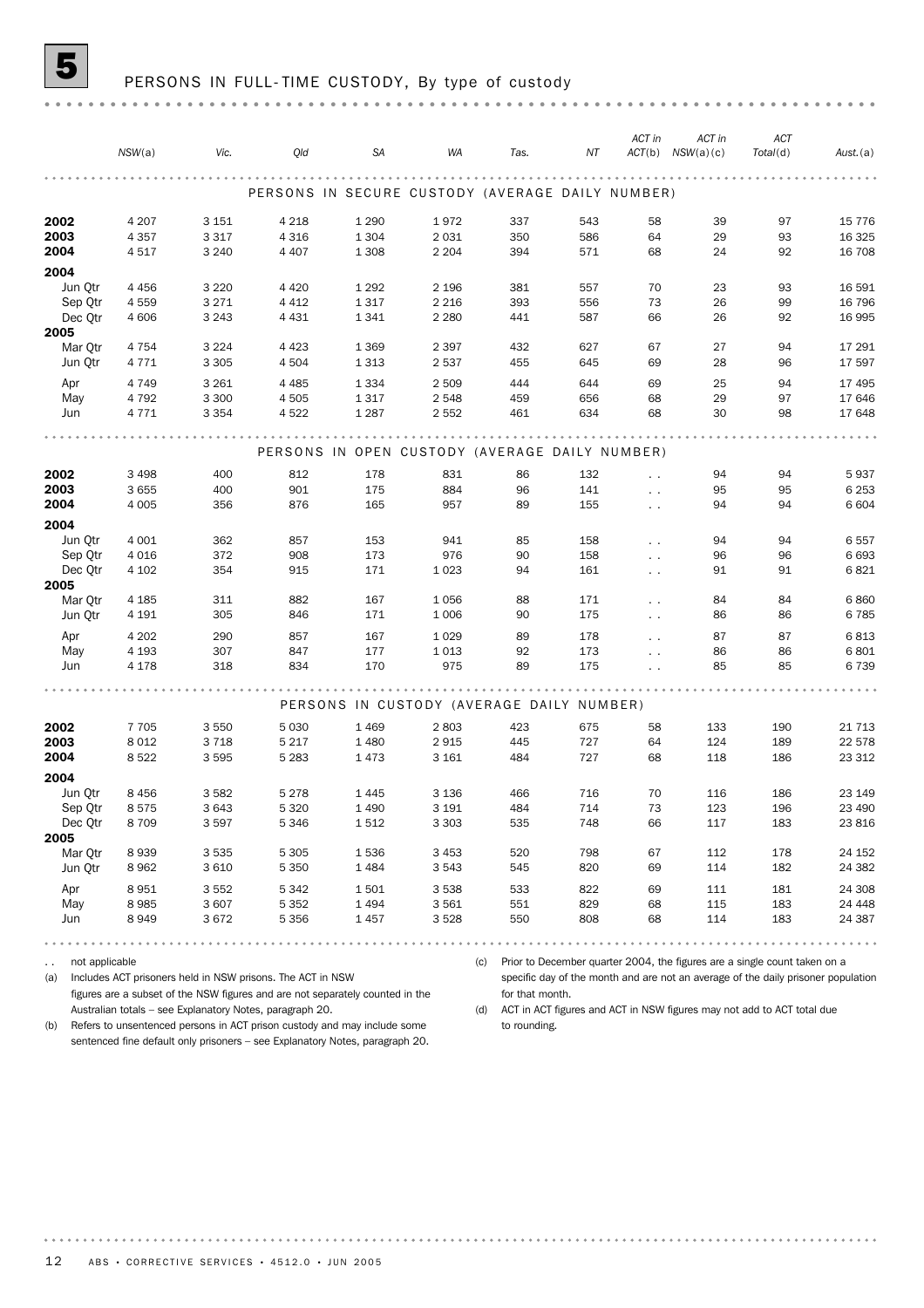|                                                               | NSW(a)                                                      | Vic.       | Qld          | SА             | WA           | Tas.         | NT             | ACT(b) | Aust.          |
|---------------------------------------------------------------|-------------------------------------------------------------|------------|--------------|----------------|--------------|--------------|----------------|--------|----------------|
|                                                               |                                                             |            |              |                |              |              |                |        |                |
| PERSONS IN SECURE CUSTODY (RATE PER 100,000 ADULT POPULATION) |                                                             |            |              |                |              |              |                |        |                |
| 2002                                                          | 83.1                                                        | 83.5       | 150.8        | 110.8          | 137.2        | 95.3         | 389.7          | 39.9   | 105.7          |
| 2003                                                          | 85.4                                                        | 86.9       | 150.3        | 111.0          | 139.1        | 97.9         | 424.5          | 38.1   | 107.9          |
| 2004                                                          | 87.8                                                        | 83.9       | 149.5        | 110.4          | 148.2        | 108.6        | 408.7          | 37.2   | 108.9          |
| 2004                                                          |                                                             |            |              |                |              |              |                |        |                |
| Jun Qtr                                                       | 86.7                                                        | 83.5       | 150.3        | 109.1          | 147.9        | 105.2        | 399.5          | 37.7   | 108.3          |
| Sep Qtr                                                       | 88.4                                                        | 84.5       | 149.1        | 111.1          | 148.6        | 108.1        | 397.5          | 40.2   | 109.2          |
| Dec Qtr                                                       | 89.2                                                        | 83.5       | 148.9        | 112.9          | 152.4        | 121.1        | 417.5          | 37.2   | 110.2          |
| 2005                                                          |                                                             |            |              |                |              |              |                |        |                |
| Mar Qtr                                                       | 91.8                                                        | 82.7       | 147.9        | 115.0          | 159.4        | 118.1        | 444.1          | 37.9   | 111.7          |
| Jun Qtr                                                       | 91.9                                                        | 84.5       | 149.8        | 110.1          | 167.8        | 124.1        | 455.8          | 38.8   | 113.2          |
| Apr                                                           | 91.5                                                        | 83.4       | 149.1        | 111.9          | 165.9        | 121.1        | 455.4          | 37.9   | 112.6          |
| May                                                           | 92.2                                                        | 84.4       | 149.8        | 110.5          | 168.5        | 125.2        | 463.9          | 39.2   | 113.5          |
| Jun                                                           | 91.8                                                        | 85.8       | 150.3        | 107.9          | 168.8        | 125.9        | 447.7          | 39.4   | 113.6          |
|                                                               |                                                             |            |              |                |              |              |                |        |                |
|                                                               | PERSONS IN OPEN CUSTODY (RATE PER 100,000 ADULT POPULATION) |            |              |                |              |              |                |        |                |
| 2002                                                          | 67.8                                                        | 10.6       | 29.0         | 15.3           | 57.8         | 24.4         | 94.4           | 38.8   | 39.8           |
| 2003                                                          | 70.2                                                        | 10.5       | 31.4         | 14.9           | 60.6         | 26.8         | 102.0          | 38.9   | 41.3           |
| 2004                                                          | 76.4                                                        | 9.2        | 29.7         | 13.9           | 64.4         | 24.7         | 111.2          | 38.4   | 43.0           |
| 2004                                                          |                                                             |            |              |                |              |              |                |        |                |
| Jun Qtr                                                       | 76.4                                                        | 9.4        | 29.2         | 12.9           | 63.4         | 23.5         | 113.6          | 38.1   | 42.8           |
| Sep Qtr                                                       | 76.5                                                        | 9.6        | 30.7         | 14.6           | 65.5         | 24.9         | 113.0          | 39.0   | 43.5           |
| Dec Otr                                                       | 78.1                                                        | 9.1        | 30.8         | 14.4           | 68.4         | 25.7         | 114.5          | 36.8   | 44.2           |
| 2005                                                          |                                                             |            |              |                |              |              | 121.4          | 34.0   | 44.3           |
| Mar Qtr<br>Jun Qtr                                            | 79.7<br>79.5                                                | 8.0<br>7.8 | 29.5<br>28.1 | 14.0<br>14.4   | 70.2<br>66.5 | 24.1<br>24.5 | 123.8          | 34.6   | 43.7           |
|                                                               |                                                             |            |              |                |              |              |                |        |                |
| Apr                                                           | 79.7                                                        | 7.4        | 28.5         | 14.0           | 68.1         | 24.2         | 125.8          | 35.0   | 43.8           |
| May<br>Jun                                                    | 79.5<br>79.3                                                | 7.9        | 28.2         | 14.8           | 67.0<br>64.5 | 25.0         | 122.2<br>123.6 | 34.5   | 43.8<br>43.4   |
|                                                               |                                                             | 8.1        | 27.7         | 14.3           |              | 24.2         |                | 34.2   |                |
|                                                               |                                                             |            |              |                |              |              |                |        |                |
|                                                               | PERSONS IN CUSTODY (RATE PER 100,000 ADULT POPULATION)      |            |              |                |              |              |                |        |                |
| 2002                                                          | 150.9                                                       | 94.1       | 179.8        | 126.2          | 195.1        | 119.7        | 484.2          | 78.7   | 145.5          |
| 2003                                                          | 155.6                                                       | 97.4       | 181.7        | 125.9          | 199.7        | 124.7        | 526.5          | 77.0   | 149.2          |
| 2004                                                          | 164.2                                                       | 93.1       | 179.2        | 124.4          | 212.6        | 133.3        | 520.0          | 75.5   | 151.9          |
| 2004                                                          |                                                             |            |              |                |              |              |                |        |                |
| Jun Qtr                                                       | 163.2                                                       | 92.9       | 179.5        | 122.1          | 211.3        | 128.8        | 513.1          | 75.8   | 151.1          |
| Sep Qtr                                                       | 164.9                                                       | 94.1       | 179.7        | 125.7          | 214.1        | 133.0        | 510.5          | 79.2   | 152.7          |
| Dec Qtr<br>2005                                               | 167.3                                                       | 92.7       | 179.7        | 127.3          | 220.8        | 146.8        | 532.0          | 74.0   | 154.4          |
| Mar Qtr                                                       | 171.5                                                       | 90.7       | 177.4        | 129.1          | 229.6        | 142.3        | 565.5          | 72.0   | 156.0          |
| Jun Qtr                                                       | 171.4                                                       | 92.4       | 177.9        | 124.5          | 234.3        | 148.5        | 579.6          | 73.4   | 156.9          |
|                                                               |                                                             | 90.9       | 177.6        |                | 234.0        | 145.3        | 581.2          | 72.9   |                |
| Apr<br>May                                                    | 171.2<br>171.8                                              | 92.3       | 178.0        | 125.9<br>125.3 | 235.5        | 150.2        | 586.1          | 73.8   | 156.4<br>157.3 |
| Jun                                                           | 171.1                                                       | 93.9       | 178.1        | 122.2          | 233.3        | 150.1        | 571.3          | 73.6   | 156.9          |
|                                                               |                                                             |            |              |                |              |              |                |        |                |
|                                                               |                                                             |            |              |                |              |              |                |        |                |

(a) Excludes ACT prisoners held in NSW prisons.

(b) Includes ACT prisoners held in ACT as well as ACT prisoners held in NSW – see Explanatory Notes, paragraph 22.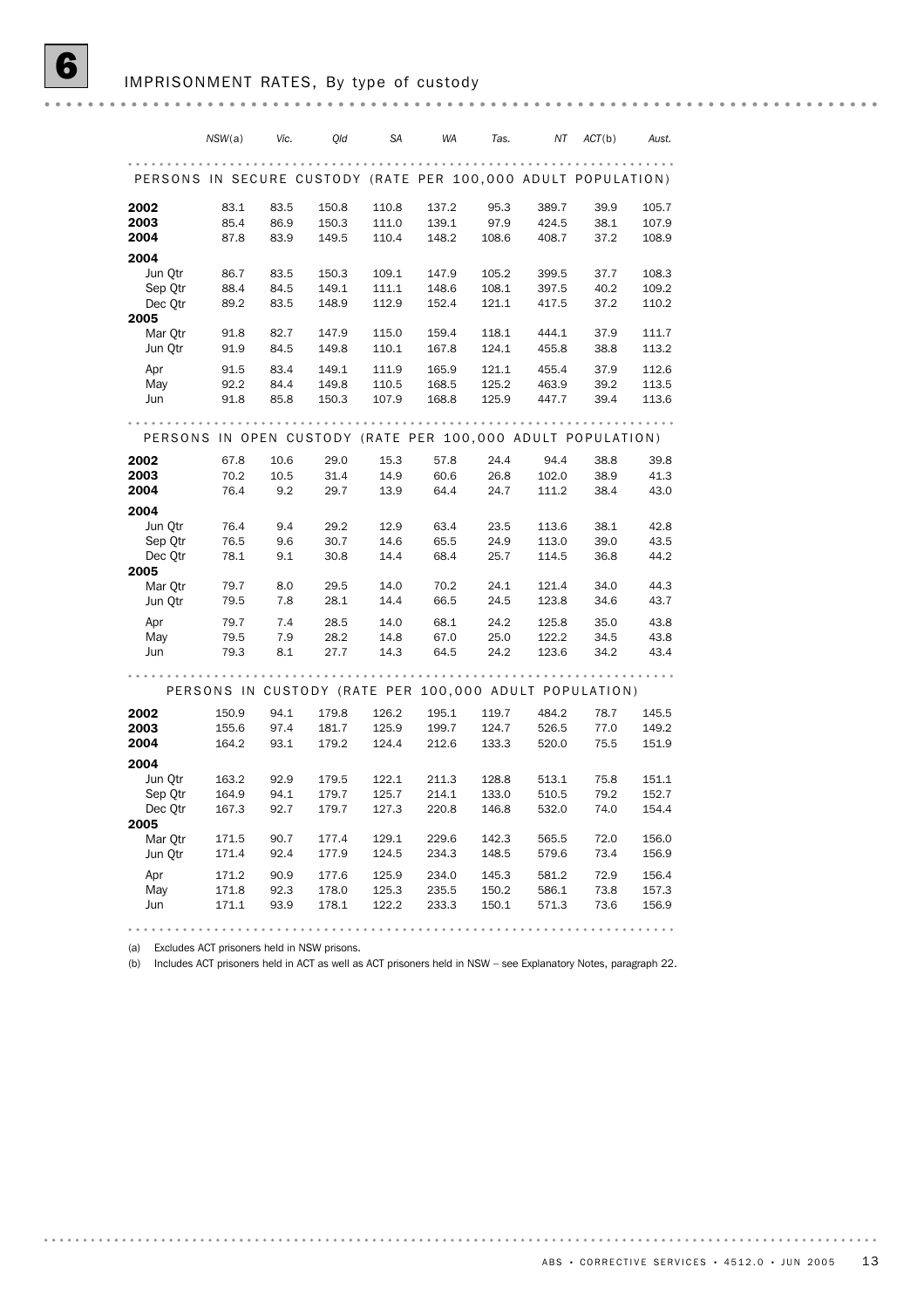#### PERSONS IN FULL-TIME CUSTODY, By legal status

|              | NSW(a)                                                                 | Vic.    | Old                                        | <b>SA</b>                      | <b>WA</b> | Tas.(b)       | ΝT  | ACT in<br>ACT(c) | ACT in<br>NSW(a)                                                    | <b>ACT</b><br>Total(d) | Aust. $(a)(b)$                                                      |
|--------------|------------------------------------------------------------------------|---------|--------------------------------------------|--------------------------------|-----------|---------------|-----|------------------|---------------------------------------------------------------------|------------------------|---------------------------------------------------------------------|
|              |                                                                        |         | UNSENTENCED (NUMBER ON FIRST DAY OF MONTH) |                                |           |               |     |                  |                                                                     |                        |                                                                     |
| 2002(e)      | 1666                                                                   | 621     | 1 0 0 6                                    | 492                            | 471       | 77            | 110 | 54               | $\overline{2}$                                                      | 55                     | 4 4 9 5                                                             |
| 2003(e)      | 1847                                                                   | 699     | 1 0 9 9                                    | 491                            | 446       | 81            | 126 | 57               |                                                                     | 57                     | 4847                                                                |
| 2004(e)      | 1920                                                                   | 661     | 1 0 9 9                                    | 479                            | 498       | 96            | 136 | 63               |                                                                     | 63                     | 4950                                                                |
| 2004         |                                                                        |         |                                            |                                |           |               |     |                  |                                                                     |                        |                                                                     |
| Jun Qtr(e)   | 1938                                                                   | 656     | 1 1 1 5                                    | 459                            | 530       | 91            | 141 | 63               |                                                                     | 63                     | 4992                                                                |
| Sep $Qtr(e)$ | 1866                                                                   | 626     | 1 1 3 4                                    | 499                            | 496       | 87            | 129 | 72               |                                                                     | 72                     | 4 9 0 8                                                             |
| Dec $Qtr(e)$ | 1906                                                                   | 651     | 1076                                       | 483                            | 498       | 125           | 128 | 63               |                                                                     | 63                     | 4931                                                                |
| 2005         |                                                                        |         |                                            |                                |           |               |     |                  |                                                                     |                        |                                                                     |
| Mar Qtr(e)   | 2093                                                                   | 649     | 1082                                       | 524                            | 555       | 115           | 161 | 67               |                                                                     | 67                     | 5 2 4 6                                                             |
| Jun Qtr(e)   | 2 0 6 9                                                                | 647     | 1 100                                      | 490                            | 570       | 121           | 150 | 69               |                                                                     | 69                     | 5 2 1 6                                                             |
|              |                                                                        |         |                                            |                                |           |               |     |                  |                                                                     |                        |                                                                     |
|              |                                                                        |         | SENTENCED                                  | (NUMBER ON FIRST DAY OF MONTH) |           |               |     |                  |                                                                     |                        |                                                                     |
| 2002(e)      | 6 0 6 1                                                                | 2922    | 3 9 5 2                                    | 984                            | 2 3 3 4   | 303           | 567 | $\overline{2}$   | 131                                                                 | 133                    | 17 123                                                              |
| 2003(e)      | 6 1 6 6                                                                | 3 0 2 4 | 4 1 2 0                                    | 995                            | 2 4 6 0   | 340           | 604 | 1                | 123                                                                 | 124                    | 17 710                                                              |
| 2004(e)      | 6583                                                                   | 2941    | 4 1 8 4                                    | 1 0 0 6                        | 2 6 3 6   | 387           | 592 | $\mathbf{1}$     | 119                                                                 | 120                    | 18 3 3 1                                                            |
| 2004         |                                                                        |         |                                            |                                |           |               |     |                  |                                                                     |                        |                                                                     |
| Jun Qtr(e)   | 6524                                                                   | 2922    | 4 1 5 6                                    | 999                            | 2585      | 382           | 581 | 1                | 116                                                                 | 117                    | 18 15 1                                                             |
| Sep Qtr(e)   | 6695                                                                   | 3 0 1 4 | 4 1 8 5                                    | 1 0 0 0                        | 2680      | 384           | 588 | 1                | 123                                                                 | 124                    | 18 548                                                              |
| Dec $Qtr(e)$ | 6750                                                                   | 2955    | 4 2 8 1                                    | 1047                           | 2 7 8 9   | 416           | 609 | 1                | 119                                                                 | 120                    | 18 848                                                              |
| 2005         |                                                                        |         |                                            |                                |           |               |     |                  |                                                                     |                        |                                                                     |
| Mar $Qtr(e)$ | 6817                                                                   | 2885    | 4 2 1 4                                    | 1028                           | 2854      | 407           | 626 | $\mathbf{1}$     | 111                                                                 | 112                    | 18 832                                                              |
| Jun Qtr(e)   | 6892                                                                   | 2948    | 4 2 4 5                                    | 1023                           | 2 9 8 0   | 418           | 671 |                  | 113                                                                 | 113                    | 19 177                                                              |
|              |                                                                        |         |                                            |                                |           |               |     |                  |                                                                     |                        |                                                                     |
|              |                                                                        |         | TOTAL (NUMBER ON FIRST DAY OF MONTH)       |                                |           |               |     |                  |                                                                     |                        |                                                                     |
| 2002(e)      | 7727                                                                   | 3 5 4 3 | 4958                                       | 1475                           | 2805      | 380           | 676 | 55               | 132                                                                 | 188                    | 21 618                                                              |
| 2003(e)      | 8 0 1 3                                                                | 3 7 2 4 | 5 2 1 9                                    | 1486                           | 2 9 0 6   | 421           | 729 | 59               | 123                                                                 | 181                    | 22 556                                                              |
| 2004(e)      | 8502                                                                   | 3 6 0 2 | 5 2 8 4                                    | 1 4 8 5                        | 3 1 3 4   | 483           | 728 | 64               | 119                                                                 | 182                    | 23 28 1                                                             |
| 2004         |                                                                        |         |                                            |                                |           |               |     |                  |                                                                     |                        |                                                                     |
| Jun Qtr(e)   | 8 4 6 2                                                                | 3578    | 5 2 7 1                                    | 1458                           | 3 1 1 4   | 473           | 722 | 64               | 116                                                                 | 180                    | 23 143                                                              |
| Sep Qtr(e)   | 8560                                                                   | 3 6 4 0 | 5 3 2 0                                    | 1 4 9 9                        | 3 1 7 6   | 471           | 717 | 73               | 123                                                                 | 195                    | 23 45 6                                                             |
| Dec $Qtr(e)$ | 8656                                                                   | 3 60 6  | 5 3 5 7                                    | 1530                           | 3 2 8 7   | 541           | 738 | 63               | 119                                                                 | 183                    | 23 7 7 9                                                            |
| 2005         |                                                                        |         |                                            |                                |           |               |     |                  |                                                                     |                        |                                                                     |
| Mar $Qtr(e)$ | 8910                                                                   | 3 5 3 4 | 5 2 9 5                                    | 1551                           | 3 4 0 9   | 523           | 787 | 68               | 111                                                                 | 178                    | 24 0 78                                                             |
| Jun Qtr(e)   | 8961                                                                   | 3595    | 5 3 4 5                                    | 1512                           | 3 5 5 0   | 539           | 821 | 69               | 113                                                                 | 182                    | 24 392                                                              |
| Apr          | 8935                                                                   | 3542    | 5 3 3 1                                    | 1544                           | 3 5 3 5   | 531           | 817 | 74               | 111                                                                 | 185                    | 24 309                                                              |
| May          | 8999                                                                   | 3571    | 5 3 3 4                                    | 1 4 9 2                        | 3545      | 534           | 836 | 67               | 112                                                                 | 179                    | 24 378                                                              |
| Jun          | 8949                                                                   | 3671    | 5370                                       | 1501                           | 3571      | 553           | 809 | 66               | 116                                                                 | 182                    | 24 490                                                              |
|              |                                                                        |         |                                            |                                |           |               |     |                  |                                                                     |                        |                                                                     |
|              | nil or rounded to zero (including null cells)                          |         |                                            |                                | (c)       |               |     |                  |                                                                     |                        | Refers to unsentenced persons in ACT prison custody and may include |
| (a)          | Includes ACT prisoners held in NSW prisons. The ACT in NSW figures are |         |                                            |                                |           |               |     |                  | some sentenced fine default only prisoners - see Explanatory Notes, |                        |                                                                     |
|              | a subset of the NSW figures and are not separately counted in the      |         |                                            |                                |           | paragraph 20. |     |                  |                                                                     |                        |                                                                     |

Australian totals – see Explanatory Notes, paragraph 20. (b) Tas. data prior to the September quarter 2003 are under enumerated –

see Explanatory Notes, paragraph 13.

(d) ACT in ACT figures and ACT in NSW figures may not add to ACT total due to rounding.

(e) Figures for the quarter and year for first day of month counts are calculated as a simple average – see Explanatory Notes, paragraph 5.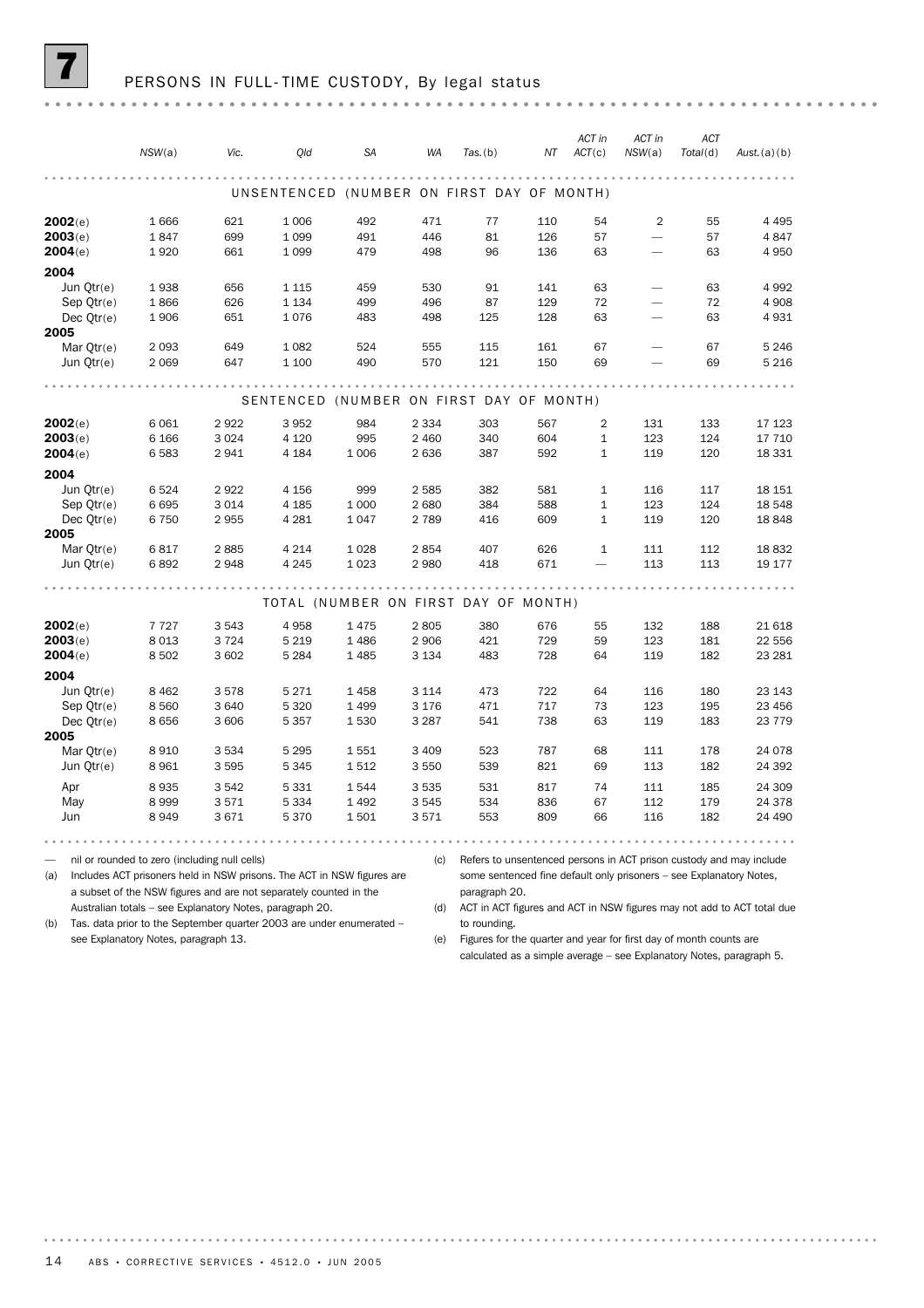|              | NSW(a)                                          | Vic. | Qld                                           | <b>SA</b> | <b>WA</b> | $Tas.$ (b) | ΝT    | ACT(c) | $Aust.$ (b) |
|--------------|-------------------------------------------------|------|-----------------------------------------------|-----------|-----------|------------|-------|--------|-------------|
|              |                                                 |      |                                               |           |           |            |       |        |             |
|              | UNSENTENCED (RATE PER 100,000 ADULT POPULATION) |      |                                               |           |           |            |       |        |             |
| 2002(d)      | 33.2                                            | 16.5 | 36.0                                          | 42.2      | 32.8      | 21.7       | 78.6  | 22.8   | 30.1        |
| 2003(d)      | 36.4                                            | 18.3 | 38.3                                          | 41.8      | 30.5      | 22.5       | 91.0  | 23.5   | 32.0        |
| 2004(d)      | 37.5                                            | 17.1 | 37.3                                          | 40.4      | 33.5      | 26.3       | 97.2  | 25.5   | 32.3        |
| 2004         |                                                 |      |                                               |           |           |            |       |        |             |
| Jun $Qtr(d)$ | 37.9                                            | 17.0 | 37.9                                          | 38.8      | 35.7      | 25.0       | 101.1 | 25.6   | 32.6        |
| Sep Qtr(d)   | 36.4                                            | 16.2 | 38.3                                          | 42.1      | 33.3      | 23.9       | 92.2  | 29.0   | 31.9        |
| Dec $Qtr(d)$ | 37.1                                            | 16.8 | 36.2                                          | 40.7      | 33.3      | 34.3       | 91.3  | 25.3   | 32.0        |
| 2005         |                                                 |      |                                               |           |           |            |       |        |             |
| Mar Otr(d)   | 40.7                                            | 16.7 | 36.2                                          | 44.0      | 36.9      | 31.6       | 113.9 | 26.9   | 33.9        |
| Jun $Qtr(d)$ | 40.1                                            | 16.5 | 36.6                                          | 41.1      | 37.7      | 33.1       | 105.8 | 27.8   | 33.6        |
|              |                                                 |      |                                               |           |           |            |       |        |             |
|              |                                                 |      |                                               |           |           |            |       |        |             |
|              |                                                 |      | SENTENCED (RATE PER 100,000 ADULT POPULATION) |           |           |            |       |        |             |
| 2002(d)      | 118.2                                           | 77.5 | 141.3                                         | 84.5      | 162.4     | 85.6       | 406.7 | 54.8   | 114.7       |
| 2003(d)      | 119.2                                           | 79.2 | 143.5                                         | 84.6      | 168.5     | 95.3       | 436.9 | 50.6   | 117.0       |
| 2004(d)      | 126.3                                           | 76.1 | 141.9                                         | 85.0      | 177.3     | 106.8      | 423.3 | 48.6   | 119.4       |
| 2004         |                                                 |      |                                               |           |           |            |       |        |             |
| Jun $Qtr(d)$ | 125.4                                           | 75.8 | 141.4                                         | 84.4      | 174.1     | 105.6      | 416.6 | 47.7   | 118.4       |
| Sep Qtr(d)   | 128.2                                           | 77.9 | 141.4                                         | 84.4      | 179.8     | 105.6      | 420.6 | 50.1   | 120.6       |
| Dec $Qtr(d)$ | 129.1                                           | 76.1 | 143.9                                         | 88.2      | 186.4     | 114.2      | 433.5 | 48.5   | 122.2       |
| 2005         |                                                 |      |                                               |           |           |            |       |        |             |
| Mar Qtr(d)   | 130.3                                           | 74.0 | 140.9                                         | 86.4      | 189.8     | 111.5      | 443.9 | 45.1   | 121.6       |
| Jun Otr(d)   | 131.3                                           | 75.4 | 141.1                                         | 85.8      | 197.1     | 114.0      | 474.2 | 45.5   | 123.4       |
|              |                                                 |      |                                               |           |           |            |       |        |             |
|              |                                                 |      | TOTAL (RATE PER 100,000 ADULT POPULATION)     |           |           |            |       |        |             |
| 2002(d)      | 151.4                                           | 93.9 | 177.2                                         | 126.7     | 195.2     | 107.3      | 485.3 | 77.5   | 144.9       |
| 2003(d)      | 155.6                                           | 97.5 | 181.7                                         | 126.4     | 199.0     | 117.9      | 527.9 | 74.1   | 149.0       |
| 2004(d)      | 163.8                                           | 93.2 | 179.2                                         | 125.4     | 210.8     | 133.1      | 520.4 | 74.0   | 151.7       |
| 2004         |                                                 |      |                                               |           |           |            |       |        |             |
| Jun $Qtr(d)$ | 163.3                                           | 92.8 | 179.3                                         | 123.2     | 209.8     | 130.6      | 517.7 | 73.4   | 151.0       |
| Sep Qtr(d)   | 164.6                                           | 94.0 | 179.7                                         | 126.5     | 213.1     | 129.5      | 512.8 | 79.1   | 152.5       |
| Dec $Qtr(d)$ | 166.3                                           | 92.9 | 180.0                                         | 128.9     | 219.7     | 148.5      | 524.9 | 73.9   | 154.1       |
| 2005         |                                                 |      |                                               |           |           |            |       |        |             |
| Mar $Qtr(d)$ | 171.0                                           | 90.7 | 177.1                                         | 130.4     | 226.8     | 143.1      | 557.7 | 72.0   | 155.5       |
| Jun Otr(d)   | 171.4                                           | 92.0 | 177.7                                         | 126.8     | 234.8     | 147.1      | 580.0 | 73.4   | 157.0       |
| Apr          | 170.9                                           | 90.6 | 177.3                                         | 129.5     | 233.8     | 144.8      | 577.4 | 74.6   | 156.4       |
| May          | 172.1                                           | 91.4 | 177.4                                         | 125.1     | 234.5     | 145.6      | 590.8 | 72.1   | 156.9       |
| Jun          | 171.1                                           | 93.9 | 178.6                                         | 125.9     | 236.2     | 150.8      | 571.8 | 73.4   | 157.6       |
|              |                                                 |      |                                               |           |           |            |       |        |             |

(a) Excludes ACT prisoners held in NSW prisons.

(b) Tas. data prior to the September quarter 2003 are under enumerated – see Explanatory Notes, paragraph 13.

(c) Includes ACT prisoners held in ACT as well as ACT prisoners held in NSW – see Explanatory Notes, paragraph 22.

(d) Figures for the quarter and year for first day of month counts are calculated as a simple average – see Explanatory Notes, paragraph 5.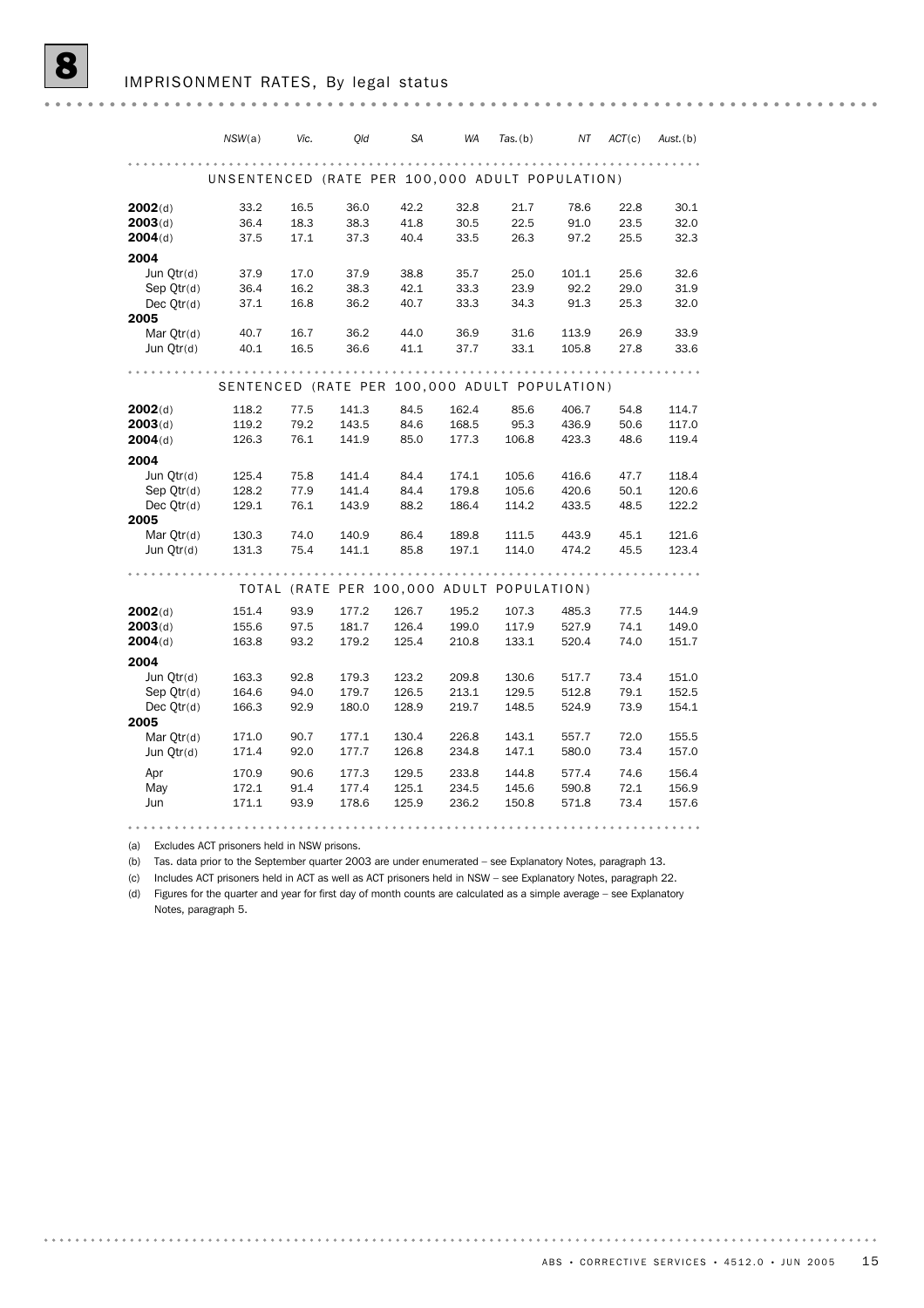#### SENTENCED RECEPTIONS INTO FULL-TIME CUSTODY

|         | NSW(a) | Vic.    | Qld     | <b>SA</b> | <b>WA</b> | $Tas.$ (b) | ΝT      | <b>ACT</b><br>in ACT | ACT in<br>NSW(a) | ACT<br>Total | Aust. $(a)(b)$ |
|---------|--------|---------|---------|-----------|-----------|------------|---------|----------------------|------------------|--------------|----------------|
|         |        |         |         |           | NUMBER    |            |         |                      |                  |              |                |
| 2002    | 7974   | 4 1 7 2 | 6 7 7 3 | 1 1 2 1   | 3561      | 814        | 776     | 107                  | 110              | 217          | 25 298         |
| 2003    | 6979   | 4 0 3 9 | 6 3 0 0 | 1 2 5 9   | 3 6 5 8   | 540        | 1037    | 71                   | 98               | 169          | 23 8 83        |
| 2004    | 6956   | 3916    | 6537    | 1 1 7 8   | 3810      | 809        | 1 1 2 3 | 43                   | 123              | 166          | 24 3 72        |
| 2004    |        |         |         |           |           |            |         |                      |                  |              |                |
| Jun Qtr | 1764   | 1 1 1 3 | 1631    | 284       | 929       | 222        | 276     | 15                   | 35               | 50           | 6 2 3 4        |
| Sep Otr | 1672   | 956     | 1731    | 324       | 988       | 193        | 239     | 9                    | 30               | 39           | 6 1 1 2        |
| Dec Otr | 1856   | 963     | 1654    | 311       | 1036      | 217        | 329     | $\overline{7}$       | 35               | 42           | 6373           |
| 2005    |        |         |         |           |           |            |         |                      |                  |              |                |
| Mar Otr | 1634   | 791     | 1658    | 266       | 1 1 7 1   | 151        | 330     | 6                    | 17               | 23           | 6 0 0 7        |
| Jun Otr | 1776   | 1041    | 1 7 0 3 | 235       | 1 0 6 2   | 219        | 308     | 7                    | 39               | 46           | 6 3 5 1        |
|         |        |         |         |           |           |            |         |                      |                  |              |                |

(a) Includes ACT prisoners held in NSW prisons. The ACT in NSW figures are a subset of the NSW figures and are not separately counted in the Australian totals – see Explanatory Notes, paragraph 20.

(b) Tas. data prior to January 2004 are under enumerated – see Explanatory Notes, paragraph 13.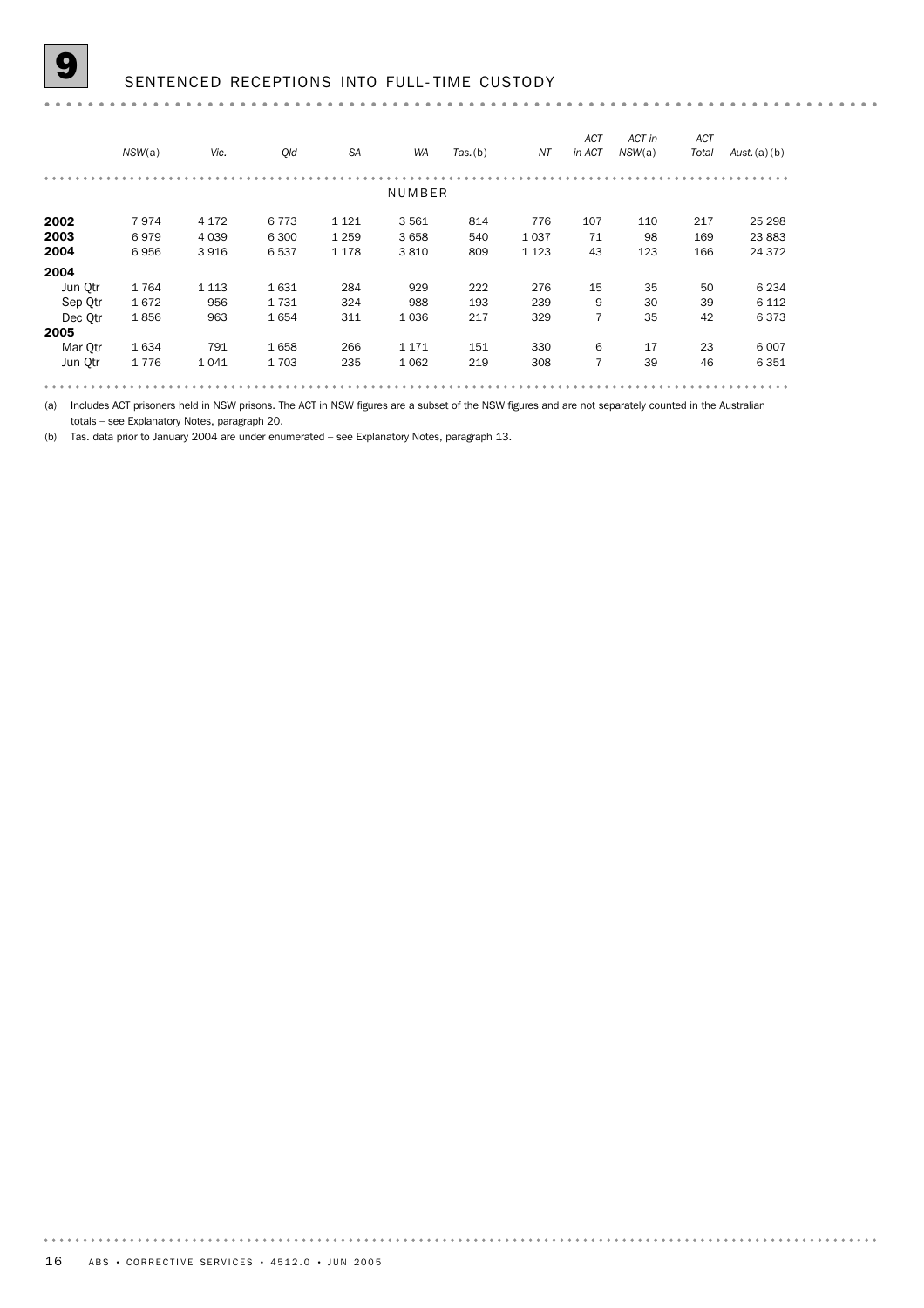

#### 10 INDIGENOUS PERSONS IN FULL- TIME CUSTODY, By sex(a)(b)

|                 | NSW(c)             | Vic.       | Old                | <b>SA</b>                              | <b>WA</b>   | Tas.(d)        | ΝT         | ACT in<br>ACT(e)         | ACT in<br>NSW(c) | <b>ACT</b><br>Total(f) | Aust. (c) (d)      |
|-----------------|--------------------|------------|--------------------|----------------------------------------|-------------|----------------|------------|--------------------------|------------------|------------------------|--------------------|
|                 |                    |            |                    |                                        |             |                |            |                          |                  |                        |                    |
|                 |                    |            |                    | MALES (NUMBER ON FIRST DAY OF MONTH)   |             |                |            |                          |                  |                        |                    |
|                 |                    |            |                    |                                        |             |                |            |                          |                  |                        |                    |
| 2002            | 1 2 1 8            | 145        | 1 0 9 7            | 227                                    | 814         | 55             | 445        | $\overline{7}$           | 12               | 19                     | 4 0 0 6            |
| 2003<br>2004    | 1 3 2 4<br>1 4 5 8 | 159<br>168 | 1 1 2 3<br>1 1 5 8 | 230<br>242                             | 927<br>1073 | 53<br>57       | 555<br>560 | 8<br>$\overline{7}$      | 11<br>9          | 19<br>16               | 4 3 8 0<br>4 7 2 2 |
|                 |                    |            |                    |                                        |             |                |            |                          |                  |                        |                    |
| 2004            |                    |            |                    |                                        |             |                |            |                          |                  |                        |                    |
| Jun Qtr         | 1 4 2 2            | 172        | 1 1 4 2            | 234                                    | 1 0 5 8     | 59             | 561        | $\overline{7}$           | 8                | 15                     | 4 6 5 4            |
| Sep Qtr         | 1475               | 175        | 1 1 2 6            | 240                                    | 1 0 9 9     | 57             | 548        | 8                        | 8                | 16                     | 4728               |
| Dec Qtr<br>2005 | 1518               | 160        | 1 2 0 6            | 253                                    | 1 1 4 2     | 59             | 554        | 9                        | 8                | 17                     | 4 9 0 2            |
| Mar Qtr         | 1576               | 161        | 1 1 9 1            | 280                                    | 1 2 4 7     | 57             | 599        | $\overline{7}$           | 5                | 12                     | 5 1 1 6            |
| Jun Qtr         | 1556               | 169        | 1 2 3 3            | 243                                    | 1 3 1 1     | 62             | 625        | $\overline{7}$           | 3                | 10                     | 5 2 0 6            |
|                 |                    |            |                    |                                        |             |                |            |                          |                  |                        |                    |
|                 |                    |            |                    |                                        |             |                |            |                          |                  |                        |                    |
|                 |                    |            |                    | FEMALES (NUMBER ON FIRST DAY OF MONTH) |             |                |            |                          |                  |                        |                    |
| 2002            | 140                | 16         | 87                 | 21                                     | 74          | 5              | 12         | $\mathbf{1}$             | $\overline{2}$   | 3                      | 356                |
| 2003            | 145                | 13         | 87                 | 21                                     | 92          | 5              | 14         | $\overline{\phantom{0}}$ | $\mathbf{1}$     | $\mathbf{1}$           | 377                |
| 2004            | 169                | 14         | 89                 | 16                                     | 121         | $\overline{7}$ | 10         | $\overline{\phantom{0}}$ |                  |                        | 427                |
| 2004            |                    |            |                    |                                        |             |                |            |                          |                  |                        |                    |
| Jun Qtr         | 170                | 14         | 92                 | 12                                     | 121         | $\overline{7}$ | 11         | $\overline{\phantom{0}}$ |                  |                        | 428                |
| Sep Otr         | 167                | 14         | 94                 | 16                                     | 127         | $\overline{7}$ | 9          |                          |                  |                        | 434                |
| Dec Qtr         | 168                | 16         | 94                 | 18                                     | 139         | 8              | 12         | $\mathbf{1}$             |                  | 1                      | 456                |
| 2005            |                    |            |                    |                                        |             |                |            |                          |                  |                        |                    |
| Mar Otr         | 185                | 16         | 94                 | 22                                     | 149         | 5              | 18         |                          |                  |                        | 490                |
| Jun Qtr         | 182                | 16         | 96                 | 22                                     | 137         | 5              | 21         | $\mathbf{1}$             |                  | $\mathbf{1}$           | 480                |
|                 |                    |            |                    |                                        |             |                |            |                          |                  |                        |                    |
|                 |                    |            |                    | PERSONS (NUMBER ON FIRST DAY OF MONTH) |             |                |            |                          |                  |                        |                    |
| 2002            | 1 3 5 7            | 161        | 1 1 8 4            | 248                                    | 887         | 60             | 457        | 8                        | 14               | 22                     | 4 3 6 2            |
| 2003            | 1 4 6 9            | 172        | 1 2 1 0            | 251                                    | 1 0 1 9     | 58             | 569        | 9                        | 12               | 20                     | 4757               |
| 2004            | 1626               | 182        | 1 2 4 8            | 258                                    | 1 1 9 4     | 64             | 570        | $\overline{7}$           | 9                | 16                     | 5 1 4 9            |
| 2004            |                    |            |                    |                                        |             |                |            |                          |                  |                        |                    |
| Jun Qtr         | 1592               | 187        | 1 2 3 3            | 246                                    | 1 1 7 9     | 66             | 572        | $\overline{7}$           | 8                | 15                     | 5 0 8 3            |
| Sep Qtr         | 1642               | 189        | 1 2 2 0            | 256                                    | 1 2 2 6     | 64             | 557        | 8                        | 8                | 16                     | 5 1 6 2            |
| Dec Qtr<br>2005 | 1686               | 176        | 1 300              | 271                                    | 1 2 8 1     | 67             | 567        | 10                       | 8                | 17                     | 5 3 5 8            |
| Mar Qtr         | 1762               | 177        | 1 2 8 5            | 302                                    | 1 3 9 5     | 61             | 617        | $\overline{7}$           | 5                | 12                     | 5 606              |
| Jun Qtr         | 1739               | 185        | 1 3 2 9            | 265                                    | 1448        | 67             | 646        | $\overline{7}$           | 3                | 10                     | 5 6 8 6            |
|                 |                    |            |                    |                                        |             |                |            |                          |                  |                        |                    |

— nil or rounded to zero (including null cells)

(a) Persons in custody are asked their Indigenous status during reception

(d) Tas. data prior to the September quarter 2003 are under enumerated –

into custody – see Explanatory Notes, paragraphs 18-19.

(b) Figures for the quarter and year for first day of the month counts are calculated as a simple average – see Explanatory Notes, paragraph 5.

(c) Includes ACT prisoners held in NSW prisons. The ACT in NSW figures are a subset of the NSW figures and are not separately counted in the Australian totals – see Explanatory Notes, paragraph 20.

see Explanatory Notes, paragraph 13. (e) Refers to unsentenced persons in ACT prison custody and may include

some sentenced fine default only prisoners – see Explanatory Notes, paragraph 20.

(f) ACT in ACT figures and ACT in NSW figures may not add to ACT total due to rounding.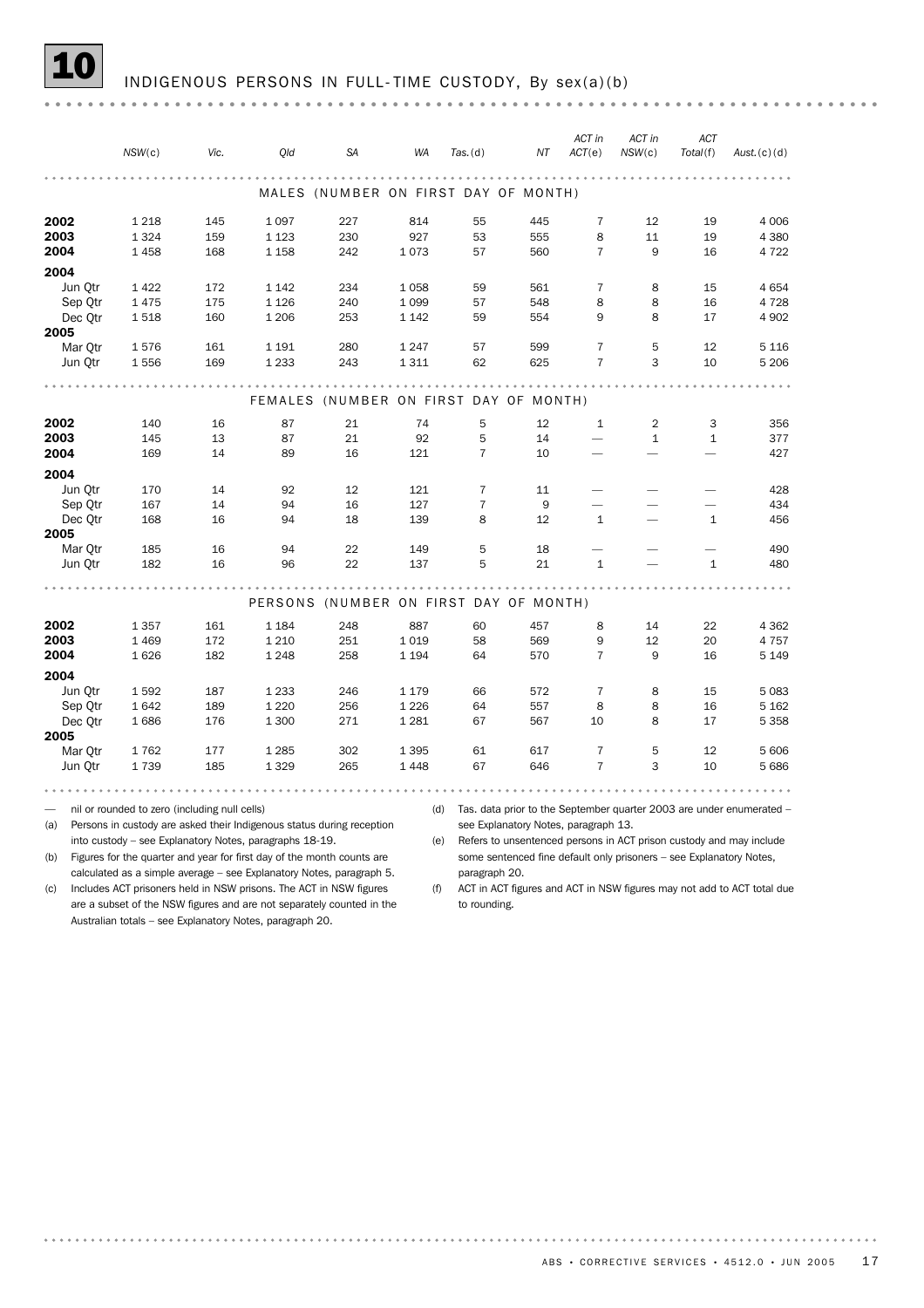| MALES (RATE PER 100,000 ADULT INDIGENOUS POPULATION)<br>2002<br>1809.2<br>3 2 18.1<br>3 2 2 8 . 1<br>1 182.7<br>2 7 1 4.5<br>3 3 4 0.0<br>4 5 27.2<br>1 701.1<br>3 197.4<br>2003<br>1911.8<br>3 201.4<br>5 0 3 1.2<br>1 1 2 9.9<br>3 3 1 2.7<br>1675.4<br>3 559.6<br>3 191.1<br>3 4 0 8.0<br>2004<br>3841.8<br>1960.8<br>3 211.0<br>3 2 7 0.6<br>5 681.0<br>1 174.4<br>3 2 8 0.2<br>1 3 5 3 . 5<br>3 586.0<br>2004<br>Jun Qtr<br>3749.0<br>2 0 1 5.4<br>3 1 64.5<br>3 152.5<br>5 602.9<br>1 2 2 6.4<br>3 2 8 8 . 0<br>1 247.2<br>3 5 3 4 . 3<br>Sep Otr<br>3889.5<br>2 046.5<br>3 121.1<br>3 2 4 2.5<br>5820.0<br>3 209.9<br>3 590.3<br>1 1 8 4 . 8<br>1 360.5<br>Dec Otr<br>4 003.5<br>1875.0<br>3 342.9<br>6 0 4 9.5<br>1 2 1 9.4<br>3 2 4 8 .9<br>1417.2<br>3722.2<br>3417.9<br>2005<br>Mar Otr<br>4 0 65.4<br>1814.8<br>3 209.2<br>3677.9<br>6427.1<br>1 142.7<br>3 4 2 9.6<br>1015.9<br>3783.5<br>Jun Qtr<br>4 0 19.7<br>1912.7<br>3 3 2 3 . 3<br>3 200.1<br>6 7 5 7.1<br>1 2 4 3 .5<br>3578.5<br>796.3<br>3849.5<br>(RATE PER 100,000 ADULT INDIGENOUS POPULATION)<br>FEMALES<br>2002<br>361.9<br>193.0<br>228.5<br>286.2<br>385.6<br>111.5<br>70.7<br>279.8<br>265.6<br>2003<br>371.9<br>153.9<br>222.5<br>272.5<br>469.3<br>94.0<br>78.7<br>94.4<br>274.4<br>2004<br>143.0<br>57.7<br>423.3<br>156.3<br>223.3<br>200.9<br>600.9<br>13.9<br>302.7<br>2004<br>Jun Otr<br>427.0<br>161.9<br>229.6<br>155.7<br>600.9<br>144.7<br>63.2<br>304.0<br>418.7<br>234.6<br>201.9<br>630.6<br>144.7<br>50.2<br>307.8<br>Sep Qtr<br>154.4<br>Dec Otr<br>422.9<br>180.8<br>235.4<br>227.2<br>686.7<br>157.8<br>68.8<br>55.6<br>323.6<br>2005<br>Mar Otr<br>454.4<br>179.0<br>229.8<br>273.6<br>714.7<br>90.4<br>100.4<br>339.0<br>Jun Qtr<br>447.0<br>233.8<br>269.5<br>660.2<br>103.4<br>116.8<br>53.8<br>332.5<br>171.7<br>PERSONS (RATE PER 100,000 ADULT INDIGENOUS POPULATION)<br>2002<br>1813.2<br>985.0<br>1 640.1<br>1 7 1 2.8<br>2 3 9 1.8<br>632.9<br>1 3 6 0.1<br>993.7<br>1681.3<br>2003<br>1924.5<br>1 0 1 6.5<br>1 632.8<br>1687.0<br>2677.8<br>597.5<br>1656.9<br>883.5<br>1788.3<br>2004<br>1 0 4 2.9<br>1 641.4<br>645.2<br>677.2<br>2 086.4<br>1684.6<br>3 0 5 5.8<br>1629.5<br>1888.9<br>2004<br>3 0 18.1<br>Jun Otr<br>2 043.2<br>1072.6<br>1 622.6<br>1 604.2<br>671.4<br>1636.1<br>617.5<br>1864.6<br>Sep Qtr<br>2 107.3<br>1 0 8 4 . 1<br>1 604.7<br>1671.6<br>3 1 38.3<br>651.1<br>1591.3<br>673.7<br>1893.6<br>729.8<br>Dec Otr<br>2 164.9<br>1 013.2<br>1 710.3<br>1769.4<br>3 2 7 8 . 2<br>674.8<br>1619.9<br>1965.5<br>2005<br>Mar Qtr<br>2 2 1 1.2<br>3 4 7 1.1<br>606.1<br>502.8<br>984.5<br>1 646.7<br>1915.3<br>1 7 2 7 . 1<br>2 0 0 4.4<br>Jun Qtr<br>2 185.2<br>1 0 29.0<br>1 703.1<br>1682.7<br>3 602.1<br>662.1<br>421.3<br>2 0 3 3 .0<br>1808.3<br>nil or rounded to zero (including null cells)<br>(c)<br>Figures for the quarter and year for first day of the<br>Persons in custody are asked their Indigenous status<br>(a)<br>month counts are calculated as a simple average - see<br>during reception into custody - see Explanatory Notes,<br>Explanatory Notes, paragraph 5. | NSW(d) | Vic. | Old | <b>SA</b> | <b>WA</b> | Tas. | ΝT | ACT(e) | Aust. |
|----------------------------------------------------------------------------------------------------------------------------------------------------------------------------------------------------------------------------------------------------------------------------------------------------------------------------------------------------------------------------------------------------------------------------------------------------------------------------------------------------------------------------------------------------------------------------------------------------------------------------------------------------------------------------------------------------------------------------------------------------------------------------------------------------------------------------------------------------------------------------------------------------------------------------------------------------------------------------------------------------------------------------------------------------------------------------------------------------------------------------------------------------------------------------------------------------------------------------------------------------------------------------------------------------------------------------------------------------------------------------------------------------------------------------------------------------------------------------------------------------------------------------------------------------------------------------------------------------------------------------------------------------------------------------------------------------------------------------------------------------------------------------------------------------------------------------------------------------------------------------------------------------------------------------------------------------------------------------------------------------------------------------------------------------------------------------------------------------------------------------------------------------------------------------------------------------------------------------------------------------------------------------------------------------------------------------------------------------------------------------------------------------------------------------------------------------------------------------------------------------------------------------------------------------------------------------------------------------------------------------------------------------------------------------------------------------------------------------------------------------------------------------------------------------------------------------------------------------------------------------------------------------------------------------------------------------------------------------------------------------------------------------------------------------------------------------------------------------------------------|--------|------|-----|-----------|-----------|------|----|--------|-------|
|                                                                                                                                                                                                                                                                                                                                                                                                                                                                                                                                                                                                                                                                                                                                                                                                                                                                                                                                                                                                                                                                                                                                                                                                                                                                                                                                                                                                                                                                                                                                                                                                                                                                                                                                                                                                                                                                                                                                                                                                                                                                                                                                                                                                                                                                                                                                                                                                                                                                                                                                                                                                                                                                                                                                                                                                                                                                                                                                                                                                                                                                                                                      |        |      |     |           |           |      |    |        |       |
|                                                                                                                                                                                                                                                                                                                                                                                                                                                                                                                                                                                                                                                                                                                                                                                                                                                                                                                                                                                                                                                                                                                                                                                                                                                                                                                                                                                                                                                                                                                                                                                                                                                                                                                                                                                                                                                                                                                                                                                                                                                                                                                                                                                                                                                                                                                                                                                                                                                                                                                                                                                                                                                                                                                                                                                                                                                                                                                                                                                                                                                                                                                      |        |      |     |           |           |      |    |        |       |
|                                                                                                                                                                                                                                                                                                                                                                                                                                                                                                                                                                                                                                                                                                                                                                                                                                                                                                                                                                                                                                                                                                                                                                                                                                                                                                                                                                                                                                                                                                                                                                                                                                                                                                                                                                                                                                                                                                                                                                                                                                                                                                                                                                                                                                                                                                                                                                                                                                                                                                                                                                                                                                                                                                                                                                                                                                                                                                                                                                                                                                                                                                                      |        |      |     |           |           |      |    |        |       |
|                                                                                                                                                                                                                                                                                                                                                                                                                                                                                                                                                                                                                                                                                                                                                                                                                                                                                                                                                                                                                                                                                                                                                                                                                                                                                                                                                                                                                                                                                                                                                                                                                                                                                                                                                                                                                                                                                                                                                                                                                                                                                                                                                                                                                                                                                                                                                                                                                                                                                                                                                                                                                                                                                                                                                                                                                                                                                                                                                                                                                                                                                                                      |        |      |     |           |           |      |    |        |       |
|                                                                                                                                                                                                                                                                                                                                                                                                                                                                                                                                                                                                                                                                                                                                                                                                                                                                                                                                                                                                                                                                                                                                                                                                                                                                                                                                                                                                                                                                                                                                                                                                                                                                                                                                                                                                                                                                                                                                                                                                                                                                                                                                                                                                                                                                                                                                                                                                                                                                                                                                                                                                                                                                                                                                                                                                                                                                                                                                                                                                                                                                                                                      |        |      |     |           |           |      |    |        |       |
|                                                                                                                                                                                                                                                                                                                                                                                                                                                                                                                                                                                                                                                                                                                                                                                                                                                                                                                                                                                                                                                                                                                                                                                                                                                                                                                                                                                                                                                                                                                                                                                                                                                                                                                                                                                                                                                                                                                                                                                                                                                                                                                                                                                                                                                                                                                                                                                                                                                                                                                                                                                                                                                                                                                                                                                                                                                                                                                                                                                                                                                                                                                      |        |      |     |           |           |      |    |        |       |
|                                                                                                                                                                                                                                                                                                                                                                                                                                                                                                                                                                                                                                                                                                                                                                                                                                                                                                                                                                                                                                                                                                                                                                                                                                                                                                                                                                                                                                                                                                                                                                                                                                                                                                                                                                                                                                                                                                                                                                                                                                                                                                                                                                                                                                                                                                                                                                                                                                                                                                                                                                                                                                                                                                                                                                                                                                                                                                                                                                                                                                                                                                                      |        |      |     |           |           |      |    |        |       |
|                                                                                                                                                                                                                                                                                                                                                                                                                                                                                                                                                                                                                                                                                                                                                                                                                                                                                                                                                                                                                                                                                                                                                                                                                                                                                                                                                                                                                                                                                                                                                                                                                                                                                                                                                                                                                                                                                                                                                                                                                                                                                                                                                                                                                                                                                                                                                                                                                                                                                                                                                                                                                                                                                                                                                                                                                                                                                                                                                                                                                                                                                                                      |        |      |     |           |           |      |    |        |       |
|                                                                                                                                                                                                                                                                                                                                                                                                                                                                                                                                                                                                                                                                                                                                                                                                                                                                                                                                                                                                                                                                                                                                                                                                                                                                                                                                                                                                                                                                                                                                                                                                                                                                                                                                                                                                                                                                                                                                                                                                                                                                                                                                                                                                                                                                                                                                                                                                                                                                                                                                                                                                                                                                                                                                                                                                                                                                                                                                                                                                                                                                                                                      |        |      |     |           |           |      |    |        |       |
|                                                                                                                                                                                                                                                                                                                                                                                                                                                                                                                                                                                                                                                                                                                                                                                                                                                                                                                                                                                                                                                                                                                                                                                                                                                                                                                                                                                                                                                                                                                                                                                                                                                                                                                                                                                                                                                                                                                                                                                                                                                                                                                                                                                                                                                                                                                                                                                                                                                                                                                                                                                                                                                                                                                                                                                                                                                                                                                                                                                                                                                                                                                      |        |      |     |           |           |      |    |        |       |
|                                                                                                                                                                                                                                                                                                                                                                                                                                                                                                                                                                                                                                                                                                                                                                                                                                                                                                                                                                                                                                                                                                                                                                                                                                                                                                                                                                                                                                                                                                                                                                                                                                                                                                                                                                                                                                                                                                                                                                                                                                                                                                                                                                                                                                                                                                                                                                                                                                                                                                                                                                                                                                                                                                                                                                                                                                                                                                                                                                                                                                                                                                                      |        |      |     |           |           |      |    |        |       |
|                                                                                                                                                                                                                                                                                                                                                                                                                                                                                                                                                                                                                                                                                                                                                                                                                                                                                                                                                                                                                                                                                                                                                                                                                                                                                                                                                                                                                                                                                                                                                                                                                                                                                                                                                                                                                                                                                                                                                                                                                                                                                                                                                                                                                                                                                                                                                                                                                                                                                                                                                                                                                                                                                                                                                                                                                                                                                                                                                                                                                                                                                                                      |        |      |     |           |           |      |    |        |       |
|                                                                                                                                                                                                                                                                                                                                                                                                                                                                                                                                                                                                                                                                                                                                                                                                                                                                                                                                                                                                                                                                                                                                                                                                                                                                                                                                                                                                                                                                                                                                                                                                                                                                                                                                                                                                                                                                                                                                                                                                                                                                                                                                                                                                                                                                                                                                                                                                                                                                                                                                                                                                                                                                                                                                                                                                                                                                                                                                                                                                                                                                                                                      |        |      |     |           |           |      |    |        |       |
|                                                                                                                                                                                                                                                                                                                                                                                                                                                                                                                                                                                                                                                                                                                                                                                                                                                                                                                                                                                                                                                                                                                                                                                                                                                                                                                                                                                                                                                                                                                                                                                                                                                                                                                                                                                                                                                                                                                                                                                                                                                                                                                                                                                                                                                                                                                                                                                                                                                                                                                                                                                                                                                                                                                                                                                                                                                                                                                                                                                                                                                                                                                      |        |      |     |           |           |      |    |        |       |
|                                                                                                                                                                                                                                                                                                                                                                                                                                                                                                                                                                                                                                                                                                                                                                                                                                                                                                                                                                                                                                                                                                                                                                                                                                                                                                                                                                                                                                                                                                                                                                                                                                                                                                                                                                                                                                                                                                                                                                                                                                                                                                                                                                                                                                                                                                                                                                                                                                                                                                                                                                                                                                                                                                                                                                                                                                                                                                                                                                                                                                                                                                                      |        |      |     |           |           |      |    |        |       |
|                                                                                                                                                                                                                                                                                                                                                                                                                                                                                                                                                                                                                                                                                                                                                                                                                                                                                                                                                                                                                                                                                                                                                                                                                                                                                                                                                                                                                                                                                                                                                                                                                                                                                                                                                                                                                                                                                                                                                                                                                                                                                                                                                                                                                                                                                                                                                                                                                                                                                                                                                                                                                                                                                                                                                                                                                                                                                                                                                                                                                                                                                                                      |        |      |     |           |           |      |    |        |       |
|                                                                                                                                                                                                                                                                                                                                                                                                                                                                                                                                                                                                                                                                                                                                                                                                                                                                                                                                                                                                                                                                                                                                                                                                                                                                                                                                                                                                                                                                                                                                                                                                                                                                                                                                                                                                                                                                                                                                                                                                                                                                                                                                                                                                                                                                                                                                                                                                                                                                                                                                                                                                                                                                                                                                                                                                                                                                                                                                                                                                                                                                                                                      |        |      |     |           |           |      |    |        |       |
|                                                                                                                                                                                                                                                                                                                                                                                                                                                                                                                                                                                                                                                                                                                                                                                                                                                                                                                                                                                                                                                                                                                                                                                                                                                                                                                                                                                                                                                                                                                                                                                                                                                                                                                                                                                                                                                                                                                                                                                                                                                                                                                                                                                                                                                                                                                                                                                                                                                                                                                                                                                                                                                                                                                                                                                                                                                                                                                                                                                                                                                                                                                      |        |      |     |           |           |      |    |        |       |
|                                                                                                                                                                                                                                                                                                                                                                                                                                                                                                                                                                                                                                                                                                                                                                                                                                                                                                                                                                                                                                                                                                                                                                                                                                                                                                                                                                                                                                                                                                                                                                                                                                                                                                                                                                                                                                                                                                                                                                                                                                                                                                                                                                                                                                                                                                                                                                                                                                                                                                                                                                                                                                                                                                                                                                                                                                                                                                                                                                                                                                                                                                                      |        |      |     |           |           |      |    |        |       |
|                                                                                                                                                                                                                                                                                                                                                                                                                                                                                                                                                                                                                                                                                                                                                                                                                                                                                                                                                                                                                                                                                                                                                                                                                                                                                                                                                                                                                                                                                                                                                                                                                                                                                                                                                                                                                                                                                                                                                                                                                                                                                                                                                                                                                                                                                                                                                                                                                                                                                                                                                                                                                                                                                                                                                                                                                                                                                                                                                                                                                                                                                                                      |        |      |     |           |           |      |    |        |       |
|                                                                                                                                                                                                                                                                                                                                                                                                                                                                                                                                                                                                                                                                                                                                                                                                                                                                                                                                                                                                                                                                                                                                                                                                                                                                                                                                                                                                                                                                                                                                                                                                                                                                                                                                                                                                                                                                                                                                                                                                                                                                                                                                                                                                                                                                                                                                                                                                                                                                                                                                                                                                                                                                                                                                                                                                                                                                                                                                                                                                                                                                                                                      |        |      |     |           |           |      |    |        |       |
|                                                                                                                                                                                                                                                                                                                                                                                                                                                                                                                                                                                                                                                                                                                                                                                                                                                                                                                                                                                                                                                                                                                                                                                                                                                                                                                                                                                                                                                                                                                                                                                                                                                                                                                                                                                                                                                                                                                                                                                                                                                                                                                                                                                                                                                                                                                                                                                                                                                                                                                                                                                                                                                                                                                                                                                                                                                                                                                                                                                                                                                                                                                      |        |      |     |           |           |      |    |        |       |
|                                                                                                                                                                                                                                                                                                                                                                                                                                                                                                                                                                                                                                                                                                                                                                                                                                                                                                                                                                                                                                                                                                                                                                                                                                                                                                                                                                                                                                                                                                                                                                                                                                                                                                                                                                                                                                                                                                                                                                                                                                                                                                                                                                                                                                                                                                                                                                                                                                                                                                                                                                                                                                                                                                                                                                                                                                                                                                                                                                                                                                                                                                                      |        |      |     |           |           |      |    |        |       |
|                                                                                                                                                                                                                                                                                                                                                                                                                                                                                                                                                                                                                                                                                                                                                                                                                                                                                                                                                                                                                                                                                                                                                                                                                                                                                                                                                                                                                                                                                                                                                                                                                                                                                                                                                                                                                                                                                                                                                                                                                                                                                                                                                                                                                                                                                                                                                                                                                                                                                                                                                                                                                                                                                                                                                                                                                                                                                                                                                                                                                                                                                                                      |        |      |     |           |           |      |    |        |       |
|                                                                                                                                                                                                                                                                                                                                                                                                                                                                                                                                                                                                                                                                                                                                                                                                                                                                                                                                                                                                                                                                                                                                                                                                                                                                                                                                                                                                                                                                                                                                                                                                                                                                                                                                                                                                                                                                                                                                                                                                                                                                                                                                                                                                                                                                                                                                                                                                                                                                                                                                                                                                                                                                                                                                                                                                                                                                                                                                                                                                                                                                                                                      |        |      |     |           |           |      |    |        |       |
|                                                                                                                                                                                                                                                                                                                                                                                                                                                                                                                                                                                                                                                                                                                                                                                                                                                                                                                                                                                                                                                                                                                                                                                                                                                                                                                                                                                                                                                                                                                                                                                                                                                                                                                                                                                                                                                                                                                                                                                                                                                                                                                                                                                                                                                                                                                                                                                                                                                                                                                                                                                                                                                                                                                                                                                                                                                                                                                                                                                                                                                                                                                      |        |      |     |           |           |      |    |        |       |
|                                                                                                                                                                                                                                                                                                                                                                                                                                                                                                                                                                                                                                                                                                                                                                                                                                                                                                                                                                                                                                                                                                                                                                                                                                                                                                                                                                                                                                                                                                                                                                                                                                                                                                                                                                                                                                                                                                                                                                                                                                                                                                                                                                                                                                                                                                                                                                                                                                                                                                                                                                                                                                                                                                                                                                                                                                                                                                                                                                                                                                                                                                                      |        |      |     |           |           |      |    |        |       |
|                                                                                                                                                                                                                                                                                                                                                                                                                                                                                                                                                                                                                                                                                                                                                                                                                                                                                                                                                                                                                                                                                                                                                                                                                                                                                                                                                                                                                                                                                                                                                                                                                                                                                                                                                                                                                                                                                                                                                                                                                                                                                                                                                                                                                                                                                                                                                                                                                                                                                                                                                                                                                                                                                                                                                                                                                                                                                                                                                                                                                                                                                                                      |        |      |     |           |           |      |    |        |       |
|                                                                                                                                                                                                                                                                                                                                                                                                                                                                                                                                                                                                                                                                                                                                                                                                                                                                                                                                                                                                                                                                                                                                                                                                                                                                                                                                                                                                                                                                                                                                                                                                                                                                                                                                                                                                                                                                                                                                                                                                                                                                                                                                                                                                                                                                                                                                                                                                                                                                                                                                                                                                                                                                                                                                                                                                                                                                                                                                                                                                                                                                                                                      |        |      |     |           |           |      |    |        |       |
|                                                                                                                                                                                                                                                                                                                                                                                                                                                                                                                                                                                                                                                                                                                                                                                                                                                                                                                                                                                                                                                                                                                                                                                                                                                                                                                                                                                                                                                                                                                                                                                                                                                                                                                                                                                                                                                                                                                                                                                                                                                                                                                                                                                                                                                                                                                                                                                                                                                                                                                                                                                                                                                                                                                                                                                                                                                                                                                                                                                                                                                                                                                      |        |      |     |           |           |      |    |        |       |
|                                                                                                                                                                                                                                                                                                                                                                                                                                                                                                                                                                                                                                                                                                                                                                                                                                                                                                                                                                                                                                                                                                                                                                                                                                                                                                                                                                                                                                                                                                                                                                                                                                                                                                                                                                                                                                                                                                                                                                                                                                                                                                                                                                                                                                                                                                                                                                                                                                                                                                                                                                                                                                                                                                                                                                                                                                                                                                                                                                                                                                                                                                                      |        |      |     |           |           |      |    |        |       |
|                                                                                                                                                                                                                                                                                                                                                                                                                                                                                                                                                                                                                                                                                                                                                                                                                                                                                                                                                                                                                                                                                                                                                                                                                                                                                                                                                                                                                                                                                                                                                                                                                                                                                                                                                                                                                                                                                                                                                                                                                                                                                                                                                                                                                                                                                                                                                                                                                                                                                                                                                                                                                                                                                                                                                                                                                                                                                                                                                                                                                                                                                                                      |        |      |     |           |           |      |    |        |       |
|                                                                                                                                                                                                                                                                                                                                                                                                                                                                                                                                                                                                                                                                                                                                                                                                                                                                                                                                                                                                                                                                                                                                                                                                                                                                                                                                                                                                                                                                                                                                                                                                                                                                                                                                                                                                                                                                                                                                                                                                                                                                                                                                                                                                                                                                                                                                                                                                                                                                                                                                                                                                                                                                                                                                                                                                                                                                                                                                                                                                                                                                                                                      |        |      |     |           |           |      |    |        |       |
|                                                                                                                                                                                                                                                                                                                                                                                                                                                                                                                                                                                                                                                                                                                                                                                                                                                                                                                                                                                                                                                                                                                                                                                                                                                                                                                                                                                                                                                                                                                                                                                                                                                                                                                                                                                                                                                                                                                                                                                                                                                                                                                                                                                                                                                                                                                                                                                                                                                                                                                                                                                                                                                                                                                                                                                                                                                                                                                                                                                                                                                                                                                      |        |      |     |           |           |      |    |        |       |
|                                                                                                                                                                                                                                                                                                                                                                                                                                                                                                                                                                                                                                                                                                                                                                                                                                                                                                                                                                                                                                                                                                                                                                                                                                                                                                                                                                                                                                                                                                                                                                                                                                                                                                                                                                                                                                                                                                                                                                                                                                                                                                                                                                                                                                                                                                                                                                                                                                                                                                                                                                                                                                                                                                                                                                                                                                                                                                                                                                                                                                                                                                                      |        |      |     |           |           |      |    |        |       |
|                                                                                                                                                                                                                                                                                                                                                                                                                                                                                                                                                                                                                                                                                                                                                                                                                                                                                                                                                                                                                                                                                                                                                                                                                                                                                                                                                                                                                                                                                                                                                                                                                                                                                                                                                                                                                                                                                                                                                                                                                                                                                                                                                                                                                                                                                                                                                                                                                                                                                                                                                                                                                                                                                                                                                                                                                                                                                                                                                                                                                                                                                                                      |        |      |     |           |           |      |    |        |       |
|                                                                                                                                                                                                                                                                                                                                                                                                                                                                                                                                                                                                                                                                                                                                                                                                                                                                                                                                                                                                                                                                                                                                                                                                                                                                                                                                                                                                                                                                                                                                                                                                                                                                                                                                                                                                                                                                                                                                                                                                                                                                                                                                                                                                                                                                                                                                                                                                                                                                                                                                                                                                                                                                                                                                                                                                                                                                                                                                                                                                                                                                                                                      |        |      |     |           |           |      |    |        |       |

paragraphs 18-19. (b) The rates calculation uses the Indigenous population projection for 30 June of that calendar year as the

denominator – see Explanatory Notes, paragraphs 26-29.

(d) Excludes ACT prisoners held in NSW prisons.

(e) Includes ACT prisoners held in ACT as well as ACT prisoners held in NSW – see Explanatory Notes, paragraph 22.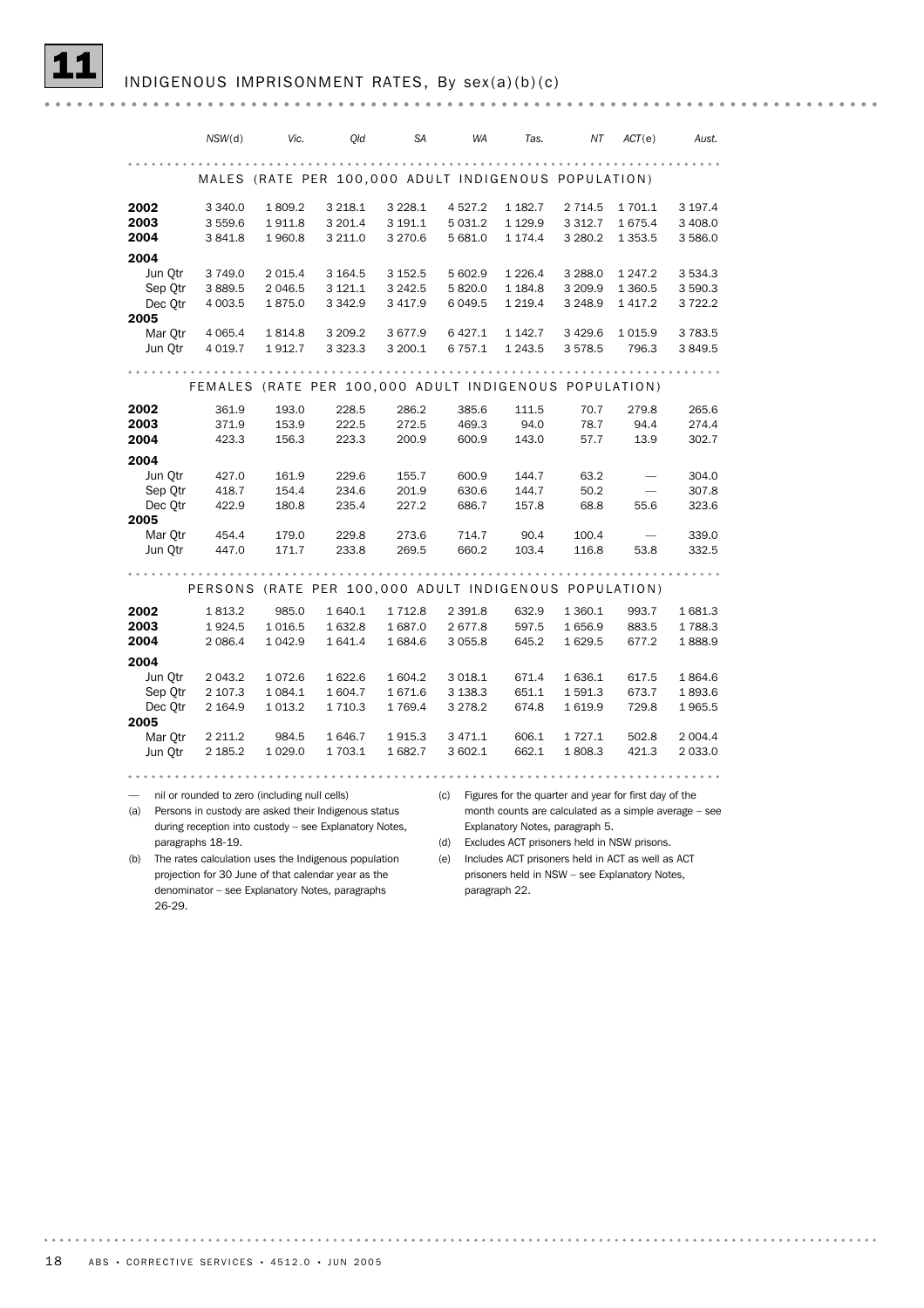# INDIGENOUS PERSONS IN FULL-TIME CUSTODY, By legal status(a)(b)

#### 

|                 | NSW(c)  | Vic. | Old                                        | <b>SA</b> | <b>WA</b> | $Tas.$ $(d)$ | NT                                   | ACT in<br>ACT(e)         | ACT in<br>NSW(c) | <b>ACT</b><br>Total(f) | Aust. (c) (d) |
|-----------------|---------|------|--------------------------------------------|-----------|-----------|--------------|--------------------------------------|--------------------------|------------------|------------------------|---------------|
|                 |         |      | UNSENTENCED (NUMBER ON FIRST DAY OF MONTH) |           |           |              |                                      |                          |                  |                        |               |
|                 |         |      |                                            |           |           |              |                                      |                          |                  |                        |               |
| 2002            | 290     | 35   | 199                                        | 92        | 146       | 15           | 83                                   | 8                        |                  | 9                      | 866           |
| 2003            | 333     | 40   | 214                                        | 89        | 165       | 11           | 100                                  | 9                        |                  | 9                      | 961           |
| 2004            | 352     | 38   | 245                                        | 97        | 190       | 15           | 99                                   | $\overline{7}$           |                  | $\overline{7}$         | 1043          |
| 2004            |         |      |                                            |           |           |              |                                      |                          |                  |                        |               |
| Jun Qtr         | 339     | 37   | 245                                        | 83        | 210       | 14           | 105                                  | $\overline{7}$           |                  | $\overline{7}$         | 1 0 3 9       |
| Sep Qtr         | 341     | 39   | 241                                        | 102       | 190       | 14           | 95                                   | $\overline{7}$           |                  | $\overline{7}$         | 1029          |
| Dec Otr         | 365     | 34   | 247                                        | 108       | 175       | 18           | 86                                   | 10                       |                  | 10                     | 1043          |
| 2005            |         |      |                                            |           |           |              |                                      |                          |                  |                        |               |
| Mar Qtr         | 395     | 38   | 240                                        | 125       | 223       | 15           | 112                                  | $\overline{7}$           |                  | $\overline{7}$         | 1 1 5 5       |
| Jun Qtr         | 391     | 44   | 250                                        | 104       | 210       | 17           | 106                                  | $\overline{7}$           |                  | $\overline{7}$         | 1 1 2 8       |
|                 |         |      |                                            |           |           |              |                                      |                          |                  |                        |               |
|                 |         |      | SENTENCED (NUMBER ON FIRST DAY OF MONTH)   |           |           |              |                                      |                          |                  |                        |               |
| 2002            | 1 0 6 7 | 126  | 985                                        | 156       | 742       | 45           | 374                                  |                          | 13               | 14                     | 3 4 9 6       |
| 2003            | 1 1 3 6 | 132  | 996                                        | 162       | 854       | 46           | 468                                  |                          | 12               | 12                     | 3796          |
| 2004            | 1 2 7 5 | 144  | 1 0 0 2                                    | 161       | 1 0 0 5   | 49           | 471                                  | $\overline{\phantom{0}}$ | 9                | 9                      | 4 1 0 6       |
| 2004            |         |      |                                            |           |           |              |                                      |                          |                  |                        |               |
| Jun Qtr         | 1 2 5 3 | 150  | 989                                        | 163       | 969       | 52           | 467                                  | $\overline{\phantom{0}}$ | 8                | 8                      | 4 0 4 3       |
| Sep Otr         | 1 3 0 1 | 150  | 979                                        | 154       | 1036      | 50           | 462                                  | $\mathbf{1}$             | 8                | 9                      | 4 1 3 3       |
| Dec Qtr         | 1 3 2 1 | 143  | 1 0 5 3                                    | 163       | 1 1 0 6   | 48           | 481                                  | $\overline{\phantom{0}}$ | 8                | 8                      | 4 3 1 4       |
| 2005            |         |      |                                            |           |           |              |                                      |                          |                  |                        |               |
| Mar Qtr         | 1 3 6 7 | 139  | 1 0 4 5                                    | 177       | 1 1 7 2   | 46           | 505                                  |                          | 5                | 5                      | 4 4 5 1       |
| Jun Otr         | 1 3 4 8 | 141  | 1078                                       | 162       | 1 2 3 8   | 50           | 540                                  |                          | 3                | 3                      | 4558          |
|                 |         |      |                                            |           |           |              |                                      |                          |                  |                        |               |
|                 |         |      |                                            |           |           |              | TOTAL (NUMBER ON FIRST DAY OF MONTH) |                          |                  |                        |               |
| 2002            | 1 3 5 7 | 161  | 1 1 8 4                                    | 248       | 887       | 60           | 457                                  | 8                        | 14               | 22                     | 4 3 6 2       |
| 2003            | 1 4 6 9 | 172  | 1 2 1 0                                    | 251       | 1019      | 58           | 569                                  | 9                        | 12               | 20                     | 4757          |
| 2004            | 1626    | 182  | 1 2 4 8                                    | 258       | 1 1 9 4   | 64           | 570                                  | $\overline{7}$           | 9                | 16                     | 5 1 4 9       |
| 2004            |         |      |                                            |           |           |              |                                      |                          |                  |                        |               |
| Jun Qtr         | 1592    | 187  | 1 2 3 3                                    | 246       | 1 1 7 9   | 66           | 572                                  | $\overline{7}$           | 8                | 15                     | 5 0 8 3       |
| Sep Otr         | 1642    | 189  | 1 2 2 0                                    | 256       | 1 2 2 6   | 64           | 557                                  | 8                        | 8                | 16                     | 5 1 6 2       |
| Dec Otr<br>2005 | 1686    | 176  | 1 300                                      | 271       | 1 2 8 1   | 67           | 567                                  | 10                       | 8                | 17                     | 5 3 5 8       |
| Mar Qtr         | 1762    | 177  | 1 2 8 5                                    | 302       | 1 3 9 5   | 61           | 617                                  | $\overline{7}$           | 5                | 12                     | 5 60 6        |
| Jun Otr         | 1739    | 185  | 1 3 2 9                                    | 265       | 1448      | 67           | 646                                  | $\overline{7}$           | 3                | 10                     | 5686          |
|                 |         |      |                                            |           |           |              |                                      |                          |                  |                        |               |

— nil or rounded to zero (including null cells)

(a) Persons in custody are asked their Indigenous status during reception into custody – see Explanatory Notes, paragraphs 18-19.

(d) Tas. data prior to the September quarter 2003 are under enumerated –

(b) Figures for the quarter and year for first day of the month counts are calculated as a simple average – see Explanatory Notes, paragraph 5.

(c) Includes ACT prisoners held in NSW prisons. The ACT in NSW figures are (f) ACT in ACT figures and ACT in NSW figures may not add to ACT total due a subset of the NSW figures and are not separately counted in the Australian totals – see Explanatory Notes, paragraph 20.

see Explanatory Notes, paragraph 13. (e) Refers to unsentenced persons in ACT prison custody and may include

some sentenced fine default only prisoners – see Explanatory Notes, paragraph 20.

to rounding.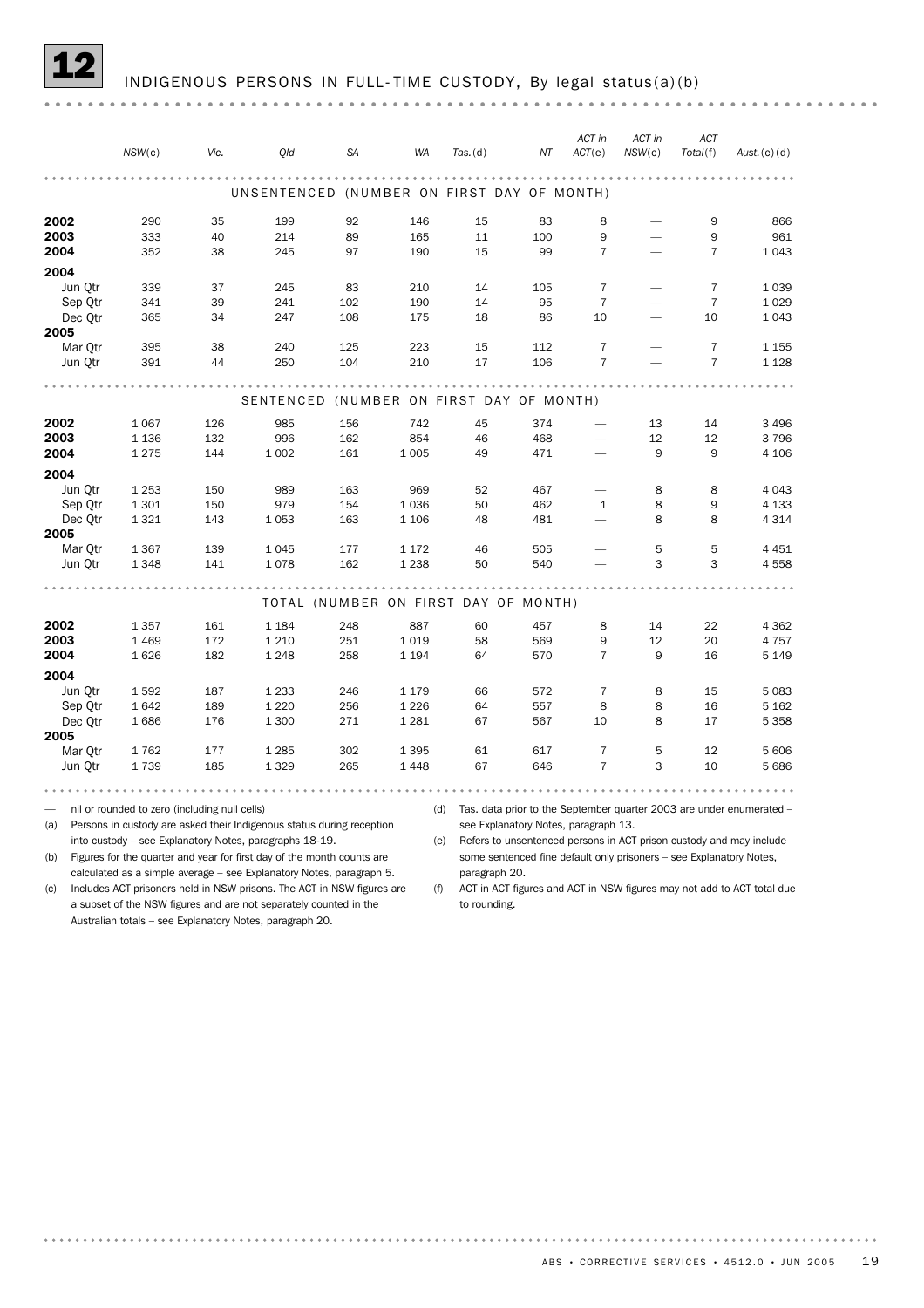|              |         | NSW(d)      | Vic.                                                                               | Qld         | SА        | WA                                             | Tas.  | ΝT                                                                            | ACT(e) | Aust.       |
|--------------|---------|-------------|------------------------------------------------------------------------------------|-------------|-----------|------------------------------------------------|-------|-------------------------------------------------------------------------------|--------|-------------|
|              |         |             |                                                                                    |             |           |                                                |       |                                                                               |        |             |
|              |         | UNSENTENCED |                                                                                    |             |           | (RATE PER 100,000 ADULT INDIGENOUS POPULATION) |       |                                                                               |        |             |
| 2002         |         | 390.8       | 212.6                                                                              | 275.4       | 633.9     | 392.9                                          | 153.2 | 246.2                                                                         | 383.9  | 333.9       |
| 2003<br>2004 |         | 439.6       | 234.2                                                                              | 288.5       | 596.5     | 434.3                                          | 118.1 | 292.5                                                                         | 370.9  | 361.2       |
|              |         | 453.6       | 216.4                                                                              | 322.7       | 634.2     | 485.2                                          | 153.5 | 284.2                                                                         | 305.3  | 382.7       |
| 2004         | Jun Otr | 436.8       | 212.6                                                                              | 321.9       | 541.2     | 537.4                                          | 145.1 | 300.2                                                                         | 280.7  | 381.3       |
|              | Sep Qtr | 439.9       | 224.1                                                                              | 317.1       | 665.1     | 486.2                                          | 141.7 | 270.6                                                                         | 294.7  | 377.4       |
|              | Dec Qtr | 471.2       | 193.5                                                                              | 325.4       | 706.4     | 447.0                                          | 185.6 | 245.8                                                                         | 407.0  | 382.8       |
| 2005         |         |             |                                                                                    |             |           |                                                |       |                                                                               |        |             |
|              | Mar Qtr | 496.9       | 213.2                                                                              | 307.2       | 794.9     | 554.7                                          | 148.2 | 314.4                                                                         | 285.4  | 413.1       |
|              | Jun Qtr | 492.3       | 244.7                                                                              | 320.9       | 657.4     | 521.6                                          | 164.7 | 295.8                                                                         | 299.0  | 403.4       |
|              |         |             |                                                                                    |             |           |                                                | .     |                                                                               |        |             |
|              |         | SENTENCED   |                                                                                    |             |           | (RATE PER 100,000 ADULT INDIGENOUS POPULATION) |       |                                                                               |        |             |
| 2002         |         | 1422.4      | 772.4                                                                              | 1 3 6 4 . 7 | 1078.9    | 1998.9                                         | 479.7 | 1 1 1 3.9                                                                     | 609.8  | 1 3 4 7 . 4 |
| 2003         |         | 1484.9      | 782.4                                                                              | 1 344.3     | 1 0 9 0.6 | 2 2 4 3 .5                                     | 479.4 | 1 3 6 4 . 4                                                                   | 512.7  | 1427.1      |
| 2004         |         | 1632.8      | 826.5                                                                              | 1 3 1 8.7   | 1 0 5 0.4 | 2570.6                                         | 491.7 | 1 345.3                                                                       | 371.9  | 1 506.2     |
| 2004         |         |             |                                                                                    |             |           |                                                |       |                                                                               |        |             |
|              | Jun Qtr | 1 606.3     | 860.0                                                                              | 1 300.7     | 1 0 6 2.9 | 2 480.6                                        | 526.3 | 1 3 3 6 . 0                                                                   | 336.8  | 1483.3      |
|              | Sep Qtr | 1 667.4     | 860.0                                                                              | 1 287.6     | 1 006.4   | 2 652.1                                        | 509.4 | 1 3 2 0.7                                                                     | 378.9  | 1 516.2     |
| 2005         | Dec Qtr | 1693.6      | 819.8                                                                              | 1 3 8 4 . 9 | 1 0 6 2.9 | 2 831.2                                        | 489.2 | 1374.1                                                                        | 322.8  | 1582.8      |
|              | Mar Otr | 1 7 1 4 .3  | 771.3                                                                              | 1 339.5     | 1 120.4   | 2916.3                                         | 457.9 | 1412.7                                                                        | 217.4  | 1 591.3     |
|              | Jun Qtr | 1692.9      | 784.3                                                                              | 1 3 8 2.2   | 1 0 25.3  | 3 080.5                                        | 497.4 | 1 512.5                                                                       | 122.3  | 1629.6      |
|              |         |             |                                                                                    |             |           |                                                |       |                                                                               |        |             |
|              |         |             |                                                                                    |             |           | TOTAL (RATE PER 100,000 ADULT INDIGENOUS       |       | POPULATION)                                                                   |        |             |
| 2002         |         | 1813.2      | 985.0                                                                              | 1 640.1     | 1 7 1 2.8 | 2 3 9 1.8                                      | 632.9 | 1 360.1                                                                       | 993.7  | 1681.3      |
| 2003         |         | 1924.5      | 1016.5                                                                             | 1 632.8     | 1 687.0   | 2677.8                                         | 597.5 | 1656.9                                                                        | 883.5  | 1 788.3     |
| 2004         |         | 2 0 8 6.4   | 1 042.9                                                                            | 1 641.4     | 1 684.6   | 3 0 5 5.8                                      | 645.2 | 1 629.5                                                                       | 677.2  | 1888.9      |
| 2004         |         |             |                                                                                    |             |           |                                                |       |                                                                               |        |             |
|              | Jun Qtr | 2 043.2     | 1072.6                                                                             | 1 622.6     | 1 604.2   | 3 0 18.1                                       | 671.4 | 1636.1                                                                        | 617.5  | 1864.6      |
|              | Sep Qtr | 2 107.3     | 1 0 8 4 . 1                                                                        | 1 604.7     | 1671.6    | 3 1 38.3                                       | 651.1 | 1591.3                                                                        | 673.7  | 1893.6      |
|              | Dec Qtr | 2 164.9     | 1 013.2                                                                            | 1 710.3     | 1 769.4   | 3 2 7 8 . 2                                    | 674.8 | 1619.9                                                                        | 729.8  | 1965.5      |
| 2005         | Mar Qtr | 2 2 1 1.2   | 984.5                                                                              | 1 646.7     | 1915.3    | 3 4 7 1.1                                      | 606.1 | 1727.1                                                                        | 502.8  | 2 0 0 4.4   |
|              | Jun Qtr | 2 185.2     | 1 0 29.0                                                                           | 1 703.1     | 1682.7    | 3 602.1                                        | 662.1 | 1808.3                                                                        | 421.3  | 2 033.0     |
|              |         |             |                                                                                    |             |           |                                                |       |                                                                               |        |             |
|              |         |             |                                                                                    |             |           |                                                |       |                                                                               |        |             |
| (a)          |         |             | Persons in custody are asked their Indigenous                                      |             |           | (c)                                            |       | Figures for the quarter and year for first day of the                         |        |             |
|              |         |             | status during reception into custody - see<br>Explanatory Notes, paragraphs 18-19. |             |           |                                                |       | month counts are calculated as a simple average -                             |        |             |
| (b)          |         |             | The rates calculation uses the Indigenous                                          |             |           | (d)                                            |       | see Explanatory Notes, paragraph 5.<br>Excludes ACT prisoners in NSW prisons. |        |             |
|              |         |             |                                                                                    |             |           |                                                |       |                                                                               |        |             |

population projection for 30 June of that calendar year as the denominator – see Explanatory Notes, paragraphs 26-29.

(e) Includes ACT prisoners held in ACT as well as ACT prisoners held in NSW – see Explanatory Notes, paragraph 22.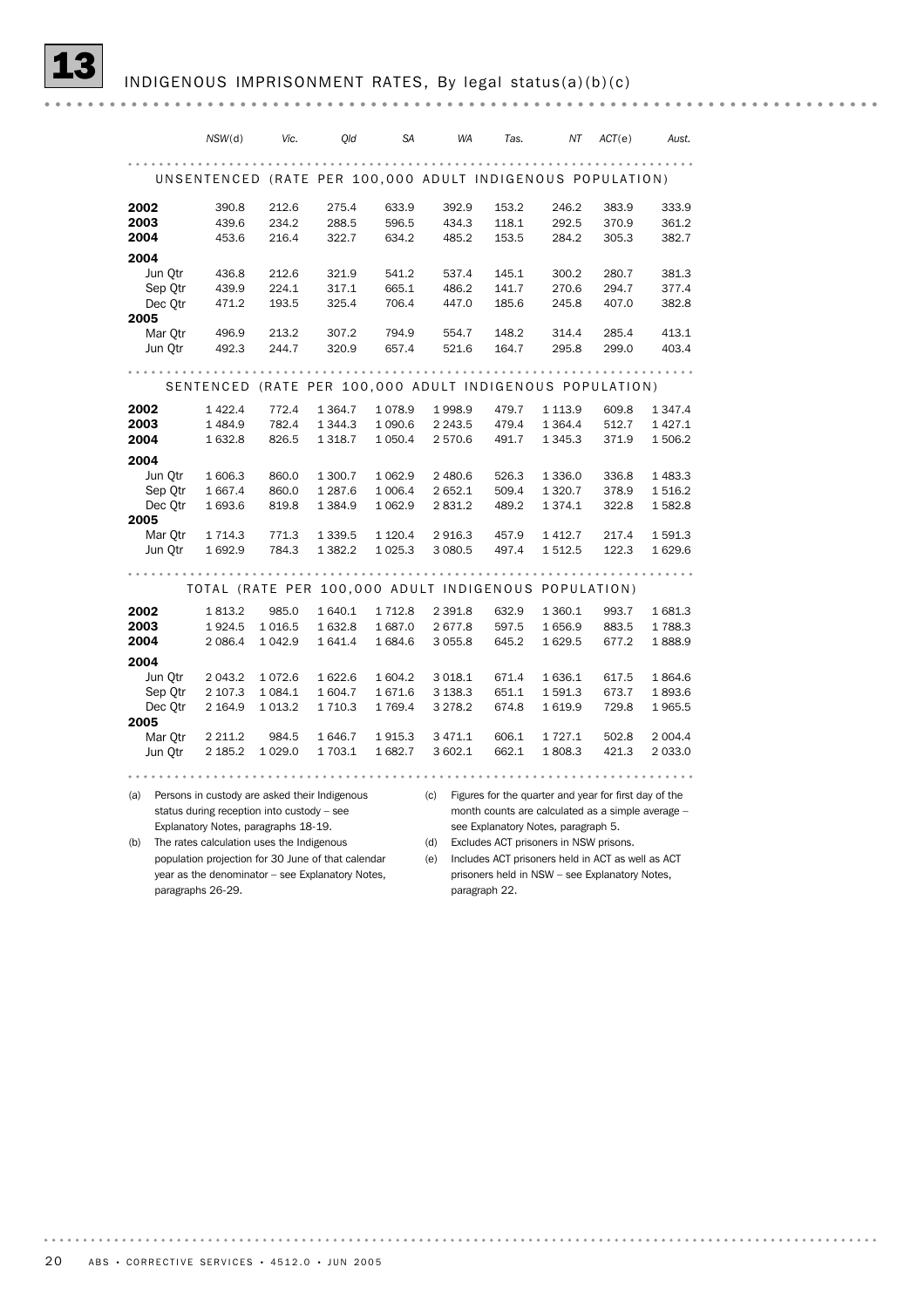# PERSONS IN PERIODIC DETENTION, By sex(a)

|                                                                     | <b>NSW</b>                      |                                      | ACT                                                                    |
|---------------------------------------------------------------------|---------------------------------|--------------------------------------|------------------------------------------------------------------------|
|                                                                     | no.(b)                          | rate(c)                              | no.(b)<br>rate(c)                                                      |
|                                                                     |                                 | MALES                                |                                                                        |
| 2002<br>2003<br>2004                                                | 831<br>739<br>687               | 33.7<br>29.7<br>27.3                 | 66<br>55.5<br>73<br>60.7<br>89<br>73.7                                 |
| 2004<br>Jun Qtr<br>Sep Qtr<br>Dec Qtr<br>2005                       | 679<br>696<br>695               | 27.0<br>27.6<br>27.5                 | 83<br>69.0<br>92<br>76.4<br>93<br>76.9                                 |
| Mar Qtr<br>Jun Qtr                                                  | 716<br>773                      | 28.3<br>30.4                         | 93<br>76.9<br>98<br>80.7                                               |
| Apr<br>May<br>Jun                                                   | 754<br>766<br>799               | 29.7<br>30.2<br>31.4                 | 94<br>77.6<br>100<br>82.2<br>100<br>82.2                               |
|                                                                     |                                 | <b>FEMALES</b>                       |                                                                        |
| 2002<br>2003<br>2004                                                | 68<br>60<br>62                  | 2.7<br>2.3<br>2.4                    | 4<br>3.6<br>$\overline{4}$<br>3.0<br>$\overline{4}$<br>3.3             |
| 2004<br>Jun Qtr<br>Sep Qtr<br>Dec Qtr<br>2005<br>Mar Qtr<br>Jun Qtr | 56<br>59<br>76<br>82<br>73      | 2.1<br>2.3<br>2.9<br>3.1<br>2.8      | 5<br>3.6<br>6<br>4.7<br>4<br>3.5<br>5<br>3.7<br>8<br>6.2               |
| Apr<br>May<br>Jun                                                   | 79<br>71<br>70                  | 3.0<br>2.7<br>2.7                    | 8<br>6.6<br>7<br>5.5<br>8<br>6.3                                       |
|                                                                     |                                 | PERSONS                              |                                                                        |
| 2002<br>2003<br>2004<br>2004                                        | 899<br>799<br>749               | 17.9<br>15.8<br>14.6                 | 70<br>29.0<br>76<br>31.1<br>93<br>37.8                                 |
| Jun Qtr<br>Sep Qtr<br>Dec Qtr<br>2005                               | 734<br>755<br>771               | 14.4<br>14.7<br>15.0                 | 88<br>35.6<br>98<br>39.8<br>98<br>39.5                                 |
| Mar Qtr<br>Jun Qtr<br>Apr<br>May<br>Jun                             | 798<br>846<br>832<br>838<br>869 | 15.5<br>16.4<br>16.1<br>16.2<br>16.8 | 98<br>39.6<br>106<br>42.7<br>103<br>41.4<br>43.1<br>107<br>108<br>43.5 |
|                                                                     |                                 |                                      |                                                                        |

(a) Periodic detention is a form of custody only used in NSW and the ACT.

(b) Average daily number.

(c) Rate per 100,000 adult population.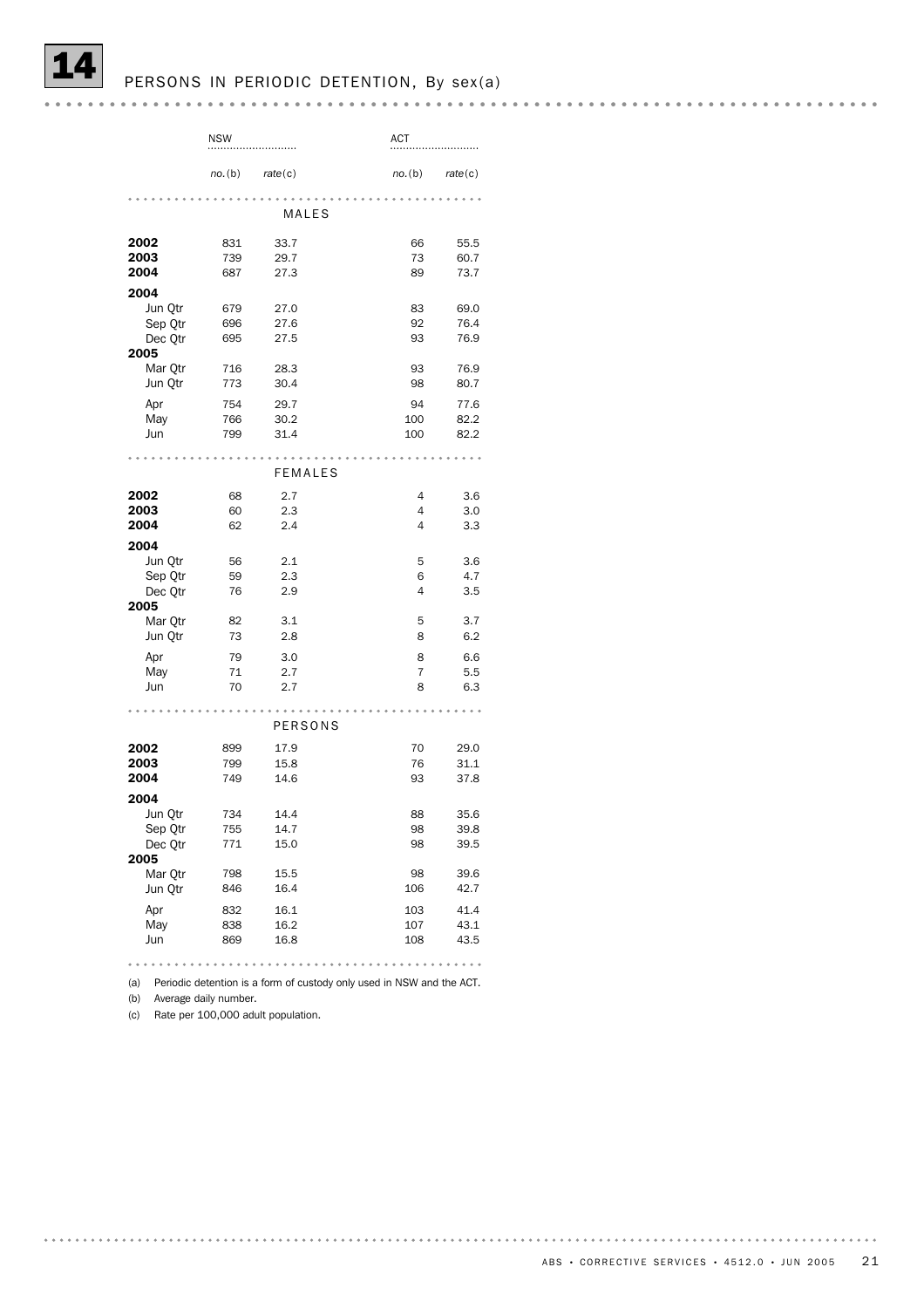|                                        | <b>NSW</b>                           | Vic.           | Qld      | SА             | WA        | Tas.           | ΝT             | ACT            | Aust.      |
|----------------------------------------|--------------------------------------|----------------|----------|----------------|-----------|----------------|----------------|----------------|------------|
|                                        |                                      |                |          | .              |           |                |                |                |            |
|                                        | MALES (NUMBER ON FIRST DAY OF MONTH) |                |          |                |           |                |                |                |            |
| 2002(b)                                | 299                                  | 77             | 63       | 19             | 138       | $\overline{4}$ | 88             | 4              | 692        |
| 2003(b)                                | 305                                  | 73             | 72       | 18             | 112       | 5              | 31             | 3              | 619        |
| 2004(b)                                | 319                                  | 70             | 79       | 13             | 94        | 6              | 12             | $\overline{4}$ | 596        |
| 2004                                   |                                      |                |          |                |           |                |                |                |            |
| Jun $Qtr(b)$                           | 319                                  | 72             | 76       | 12             | 99        | 5              | 12             | $\overline{4}$ | 600        |
| Sep Qtr(b)                             | 319                                  | 65             | 83       | 14             | 91        | 8              | 12             | $\overline{4}$ | 595        |
| Dec Otr(b)                             | 322                                  | 66             | 78       | 15             | 88        | 6              | 11             | 4              | 592        |
| 2005<br>Mar Qtr(b)                     | 318                                  | 70             | 76       | 17             | 82        | 5              | 12             | 3              | 583        |
| Jun $Qtr(b)$                           | 314                                  | 69             | 72       | 14             | 75        | 8              | 15             | $\overline{4}$ | 570        |
|                                        |                                      |                |          |                |           |                |                |                |            |
|                                        |                                      |                |          |                |           |                |                |                |            |
| FEMALES (NUMBER ON FIRST DAY OF MONTH) |                                      |                |          |                |           |                |                |                |            |
| 2002(b)                                | 32                                   | 8              | 13       | 3              | 14        | $\mathbf{1}$   | 3              | $\mathbf{1}$   | 75         |
| 2003(b)                                | 30                                   | 8              | 15       | 4              | 11        | $\overline{2}$ | 3              | 1              | 74         |
| 2004(b)                                | 40                                   | $\overline{7}$ | 12       | $\mathbf{1}$   | 11        | 3              | 3              | 1              | 79         |
| 2004                                   |                                      |                |          |                |           |                |                |                |            |
| Jun Qtr(b)                             | 38                                   | 9              | 15       | $\mathbf{1}$   | 11        | $\overline{2}$ | 3              | 1              | 80         |
| Sep Qtr(b)                             | 42                                   | 6              | 14       | 2              | 12        | $\overline{4}$ | 3              | $\overline{2}$ | 83         |
| Dec Otr(b)                             | 46                                   | 6              | 12       | $\overline{2}$ | 9         | $\overline{4}$ | $\overline{2}$ | $\overline{2}$ | 83         |
| 2005<br>Mar $Qtr(b)$                   | 47                                   | 7              | 11       | 3              | 5         | 2              | 1              | 1              | 78         |
| Jun Qtr(b)                             | 47                                   | $\overline{7}$ | 17       | 5              | 10        | $\mathbf{1}$   |                | $\mathbf{1}$   | 87         |
|                                        |                                      |                |          |                |           |                |                |                |            |
| .                                      |                                      |                | 0.0      | $- - -$        |           |                |                |                |            |
| PERSONS (NUMBER ON FIRST DAY OF MONTH) |                                      |                |          |                |           |                |                |                |            |
| 2002(b)                                | 331                                  | 85             | 77       | 22             | 152       | 5              | 91             | 5              | 767        |
| 2003(b)                                | 335                                  | 82             | 87       | 22             | 123       | $\overline{7}$ | 34             | 4              | 693        |
| 2004(b)                                | 358                                  | 77             | 91       | 15             | 105       | 9              | 15             | 5              | 675        |
| 2004                                   |                                      |                |          |                |           |                |                |                |            |
| Jun Qtr(b)                             | 356                                  | 81             | 91       | 13             | 111       | 6              | 15             | 5              | 679        |
| Sep Qtr(b)                             | 360                                  | 71             | 97<br>90 | 15<br>16       | 103<br>98 | 12<br>10       | 15<br>13       | 6<br>6         | 679<br>675 |
| Dec Otr(b)<br>2005                     | 368                                  | 73             |          |                |           |                |                |                |            |
| Mar $Qtr(b)$                           | 365                                  | 77             | 87       | 20             | 87        | 7              | 13             | 4              | 661        |
| Jun Qtr(b)                             | 361                                  | 76             | 89       | 18             | 85        | 10             | 15             | 5              | 658        |
| Apr                                    | 357                                  | 74             | 85       | 20             | 80        | 9              | 13             | $\overline{4}$ | 642        |
| May                                    | 361                                  | 76             | 93       | 18             | 89        | 10             | 17             | 5              | 669        |
| Jun                                    | 364                                  | 78             | 88       | 17             | 86        | 10             | 14             | 5              | 662        |
|                                        |                                      |                |          |                |           |                |                |                |            |

— nil or rounded to zero (including null cells)

(a) This table shows prisoners by the state or territory in which they were sentenced, not where they were held in custody.

(b) Figures for the quarter and year for the first day of the month counts are calculated as a simple average - see Explanatory Notes, paragraph 5.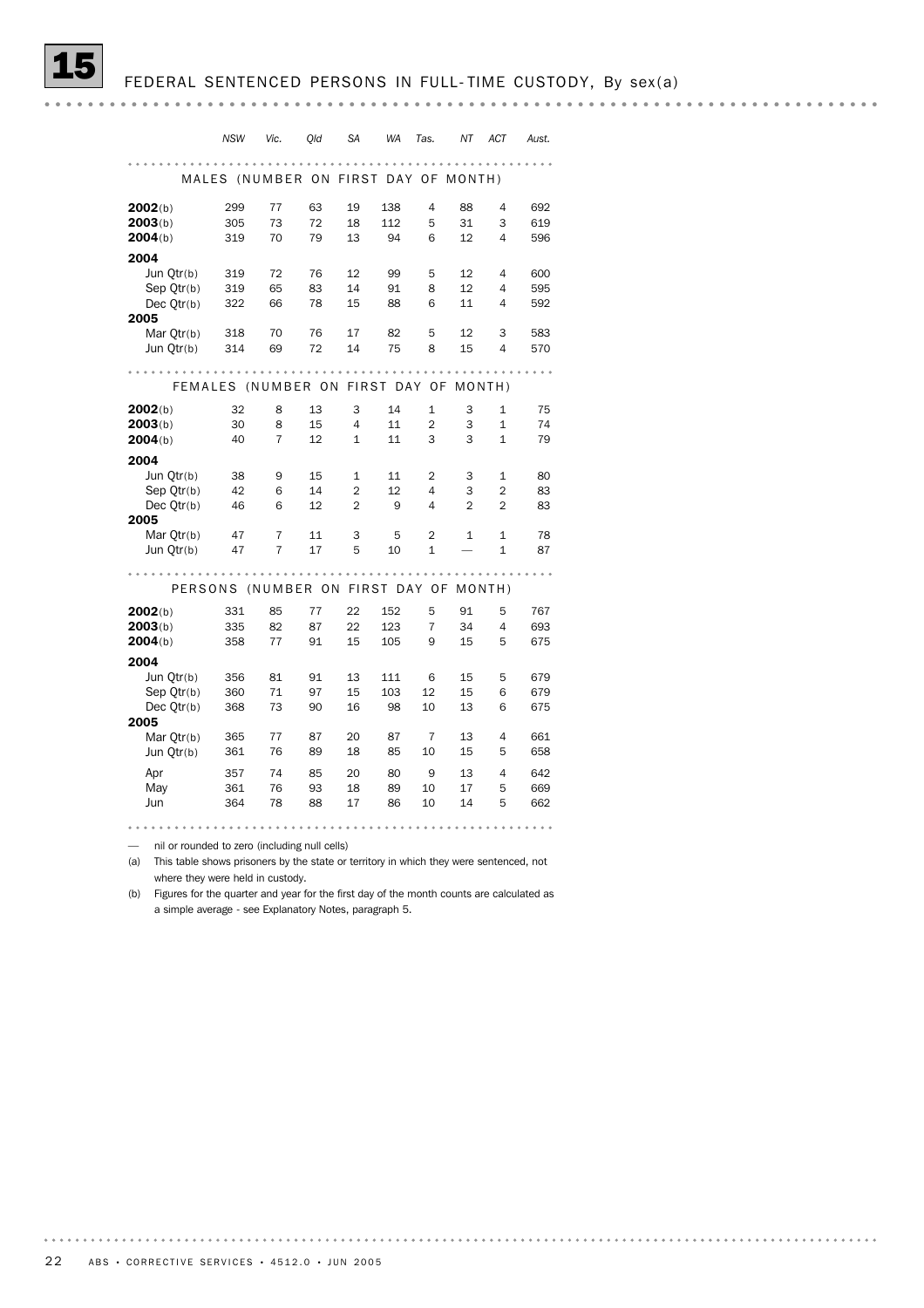persons with breached or suspended orders.

(b) Figures for the quarter and year for first day of the month counts are calculated as a simple average – see Explanatory Notes, paragraph 5.

(c) Includes persons whose sex is unknown.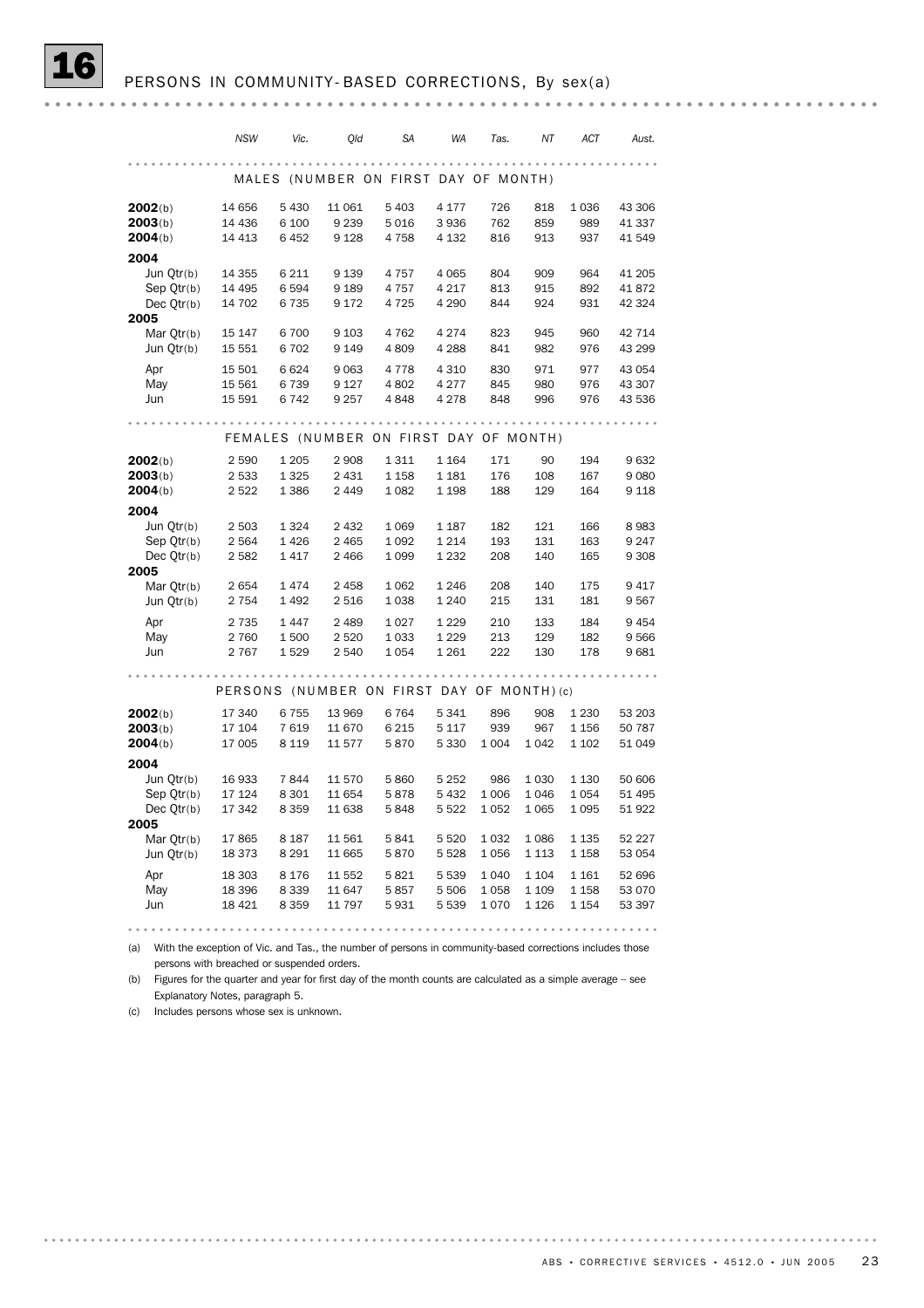|                            | <b>NSW</b>     | Vic.           | Qld            | <b>SA</b>      | <b>WA</b>      | Tas.           | ΝT                                              | ACT            | Aust.          |
|----------------------------|----------------|----------------|----------------|----------------|----------------|----------------|-------------------------------------------------|----------------|----------------|
|                            |                |                |                |                |                |                |                                                 |                |                |
|                            |                |                |                |                |                |                | MALES (RATE PER 100,000 ADULT POPULATION)       |                |                |
| 2002(b)                    | 594.5          | 295.5          | 802.8          | 949.1          | 584.7          | 422.3          | 1 1 1 6.4                                       | 875.1          | 591.0          |
| 2003(b)                    | 579.5          | 327.7          | 653.4          | 872.2          | 543.3          | 439.3          | 1 1 8 0.9                                       | 826.9          | 556.2          |
| 2004(b)                    | 572.6          | 342.4          | 625.9          | 820.1          | 559.6          | 462.2          | 1 2 3 4 .0                                      | 776.8          | 550.4          |
| 2004                       |                |                |                |                |                |                |                                                 |                |                |
| Jun $Qtr(b)$<br>Sep Qtr(b) | 571.1          | 330.4          | 628.9<br>627.3 | 820.8          | 551.8<br>569.4 | 456.6          | 1 2 3 2.5                                       | 801.4          | 547.0<br>553.1 |
| Dec Otr(b)                 | 574.7<br>581.8 | 349.0<br>355.5 | 622.9          | 818.9<br>811.8 | 577.0          | 459.0<br>475.6 | 1 2 3 5 . 3<br>1 2 4 1.8                        | 737.1<br>767.9 | 557.4          |
| 2005                       |                |                |                |                |                |                |                                                 |                |                |
| Mar Qtr(b)                 | 597.8          | 352.2          | 614.9          | 816.2          | 572.1          | 462.7          | 1 2 6 5.2                                       | 790.3          | 560.5          |
| Jun Qtr(b)                 | 611.9          | 351.2          | 614.6          | 822.6          | 570.7          | 470.7          | 1 3 1 1.6                                       | 802.4          | 566.0          |
| Apr                        | 610.0          | 347.1          | 608.8          | 817.3          | 573.6          | 464.5          | 1 2 9 6.5                                       | 802.9          | 562.8          |
| May                        | 612.3          | 353.1          | 613.1          | 821.4          | 569.2          | 472.9          | 1 308.5                                         | 802.1          | 566.1          |
| Jun                        | 613.5          | 353.3          | 621.8          | 829.3          | 569.4          | 474.6          | 1 3 2 9.9                                       | 802.1          | 569.1          |
|                            |                |                |                |                |                |                |                                                 |                |                |
|                            |                |                |                |                |                |                | FEMALES (RATE PER 100,000 ADULT POPULATION)     |                |                |
| 2002(b)                    | 101.5          | 62.3           | 204.9          | 220.4          | 161.0          | 93.9           | 136.4                                           | 156.7          | 126.8          |
| 2003(b)<br>2004(b)         | 98.2<br>97.0   | 67.7<br>70.0   | 166.8<br>164.3 | 192.9<br>179.1 | 160.5<br>160.1 | 96.1<br>101.2  | 165.0<br>196.6                                  | 133.6<br>130.7 | 117.9<br>116.9 |
|                            |                |                |                |                |                |                |                                                 |                |                |
| 2004                       |                |                |                |                |                |                |                                                 |                |                |
| Jun Qtr(b)<br>Sep Qtr(b)   | 96.4<br>98.5   | 67.0<br>72.0   | 163.5<br>164.9 | 177.0<br>180.6 | 158.7<br>161.9 | 97.7<br>103.5  | 183.7<br>199.1                                  | 132.6<br>129.1 | 115.3<br>118.4 |
| Dec $Qtr(b)$               | 99.0           | 71.3           | 164.1          | 181.6          | 163.6          | 111.3          | 212.3                                           | 130.6          | 118.8          |
| 2005                       |                |                |                |                |                |                |                                                 |                |                |
| Mar Qtr(b)                 | 101.5          | 73.9           | 162.8          | 175.1          | 164.7          | 111.2          | 211.3                                           | 138.7          | 119.8          |
| Jun Otr(b)                 | 105.0          | 74.6           | 165.7          | 170.8          | 163.0          | 114.4          | 196.2                                           | 143.4          | 121.2          |
| Apr                        | 104.3          | 72.3           | 163.9          | 169.0          | 161.6          | 111.7          | 199.7                                           | 145.5          | 119.8          |
| May                        | 105.3          | 75.0           | 165.9          | 170.0          | 161.6          | 113.3          | 193.7                                           | 144.0          | 121.2          |
| Jun                        | 105.5          | 76.4           | 167.2          | 173.5          | 165.8          | 118.1          | 195.2                                           | 140.8          | 122.7          |
|                            |                | .              |                | .              | .              |                | .                                               |                |                |
|                            |                |                |                |                |                |                | PERSONS (RATE PER 100,000 ADULT POPULATION) (c) |                |                |
| 2002(b)                    | 345.6          | 179.1          | 499.4          | 581.1          | 371.7          | 253.4          | 651.9                                           | 508.2          | 356.5          |
| 2003(b)                    | 337.4          | 199.5          | 406.4          | 528.8          | 350.5          | 262.9          | 699.8                                           | 472.2          | 335.6          |
| 2004(b)                    | 332.4          | 210.2          | 392.6          | 495.7          | 358.5          | 276.9          | 745.7                                           | 447.1          | 332.6          |
| 2004                       |                |                |                |                |                |                |                                                 |                |                |
| Jun $Qtr(b)$<br>Sep Qtr(b) | 331.3<br>334.1 | 203.4<br>214.4 | 393.5<br>393.7 | 495.2<br>495.8 | 353.8<br>364.4 | 272.3<br>276.6 | 738.6<br>748.0                                  | 460.0<br>426.9 | 330.2<br>334.8 |
| Dec $Qtr(b)$               | 337.8          | 215.4          | 391.1          | 492.5          | 369.0          | 288.7          | 757.5                                           | 442.9          | 336.6          |
| 2005                       |                |                |                |                |                |                |                                                 |                |                |
| Mar Qtr(b)                 | 347.1          | 210.1          | 386.6          | 490.9          | 367.1          | 282.4          | 769.9                                           | 458.3          | 337.3          |
| Jun Qtr(b)                 | 355.9          | 212.1          | 387.9          | 492.3          | 365.6          | 288.0          | 786.6                                           | 466.6          | 341.4          |
| Apr                        | 354.5          | 209.2          | 384.1          | 488.2          | 366.3          | 283.7          | 780.3                                           | 467.9          | 339.1          |
| May                        | 356.3          | 213.3          | 387.3          | 491.2          | 364.2          | 288.6          | 783.8                                           | 466.7          | 341.5          |
| Jun                        | 356.8          | 213.8          | 392.3          | 497.4          | 366.3          | 291.8          | 795.8                                           | 465.1          | 343.6          |
|                            |                |                |                |                |                |                |                                                 |                |                |

(a) With the exception of Vic. and Tas., the number of persons in community-based corrections includes those persons with breached or suspended orders.

(b) Figures for the quarter and year for the first day of the month are calculated as a simple average – see Explanatory Notes, paragraph 5.

(c) Includes persons whose sex is unknown.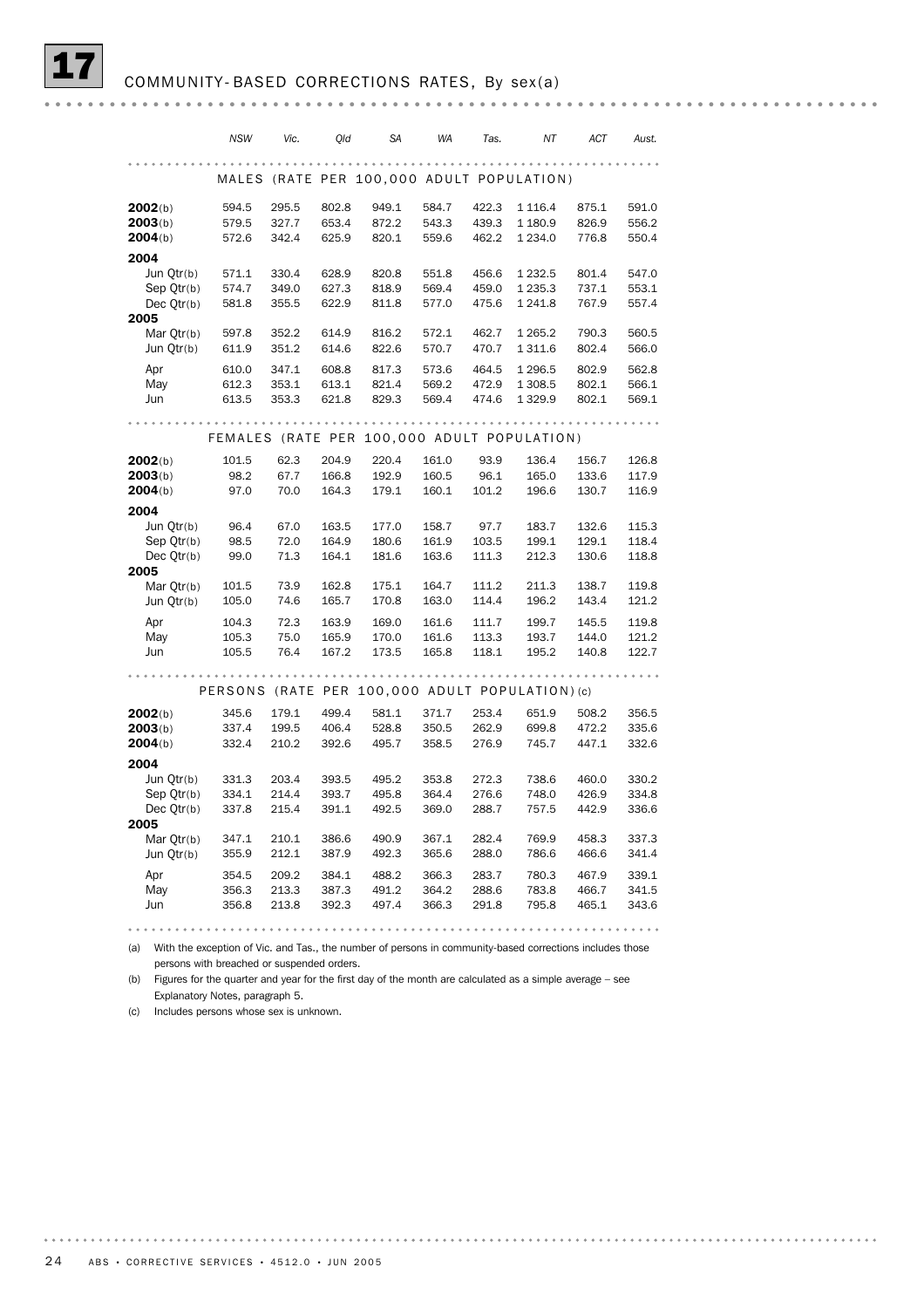|                      | NSW(c)                                                      | Vic.                 | Qld     | SA      | WA(d)                                              | Tas.                            | NT                                                          | ACT                  | Aust. $(c)(d)$                                            |
|----------------------|-------------------------------------------------------------|----------------------|---------|---------|----------------------------------------------------|---------------------------------|-------------------------------------------------------------|----------------------|-----------------------------------------------------------|
|                      |                                                             |                      |         |         |                                                    |                                 |                                                             |                      |                                                           |
|                      |                                                             |                      |         |         | RESTRICTED MOVEMENT (NUMBER ON FIRST DAY OF MONTH) |                                 |                                                             |                      |                                                           |
| 2002(e)              | 199                                                         | $\ddot{\phantom{a}}$ | 81      | 211     | 84                                                 | $\ddot{\phantom{0}}$            | 37                                                          | 2                    | 613                                                       |
| 2003(e)              | 218                                                         | $\ddotsc$            | 65      | 245     | 71                                                 | $\ddotsc$                       | 57                                                          | $\overline{2}$       | 658                                                       |
| 2004(e)              | 185                                                         | 10                   | 70      | 331     | 40                                                 | $\ddot{\phantom{0}}$            | 56                                                          | 5                    | 697                                                       |
| 2004                 |                                                             |                      |         |         |                                                    |                                 |                                                             |                      |                                                           |
| Jun Qtr(e)           | 192                                                         | 7                    | 75      | 324     | 77                                                 | $\ddotsc$                       | 52                                                          | 3                    | 730                                                       |
| $Sep$ $Or(e)$        | 171                                                         | 18                   | 62      | 326     | 11                                                 | $\ddotsc$                       | 51                                                          | 5<br>$\overline{7}$  | 645                                                       |
| Dec $Qtr(e)$<br>2005 | 176                                                         | 16                   | 76      | 340     | 13                                                 | $\ddot{\phantom{0}}$            | 58                                                          |                      | 686                                                       |
| Mar $Qtr(e)$         | 192                                                         | 20                   | 69      | 336     | 20                                                 | $\ddotsc$                       | 60                                                          | $\overline{4}$       | 701                                                       |
| Jun Qtr(e)           | 231                                                         | 23                   | 77      | 343     | 19                                                 | $\ddot{\phantom{0}}$            | 57                                                          | 3                    | 753                                                       |
| Apr                  | 221                                                         | 21                   | 66      | 333     | 17                                                 | $\ddot{\phantom{0}}$            | 57                                                          | 3                    | 718                                                       |
| May                  | 236                                                         | 23                   | 83      | 332     | 19                                                 | $\ddot{\phantom{0}}$            | 59                                                          | 3                    | 755                                                       |
| Jun                  | 237                                                         | 24                   | 83      | 364     | 20                                                 | $\ddot{\phantom{0}}$            | 54                                                          | 3                    | 785                                                       |
|                      | REPARATION-FINE OPTION (NUMBER ON FIRST DAY OF MONTH)       |                      |         |         |                                                    |                                 |                                                             |                      |                                                           |
| 2002(e)              | 56                                                          | 1 1 0 7              | 2 6 3 2 | 1891    | 398                                                | 95                              | 25                                                          | $\ddot{\phantom{a}}$ | 6 2 0 3                                                   |
| 2003(e)              | $\overline{7}$                                              | 1590                 | 1940    | 1 3 0 1 | 388                                                | 85                              | 3                                                           | $\ddot{\phantom{a}}$ | 5 3 1 4                                                   |
| 2004(e)              | 91                                                          | 1585                 | 1633    | 943     | 322                                                | 100                             | $\overline{2}$                                              | $\ddotsc$            | 4677                                                      |
| 2004                 |                                                             |                      |         |         |                                                    |                                 |                                                             |                      |                                                           |
| Jun $Qtr(e)$         | 74                                                          | 1 3 9 9              | 1705    | 957     | 355                                                | 94                              | 3                                                           | $\ddot{\phantom{0}}$ | 4587                                                      |
| $Sep$ $Qtr(e)$       | 117                                                         | 1591                 | 1629    | 939     | 317                                                | 111                             | $\overline{2}$                                              | $\sim$ $\sim$        | 4 706                                                     |
| Dec $Qtr(e)$         | 156                                                         | 1707                 | 1470    | 889     | 345                                                | 119                             | $\mathbf{1}$                                                | $\ddot{\phantom{0}}$ | 4687                                                      |
| 2005                 |                                                             |                      |         |         |                                                    |                                 |                                                             |                      |                                                           |
| Mar $Qtr(e)$         | 159                                                         | 1610                 | 1 3 9 1 | 827     | 311                                                | 114                             | $\mathbf{1}$<br>$\mathbf{1}$                                | $\ddot{\phantom{0}}$ | 4 4 1 3                                                   |
| Jun Qtr(e)           | 130                                                         | 1623                 | 1470    | 821     | 275                                                | 114                             |                                                             | $\ddotsc$            | 4 4 3 4                                                   |
| Apr                  | 147                                                         | 1463                 | 1519    | 811     | 322                                                | np                              | np                                                          | $\ddot{\phantom{a}}$ | 4 3 7 9                                                   |
| May                  | 129                                                         | 1 6 6 0              | 1456    | 824     | 259                                                | np                              | np                                                          | $\ddotsc$            | 4 4 4 3                                                   |
| Jun                  | 113                                                         | 1747                 | 1 4 3 4 | 828     | 245                                                | np                              | np                                                          | $\ddot{\phantom{0}}$ | 4 4 7 9                                                   |
|                      | REPARATION-COMMUNITY SERVICE (NUMBER ON FIRST DAY OF MONTH) |                      |         | .       |                                                    |                                 |                                                             |                      |                                                           |
| 2002(e)              | 4 4 4 7                                                     | 915                  | 2 1 1 6 | 1534    | 2 3 2 9                                            | 379                             | 242                                                         | 159                  | 12 120                                                    |
| 2003(e)              | 4 4 1 1                                                     | 945                  | 1883    | 1566    | 2 1 4 8                                            | 380                             | 256                                                         | 140                  | 11 730                                                    |
| 2004(e)              | 4 4 3 0                                                     | 1088                 | 1896    | 1447    | 2 1 7 9                                            | 421                             | 254                                                         | 116                  | 11830                                                     |
| 2004                 |                                                             |                      |         |         |                                                    |                                 |                                                             |                      |                                                           |
| Jun Qtr(e)           | 4 3 9 9                                                     | 1 1 2 3              | 1891    | 1440    | 2 1 4 5                                            | 425                             | 256                                                         | 121                  | 11 799                                                    |
| Sep Otr(e)           | 4 4 3 8                                                     | 1 1 4 8              | 1940    | 1458    | 2 1 9 3                                            | 415                             | 259                                                         | 113                  | 11 963                                                    |
| Dec Qtr(e)           | 4537                                                        | 1 0 6 3              | 1919    | 1470    | 2 2 3 6                                            | 438                             | 243                                                         | 105                  | 12 011                                                    |
| 2005                 |                                                             |                      |         |         |                                                    |                                 |                                                             |                      |                                                           |
| Mar Qtr(e)           | 4 704                                                       | 1 0 0 0              | 1867    | 1 380   | 2 2 0 8                                            | 450                             | 244                                                         | 96                   | 11 950                                                    |
| Jun Qtr(e)           | 4 844                                                       | 919                  | 1828    | 1 319   | 2 173                                              | 475                             | 237                                                         | 100                  | 11 895                                                    |
| Apr                  | 4 915                                                       | 910                  | 1836    | 1 324   | 2 193                                              | 467                             | 240                                                         | 104                  | 11 989                                                    |
| May                  | 4850                                                        | 970                  | 1828    | 1 3 1 4 | 2 1 6 8                                            | 469                             | 226                                                         | 107                  | 11 932                                                    |
| Jun                  | 4766                                                        | 876                  | 1821    | 1 3 2 0 | 2 157                                              | 490                             | 246                                                         | 89                   | 11 765                                                    |
|                      |                                                             |                      |         |         |                                                    |                                 |                                                             |                      |                                                           |
| not applicable       |                                                             |                      |         | (c)     |                                                    |                                 | Bail figures in NSW prior to September quarter 2003 are     |                      |                                                           |
| np                   | not available for publication but included in totals where  |                      |         |         |                                                    |                                 |                                                             |                      | under enumerated – see Explanatory Notes, paragraph 14.   |
|                      | applicable, unless otherwise indicated                      |                      |         | (d)     |                                                    |                                 | Bail figures for WA became available from December          |                      |                                                           |
| (a)                  | If a person has more than one type of order, they are       |                      |         |         |                                                    |                                 | quarter 2003 – see Explanatory Notes, paragraph 33.         |                      |                                                           |
|                      | counted against each order in this table. If a person has   |                      |         |         |                                                    |                                 |                                                             |                      | Prior to the September quarter 2004, counts of restricted |
|                      | more than one order of the same order type, they are        |                      |         |         |                                                    |                                 |                                                             |                      | movement included conditional bail orders. These are now  |
|                      | counted once in the order type.                             |                      |         |         |                                                    | included in bail orders.        |                                                             |                      |                                                           |
| (b)                  | With the exception of Vic. and Tas., the number of persons  |                      |         | (e)     |                                                    |                                 | Figures for the quarter and year for first day of the month |                      |                                                           |
|                      | in community-based corrections includes those persons       |                      |         |         |                                                    |                                 | counts are calculated as a simple average - see             |                      |                                                           |
|                      | with breached or suspended orders.                          |                      |         |         |                                                    | Explanatory Notes, paragraph 5. |                                                             |                      |                                                           |
|                      |                                                             |                      |         |         |                                                    |                                 |                                                             |                      |                                                           |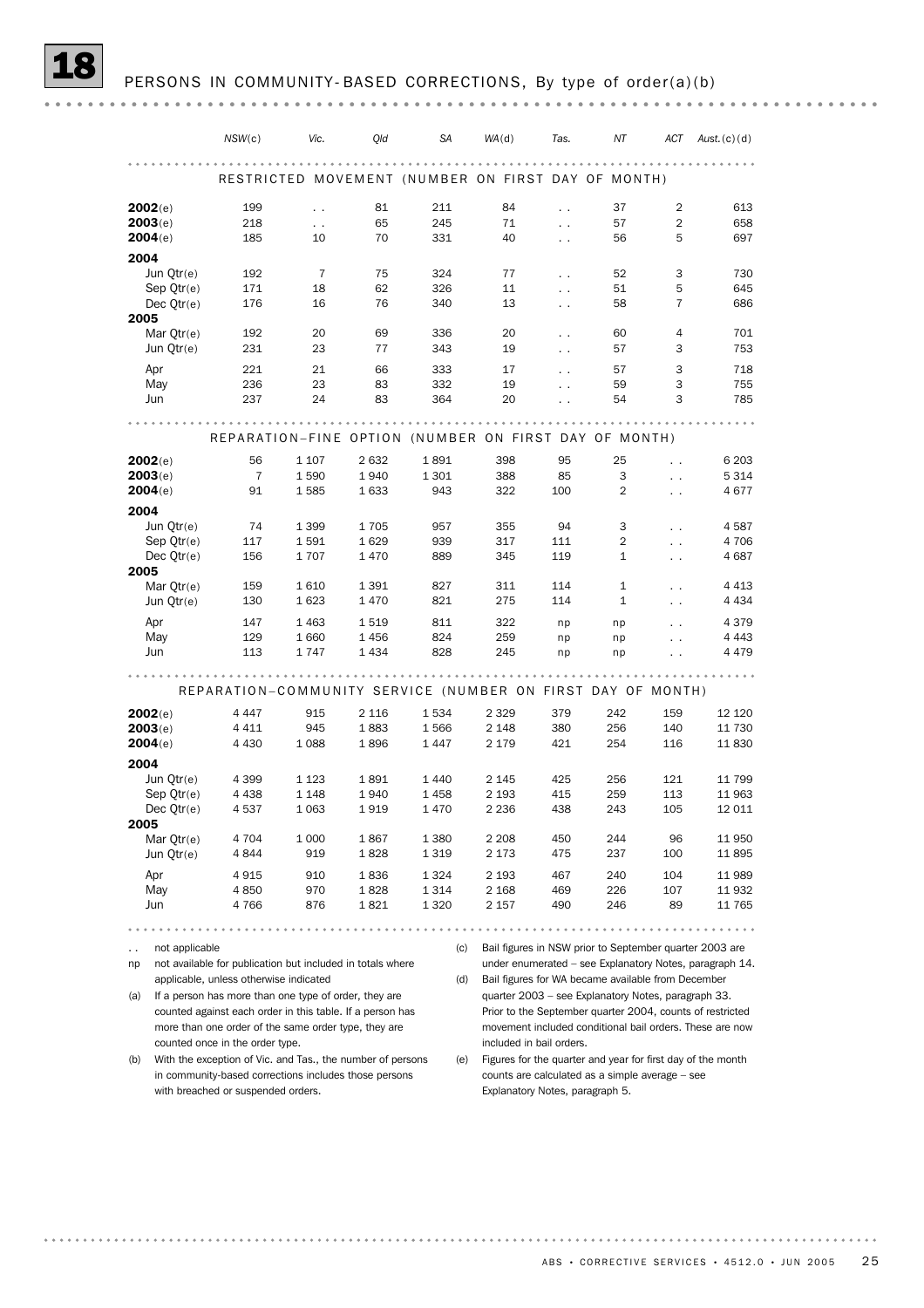|                                                                      | NSW(c)                             | Vic.                                                                                                                                                                       | Qld                               | <b>SA</b>       | WA(d)              | Tas.                                                                                                                                                                         | ΝT         | ACT        | Aust. $(c)(d)$   |
|----------------------------------------------------------------------|------------------------------------|----------------------------------------------------------------------------------------------------------------------------------------------------------------------------|-----------------------------------|-----------------|--------------------|------------------------------------------------------------------------------------------------------------------------------------------------------------------------------|------------|------------|------------------|
|                                                                      |                                    |                                                                                                                                                                            |                                   |                 |                    | SUPERVISION (COMPLIANCE)-PAROLE (NUMBER ON FIRST DAY OF MONTH)                                                                                                               |            |            |                  |
| 2002(e)                                                              | 3 4 2 5                            | 1 1 9 8                                                                                                                                                                    | 1 2 5 2                           | 904             | 1 3 0 3            | 88                                                                                                                                                                           | 163        | 133        | 8 4 6 5          |
| 2003(e)                                                              | 3573                               | 1 3 3 5                                                                                                                                                                    | 1 0 4 5                           | 931             | 1 2 6 4            | 92                                                                                                                                                                           | 150        | 111        | 8502             |
| 2004(e)                                                              | 3756                               | 1465                                                                                                                                                                       | 932                               | 949             | 1 2 5 5            | 95                                                                                                                                                                           | 153        | 113        | 8 7 1 9          |
| 2004                                                                 |                                    |                                                                                                                                                                            |                                   |                 |                    |                                                                                                                                                                              |            |            |                  |
| Jun $Qtr(e)$                                                         | 3683                               | 1467                                                                                                                                                                       | 921                               | 941             | 1 2 2 2            | 102                                                                                                                                                                          | 155        | 121        | 8612             |
| Sep Qtr(e)                                                           | 3803                               | 1459                                                                                                                                                                       | 928                               | 982             | 1 2 6 1            | 93                                                                                                                                                                           | 155        | 107        | 8788             |
| Dec $Qtr(e)$                                                         | 3 9 0 9                            | 1482                                                                                                                                                                       | 928                               | 961             | 1 2 8 7            | 87                                                                                                                                                                           | 153        | 105        | 8912             |
| 2005                                                                 |                                    |                                                                                                                                                                            |                                   |                 |                    |                                                                                                                                                                              |            |            |                  |
| Mar $Qtr(e)$                                                         | 4 0 9 2                            | 1482                                                                                                                                                                       | 953                               | 946             | 1 3 1 5            | 90                                                                                                                                                                           | 144        | 120        | 9 1 4 2          |
| Jun Qtr(e)                                                           | 4 1 3 4                            | 1578                                                                                                                                                                       | 922                               | 934             | 1 3 2 1            | 84                                                                                                                                                                           | 139        | 142        | 9 2 5 5          |
| Apr                                                                  | 4 1 2 4                            | 1571                                                                                                                                                                       | 928                               | 938             | 1 3 0 6            | 80                                                                                                                                                                           | 141        | 135        | 9 2 2 3          |
| May                                                                  | 4 1 0 8                            | 1 600                                                                                                                                                                      | 919                               | 934             | 1 3 2 6            | 85                                                                                                                                                                           | 139        | 138        | 9 2 4 9          |
| Jun                                                                  | 4 171                              | 1564                                                                                                                                                                       | 920                               | 929             | 1 3 3 2            | 87                                                                                                                                                                           | 138        | 153        | 9 2 9 4          |
|                                                                      |                                    |                                                                                                                                                                            |                                   |                 |                    | SUPERVISION (COMPLIANCE)-BAIL (NUMBER ON FIRST DAY OF MONTH)                                                                                                                 |            |            |                  |
| 2002(e)                                                              | 172                                | $\ddot{\phantom{0}}$                                                                                                                                                       | $\ddot{\phantom{0}}$              | 300             | $\ddotsc$          | $\ddot{\phantom{0}}$                                                                                                                                                         | 3          | 197        | 671              |
| 2003(e)                                                              | 288                                | $\ddot{\phantom{0}}$                                                                                                                                                       | $\ddotsc$                         | 439             | 7                  | $\ddot{\phantom{0}}$                                                                                                                                                         | 3          | 185        | 922              |
| 2004(e)                                                              | 275                                | . .                                                                                                                                                                        | $\ddotsc$                         | 571             | 154                | $\ddotsc$                                                                                                                                                                    | 5          | 179        | 1 1 8 4          |
| 2004                                                                 |                                    |                                                                                                                                                                            |                                   |                 |                    |                                                                                                                                                                              |            |            |                  |
| Jun Qtr(e)                                                           | 284                                | $\ddot{\phantom{0}}$                                                                                                                                                       | $\ddot{\phantom{0}}$              | 542             | 89                 | $\ddot{\phantom{0}}$                                                                                                                                                         | 4          | 180        | 1 0 9 9          |
| $Sep$ $Qtr(e)$                                                       | 276                                | $\ddot{\phantom{0}}$                                                                                                                                                       | $\ddotsc$                         | 565             | 228                | $\ddot{\phantom{0}}$                                                                                                                                                         | 4          | 161        | 1 2 3 4          |
| Dec $Qtr(e)$                                                         | 242                                | $\ddot{\phantom{0}}$                                                                                                                                                       | $\sim$ $\sim$                     | 642             | 233                | $\ddot{\phantom{0}}$                                                                                                                                                         | 6          | 195        | 1317             |
| 2005<br>Mar $Qtr(e)$                                                 | 240                                | $\ddot{\phantom{0}}$                                                                                                                                                       | $\ddot{\phantom{0}}$              | 733             | 229                | $\ddot{\phantom{0}}$                                                                                                                                                         | 4          | 210        | 1417             |
| Jun Qtr(e)                                                           | 214                                | . .                                                                                                                                                                        | $\ddotsc$                         | 774             | 243                | $\ddot{\phantom{0}}$                                                                                                                                                         | 4          | 211        | 1446             |
|                                                                      |                                    |                                                                                                                                                                            |                                   |                 |                    |                                                                                                                                                                              |            |            |                  |
| Apr<br>May                                                           | 232                                | $\ddot{\phantom{0}}$                                                                                                                                                       | $\ddotsc$                         | 748             | 231                | $\ddot{\phantom{0}}$                                                                                                                                                         | 4<br>3     | 215        | 1 4 3 0          |
| Jun                                                                  | 208<br>203                         | $\ddot{\phantom{0}}$                                                                                                                                                       | $\ddot{\phantom{0}}$<br>$\ddotsc$ | 755<br>819      | 249<br>249         | $\ddot{\phantom{0}}$<br>$\ddot{\phantom{0}}$                                                                                                                                 | 6          | 210<br>207 | 1425<br>1484     |
| SUPERVISION (COMPLIANCE)-SENTENCED PROBATION (NUMBER ON FIRST DAY OF |                                    |                                                                                                                                                                            |                                   | MONTH)          |                    |                                                                                                                                                                              |            |            |                  |
| 2002(e)                                                              | 11 109                             | 3725                                                                                                                                                                       | 7888                              | 2641            | 3 3 4 2            | 438                                                                                                                                                                          | 465        | 812        | 30 419           |
| 2003(e)                                                              | 10 618                             | 3940                                                                                                                                                                       | 7607                              | 2642            | 3 2 1 2            | 500                                                                                                                                                                          | 528        | 842        | 29888            |
| 2004(e)                                                              | 10 285                             | 4 2 3 3                                                                                                                                                                    | 7 5 5 3                           | 2 4 9 1         | 3 3 9 6            | 516                                                                                                                                                                          | 608        | 815        | 29897            |
| 2004                                                                 |                                    |                                                                                                                                                                            |                                   |                 |                    |                                                                                                                                                                              |            |            |                  |
| Jun Qtr(e)                                                           | 10 306                             | 4 107                                                                                                                                                                      | 7 5 2 9                           | 2 4 3 7         | 3 3 4 3            | 494                                                                                                                                                                          | 595        | 812        | 29 623           |
| Sep Qtr(e)                                                           | 10 342                             | 4375                                                                                                                                                                       | 7 5 8 0                           | 2 526           | 3 4 7 2            | 515                                                                                                                                                                          | 612        | 797        | 30 219           |
| Dec $Qtr(e)$<br>2005                                                 | 10 387                             | 4 3 6 6                                                                                                                                                                    | 7690                              | 2 547           | 3 4 9 0            | 544                                                                                                                                                                          | 641        | 819        | 30 4 84          |
| Mar $Qtr(e)$                                                         | 10 586                             | 4 3 0 2                                                                                                                                                                    | 7631                              | 2 5 9 1         | 3 5 2 3            | 517                                                                                                                                                                          | 668        | 827        | 30 645           |
| Jun Qtr(e)                                                           | 10 958                             | 4 2 9 5                                                                                                                                                                    | 7648                              | 2 616           | 3 5 6 2            | 523                                                                                                                                                                          | 709        | 837        | 31 149           |
|                                                                      |                                    |                                                                                                                                                                            |                                   |                 |                    |                                                                                                                                                                              |            |            |                  |
| Apr<br>May                                                           | 10 840<br>10 985                   | 4 2 1 0<br>4 3 1 7                                                                                                                                                         | 7571<br>7626                      | 2 5 9 5<br>2615 | 3 5 6 2<br>3 5 4 3 | 514<br>527                                                                                                                                                                   | 692<br>716 | 832<br>828 | 30 816<br>31 157 |
| Jun                                                                  | 11 050                             | 4 3 5 9                                                                                                                                                                    | 7748                              | 2638            | 3 5 8 0            | 528                                                                                                                                                                          | 720        | 851        | 31 474           |
|                                                                      |                                    |                                                                                                                                                                            |                                   |                 |                    |                                                                                                                                                                              |            |            |                  |
|                                                                      |                                    |                                                                                                                                                                            |                                   |                 |                    |                                                                                                                                                                              |            |            |                  |
| not applicable<br>. .                                                |                                    |                                                                                                                                                                            |                                   |                 | (d)                | Bail figures for WA became available from December                                                                                                                           |            |            |                  |
| (a)                                                                  |                                    | If a person has more than one type of order, they are<br>counted against each order in this table. If a person has<br>more than one order of the same order type, they are |                                   |                 |                    | quarter 2003 – see Explanatory Notes, paragraph 33.<br>Prior to the September quarter 2004, counts of restricted<br>movement included conditional bail orders. These are now |            |            |                  |
|                                                                      | counted once in the order type.    |                                                                                                                                                                            |                                   |                 |                    | included in bail orders.                                                                                                                                                     |            |            |                  |
| (b)                                                                  |                                    | With the exception of Vic. and Tas., the number of persons<br>in community-based corrections includes those persons                                                        |                                   |                 | (e)                | Figures for the quarter and year for first day of the month<br>counts are calculated as a simple average - see                                                               |            |            |                  |
| (c)                                                                  | with breached or suspended orders. | Bail figures in NSW prior to September quarter 2003 are                                                                                                                    |                                   |                 |                    | Explanatory Notes, paragraph 5.                                                                                                                                              |            |            |                  |
|                                                                      |                                    | under enumerated – see Explanatory Notes, paragraph 14.                                                                                                                    |                                   |                 |                    |                                                                                                                                                                              |            |            |                  |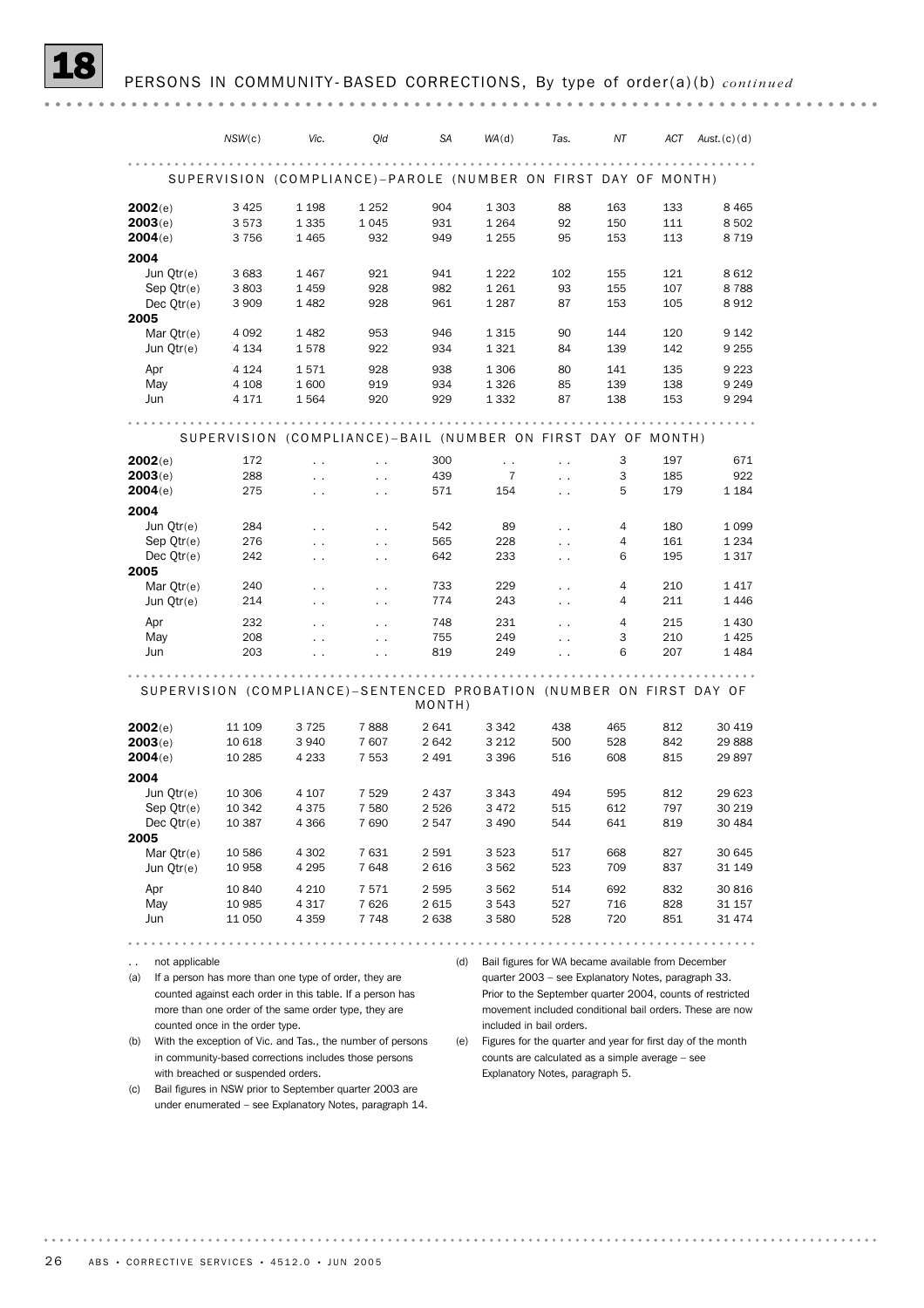### EXPLANATORY NOTES

| <b>INTRODUCTION</b>   | This publication presents statistical series on persons held in either adult corrective<br>1<br>services custody or who are serving adult community-based orders in Australia. It<br>contains data on the number of persons by their sex, Indigenous status, type of custody,<br>legal status and sentence type; the number of sentenced persons received into corrective<br>services custody each month; and the number of federal prisoners.                                                                                                                                                                                                                                                                                                                                                                                                                                                                                                                                  |
|-----------------------|---------------------------------------------------------------------------------------------------------------------------------------------------------------------------------------------------------------------------------------------------------------------------------------------------------------------------------------------------------------------------------------------------------------------------------------------------------------------------------------------------------------------------------------------------------------------------------------------------------------------------------------------------------------------------------------------------------------------------------------------------------------------------------------------------------------------------------------------------------------------------------------------------------------------------------------------------------------------------------|
|                       | Statistics presented in this publication are compiled in three ways:<br>2<br>Average daily prisoner population: Counts taken on each day of the month are<br>summed and divided by the number of days in that month to determine the average<br>daily prisoner population for that month. The average daily periodic detainee<br>population is a count of persons on periodic detention on each day a centre is open,<br>divided by the number of days a centre is open.<br>• Sentenced prisoner reception figures: Counts are provided each month on the<br>number of receptions where a prisoner is received as a sentenced prisoner. This<br>includes prisoners with a change of legal status from unsentenced to sentenced.<br>First day of the month prisoner population: Counts of prisoner populations, taken<br>on or near the first day of the month (see Explanatory Notes, paragraphs 4 and 5),<br>and counts of persons serving community-based corrections orders. |
|                       | Although national standards and classifications are used in the compilation of these<br>3<br>statistics, some discrepancies remain between the states and territories. These are due to<br>legislative and procedural differences between jurisdictions and the way that these<br>differences are reflected in agencies' administrative data systems. As part of its quality<br>assurance strategy, the ABS is working with corrective services agencies to minimise the<br>effect of these differences.                                                                                                                                                                                                                                                                                                                                                                                                                                                                        |
| REFERENCE PERIOD/DATE | The reference period for average daily prisoner population statistics and sentenced<br>4<br>reception counts is the complete reference month. Prior to the December quarter 2004,<br>average daily statistics for Australian Capital Territory prisoners held in New South Wales<br>could not be supplied, and a single count taken on a specific day of the month was used<br>instead. The reference date for all other figures is the first day of the reference month.<br>However, not all states and territories report strictly according to this 'first day of the                                                                                                                                                                                                                                                                                                                                                                                                        |
|                       | month' rule:<br>The Western Australian and Victorian prison population and Australian Capital<br>Territory prisoners in New South Wales prisons are counted as at midnight on the<br>last day of the month. In these cases the figures provided are taken to represent the<br>prison population at the beginning of the following month to align with practices in<br>other states and territories.<br>• Prior to the September quarter 2004, the New South Wales prison population was                                                                                                                                                                                                                                                                                                                                                                                                                                                                                         |
|                       | counted on the last Sunday of the month. The New South Wales community-based<br>corrections population is counted on the first day of the month.                                                                                                                                                                                                                                                                                                                                                                                                                                                                                                                                                                                                                                                                                                                                                                                                                                |
|                       | Calculation of figures for the entire quarter and entire year varies depending on the<br>5<br>counting unit and method of counting prisoners:<br>• Average daily figures: Figures are calculated by weighting the average according to<br>the number of days in each month or year.<br>First day of the month: Figures are simple averages. For quarterly figures, the sum of<br>the monthly data is divided by three; for yearly figures, the figures for each month<br>are added and the total divided by twelve.                                                                                                                                                                                                                                                                                                                                                                                                                                                             |
|                       | Sentenced receptions: Figures are totals of each month.<br>These figures may be subject to rounding.                                                                                                                                                                                                                                                                                                                                                                                                                                                                                                                                                                                                                                                                                                                                                                                                                                                                            |
| SCOPE                 | The scope of the statistics in this publication includes all persons remanded or<br>6<br>sentenced to adult custodial corrective services agencies (including Work Outreach<br>Camps and Community Custody Centres in Queensland), or who are serving adult<br>community-based orders in each state and territory in Australia.                                                                                                                                                                                                                                                                                                                                                                                                                                                                                                                                                                                                                                                 |

ABS • CORRECTIVE SERVICES • 4512.0 • JUN 2005 27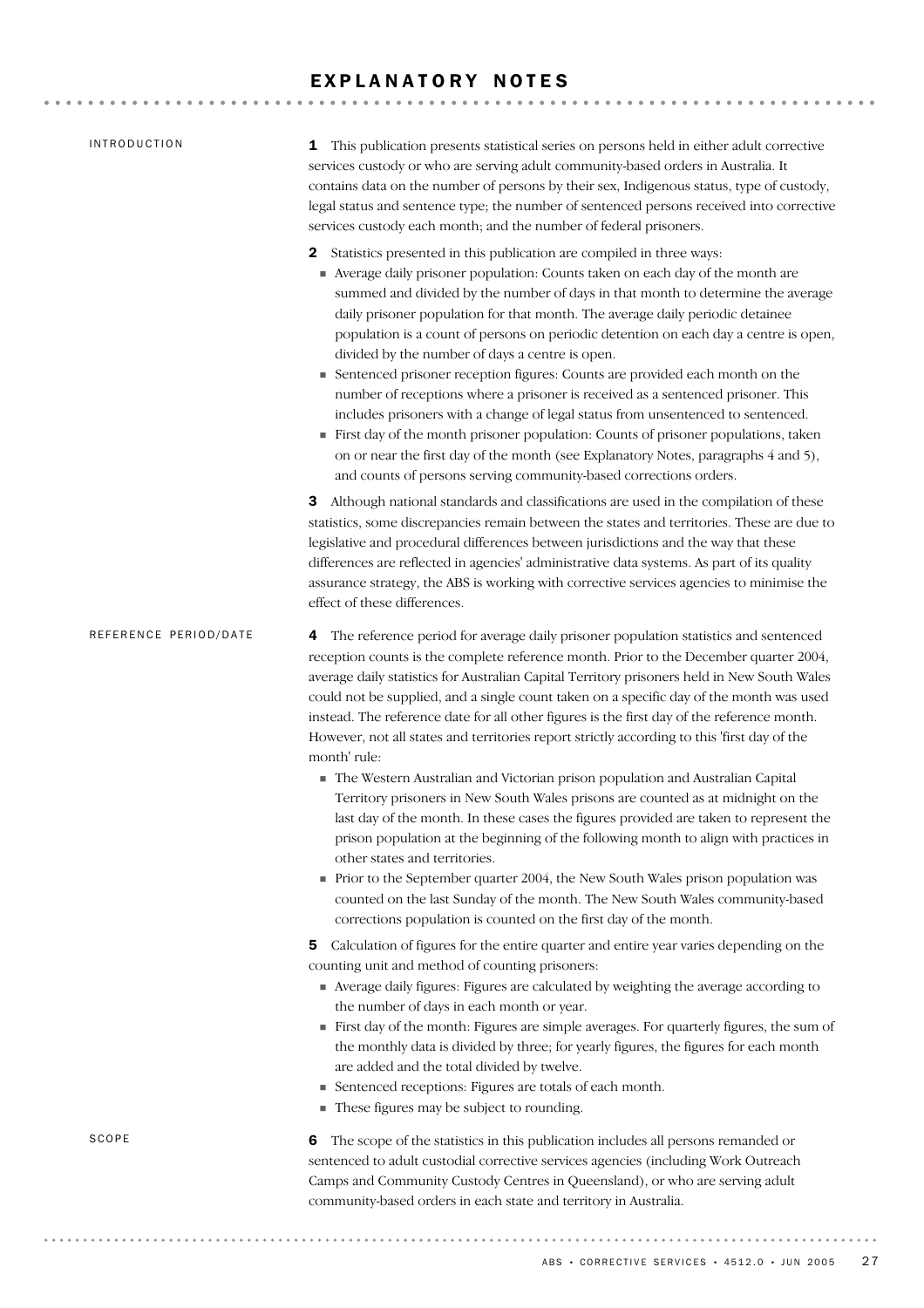SCOPE *continued*

7 Counts of prisoners in the following custodial facilities are included in the collection: ! gazetted prisons in all jurisdictions

- ! periodic detention centres in New South Wales and the Australian Capital Territory
- ! Community Custody Centres and Work Outreach Camps in Queensland
- ! cells in court complexes administered by corrective services in New South Wales
- ! transitional centres in New South Wales
- ! lock-ups in Western Australia operated by the police but designated as a prison by the Chief Executive Officer of Corrective Services.

8 The prisons and community corrections collection excludes the following custodial facilities:

- ! police lockups, police prisons and cells in court complexes not administered and controlled by corrective services
- ! gazetted police prisons in the Northern Territory
- $\blacksquare$  juvenile detention centres
- ! immigration detention centres
- ! military prisons.

9 This collection includes counts of persons remanded or sentenced to adult custody facilities, or directed to serve community based orders administered by adult corrective service agencies. In all states and territories except Victoria and Queensland, persons are considered adults if aged 18 years and over. In Victoria and Queensland persons are considered adults if aged 17 years and over. The vast majority of persons counted in the collection are adults. However, juveniles may be included in exceptional circumstances.

10 Federal prisoners include those persons charged and sentenced under a Commonwealth statute, and those persons who are charged and sentenced under the laws of another country, but transferred to an Australian prison to serve their sentence under the *International Transfer of Prisoners Act 1997* (Cwlth). To give practical effect to this legislation in Australia, the framework was introduced in January 2003. For the purposes of this publication, federal sentenced prisoners are those persons who are recognised by the Criminal Law Division of the Australian Government Attorney-General's Department as having been charged and sentenced under a Commonwealth statute, or transferred from another country to serve their sentence in Australia.

11 Community-based corrections includes those persons with breached or suspended orders, with the exception of Victoria and Tasmania.

12 Statistics in this publication are derived from information provided to the ABS from administrative records held by corrective services agencies within each state and territory. Statistics on federal prisoners are derived from records kept by the Criminal Law Division of the Australian Government Attorney-General's Department. 13 Tasmanian first day of month data for reference periods prior to the September quarter 2003 are under enumerated. Prior to January 2004, sentenced reception figures for Tasmania do not include all prisoners changing from unsentenced custody to sentenced custody. 14 New South Wales have implemented regular quality assurance processes on their community-based corrections data. Prior to the September quarter 2003, pre-sentence reports were omitted from reported bail figures, and therefore data for earlier reference periods are under enumerated. DATA SOURCE

15 Statistics for persons held in custody are presented by the state or territory in which they are held, which may not be the sentencing jurisdiction. The only exception to this are data for federal sentenced prisoners. These are presented by the state or territory in which they were sentenced, not where they were held in custody. COUNTING RULES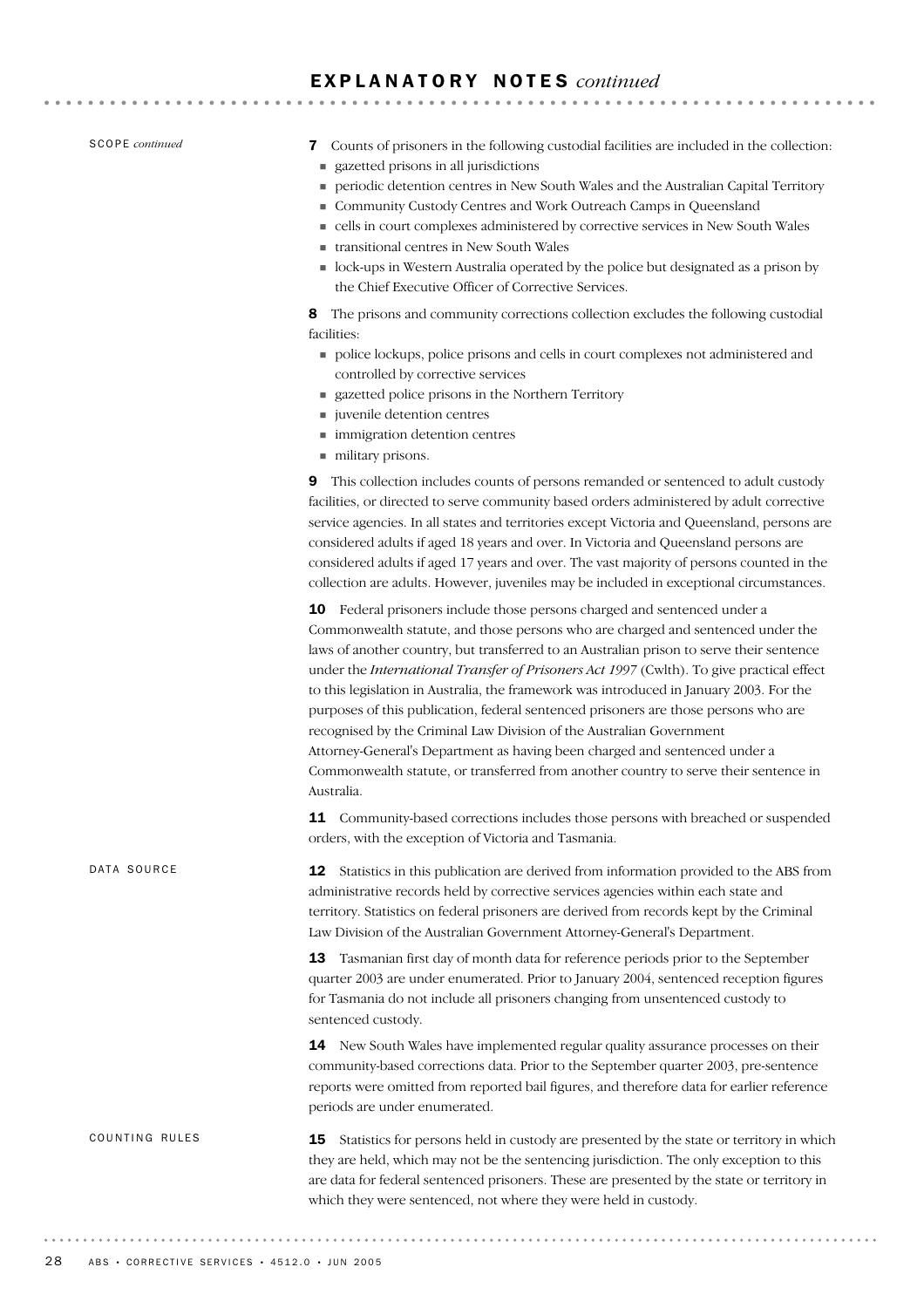| COUNTING RULES continued                  | <b>16</b> Sentenced prisoners who have other offences which are unsentenced are counted<br>as sentenced. Prisoners may be unsentenced because they are awaiting the outcome of<br>their trial, convicted but awaiting sentence, or awaiting deportation.                                                                                                                                                                                                                                                                                                                                                                                                                                                                                                                                                                                    |
|-------------------------------------------|---------------------------------------------------------------------------------------------------------------------------------------------------------------------------------------------------------------------------------------------------------------------------------------------------------------------------------------------------------------------------------------------------------------------------------------------------------------------------------------------------------------------------------------------------------------------------------------------------------------------------------------------------------------------------------------------------------------------------------------------------------------------------------------------------------------------------------------------|
|                                           | 17 If an offender has two or more different types of community-based orders operating<br>simultaneously, then each order will be counted. If two or more community-based<br>orders are of the same type, these orders together will only be counted as one order.                                                                                                                                                                                                                                                                                                                                                                                                                                                                                                                                                                           |
| INDIGENOUS IDENTIFICATION                 | 18 In all states and territories persons are asked during entry into custody whether<br>they are of Aboriginal or Torres Strait Islander origin. It is uncommon for corrective<br>services agencies to collect Indigenous status information from sources other than the<br>person's own identification.                                                                                                                                                                                                                                                                                                                                                                                                                                                                                                                                    |
|                                           | 19 Some persons in custody are recorded with an unknown Indigenous status on the<br>information systems of corrective services agencies. Such persons are designated as<br>non-Indigenous in this collection. Unknown Indigenous status is likely to be collected<br>from these systems in the future.                                                                                                                                                                                                                                                                                                                                                                                                                                                                                                                                      |
| AUSTRALIAN CAPITAL<br>TERRITORY PRISONERS | 20 Persons sentenced to full-time custody by the Australian Capital Territory are<br>usually held in New South Wales prisons. The Australian Capital Territory has two<br>remand centres for unsentenced prisoners and a periodic detention centre. During 2000<br>the Australian Capital Territory commenced detaining prisoners sentenced for fine<br>default only at their remand centres. Unsentenced Australian Capital Territory prisoners<br>may also be detained in New South Wales prisons.                                                                                                                                                                                                                                                                                                                                        |
|                                           | 21 To provide greater understanding of the number of prisoners attributed to the<br>Australian Capital Territory, while presenting an accurate picture of the New South Wales<br>prisoner population, statistics relating to Australian Capital Territory prisoners in New<br>South Wales prisons are presented as a subset of the New South Wales figures.                                                                                                                                                                                                                                                                                                                                                                                                                                                                                 |
|                                           | 22 Imprisonment rate data for the Australian Capital Territory are included in the<br>publication and are calculated on the basis of the total number of Australian Capital<br>Territory prisoners (i.e. Australian Capital Territory prisoners held in New South Wales<br>prisons, and Australian Capital Territory prisoners held in the Australian Capital<br>Territory) divided by the estimated resident Australian Capital Territory adult population<br>and multiplied by 100,000. For New South Wales, the imprisonment rate is based on the<br>count of New South Wales prisoners, excluding Australian Capital Territory prisoners<br>held in New South Wales prisons, divided by the estimated resident New South Wales<br>adult population and multiplied by 100,000. Time series data have also been derived on<br>this basis. |
| RATES                                     | 23 Imprisonment and community-based correction rates enable comparisons of<br>prisoner numbers to be made across states and territories. Prisoner and<br>community-based corrections rates are expressed per 100,000 adult population.                                                                                                                                                                                                                                                                                                                                                                                                                                                                                                                                                                                                      |
|                                           | 24 In this publication the population figures used in the calculation of rates are for<br>persons aged 18 years and over for all states and territories except Victoria and<br>Queensland where the population used is of persons aged 17 years and over (see<br>Explanatory Notes, paragraph 9).                                                                                                                                                                                                                                                                                                                                                                                                                                                                                                                                           |
|                                           | 25 Rates for the total adult prisoner population and persons in community-based<br>corrections are calculated using the estimated resident population (ERP) for each of the<br>states and territories (refer Australian Demographic Statistics (cat. no. 3101.0)). All<br>estimates for the Australian Capital Territory exclude Jervis Bay Territory. All estimates<br>for Australia exclude the external territories of Christmas Island and the Cocos (Keeling)<br>Island. As the population changes over time the denominator used for the calculation of<br>rates varies, depending on the reference period. The most current ERP data available at<br>the time of publication are used to calculate rates:                                                                                                                            |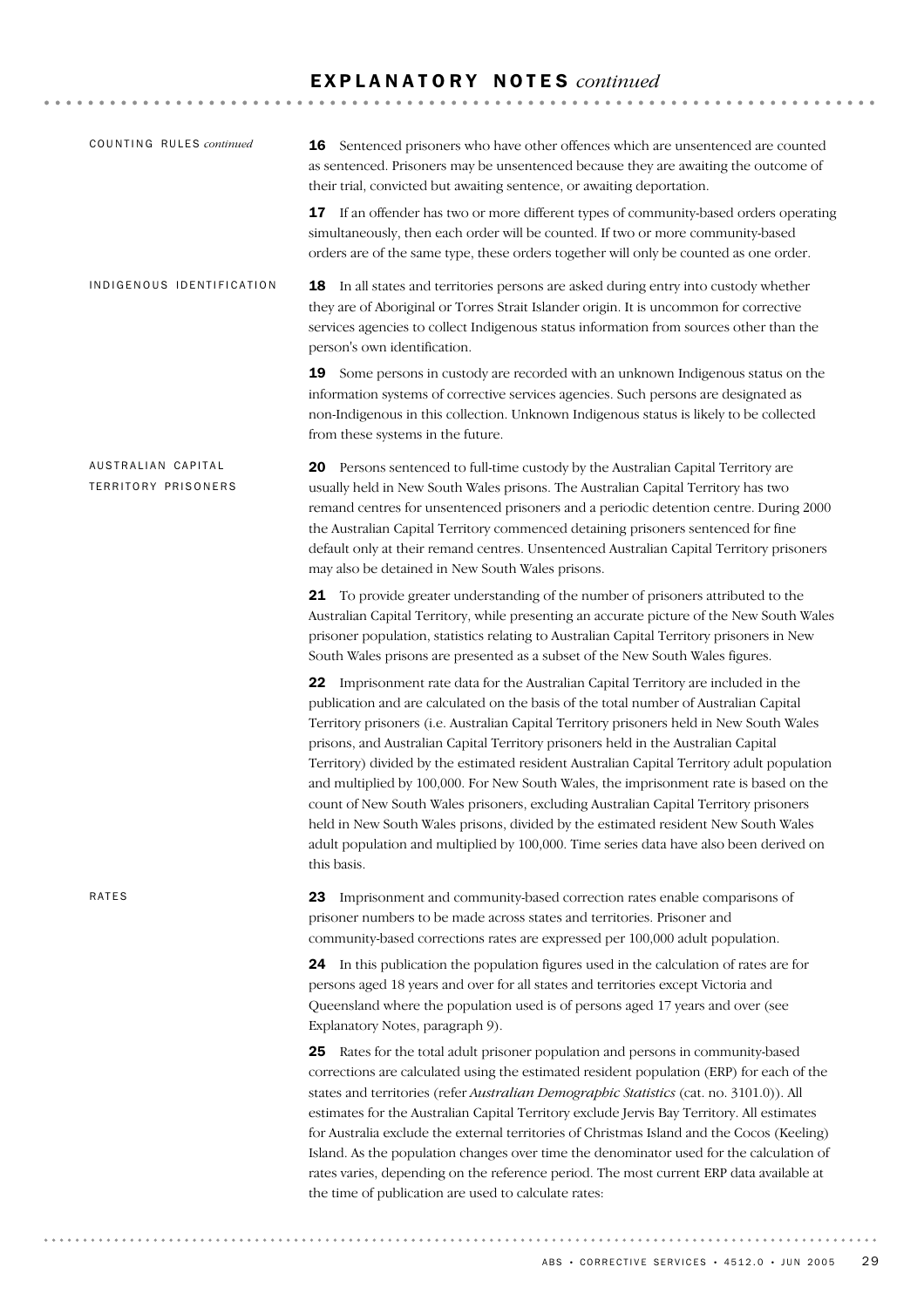| RATES continued                             | • For the March quarter, ERP is from the previous September quarter;<br>For the June quarter, ERP is from the previous December quarter;<br>• For the September quarter, ERP is from the previous March quarter;<br>For the December quarter, ERP is from the previous June quarter; and<br>Annual rates are an average of the rates of the contributing quarters.                                                                                                                                                                                                                                                                                                                                                                                                                                                                                    |
|---------------------------------------------|-------------------------------------------------------------------------------------------------------------------------------------------------------------------------------------------------------------------------------------------------------------------------------------------------------------------------------------------------------------------------------------------------------------------------------------------------------------------------------------------------------------------------------------------------------------------------------------------------------------------------------------------------------------------------------------------------------------------------------------------------------------------------------------------------------------------------------------------------------|
| Indigenous imprisonment<br>rates            | Rates for the Indigenous adult population in this publication are based on the low<br>26<br>series projections for 30 June of the current calendar year (refer to Experimental<br>Estimates and Projections, Aboriginal and Torres Strait Islander Australians, 30 June<br>1991 to 30 June 2009 (cat. no. 3238.0)). These projections are based on the 2001 Census<br>of Population and Housing.                                                                                                                                                                                                                                                                                                                                                                                                                                                      |
|                                             | 27 The low series are one of two series of these projections that have been published<br>for the years 2002 to 2009.<br>The low series assumes no 'unexplained growth' - that is, the Indigenous<br>population recorded in the 2001 Census of Population and Housing is projected to<br>change only as a result of births and deaths (natural increase) and, for the states and<br>territories, as a result of interstate migration.<br>The high series assumes that there will be 'unexplained growth' in the Indigenous<br>population - that is, the Indigenous population is projected to change as a result of<br>an unexplained component in addition to the effects of natural increase and<br>interstate migration. The size of the unexplained component is based on the<br>'unexplained growth' observed between the 1996 and 2001 censuses. |
|                                             | The decision to use the low series as the denominator in the calculation of<br>28<br>Indigenous imprisonment rates from 2002, followed consultation with the National<br>Corrective Services Statistics Unit Advisory Group and other stakeholders.                                                                                                                                                                                                                                                                                                                                                                                                                                                                                                                                                                                                   |
| Revisions to historical<br>Indigenous rates | 29<br>Historical rates for Indigenous prisoners have been revised using Indigenous<br>population projections based on the 2001 Census of Population and Housing (low<br>series) for 2002 to 2004.                                                                                                                                                                                                                                                                                                                                                                                                                                                                                                                                                                                                                                                     |
| SIGNIFICANT EVENTS                          | The Maryborough Correctional Centre, Queensland, was officially opened in April<br>30<br>2003. The Centre has the capacity to hold 500 prisoners.                                                                                                                                                                                                                                                                                                                                                                                                                                                                                                                                                                                                                                                                                                     |
|                                             | <b>31</b> During 2002 the following factors in Western Australia impacted on the prisoner<br>population: an increase in the acquittal and dismissal rates in courts; greater use by the<br>courts of suspended imprisonment and community orders as penalties; and a decrease<br>in the breach rate for early release orders. The impact of these factors has been<br>proportionally greater on the number of Indigenous prisoners who tend to be convicted<br>of offences which attract shorter sentences.                                                                                                                                                                                                                                                                                                                                           |
|                                             | 32 During 2003 in Western Australia there was an increase in the number of<br>Indigenous persons sentenced to imprisonment by the courts, mostly in relation to<br>'Driving/Traffic', 'Against the Person' and 'Justice/Good Order' offences.                                                                                                                                                                                                                                                                                                                                                                                                                                                                                                                                                                                                         |
|                                             | 33 A range of amendments to Western Australian corrections legislation came into<br>effect in 2003 and 2004. As a result, bail figures were included for the first time in the<br>December quarter 2003 for Western Australia. Prior to the September quarter 2004,<br>counts of restricted movement orders included conditional bail orders (which may have<br>a restricted movement condition). All conditional bail orders are now counted as bail<br>orders.                                                                                                                                                                                                                                                                                                                                                                                      |
|                                             | <b>34</b> During the March and June quarters of 2002, Tasmania recorded a large increase in<br>the number of unsentenced prisoners. This overall increase was due to an increase in<br>lodgments in the Supreme Court coupled with the move by police to more actively<br>oppose bail. The variation over the period is explained primarily by the availability of<br>judicial resources. A Supreme Court judge was allocated to a long running trial in the                                                                                                                                                                                                                                                                                                                                                                                          |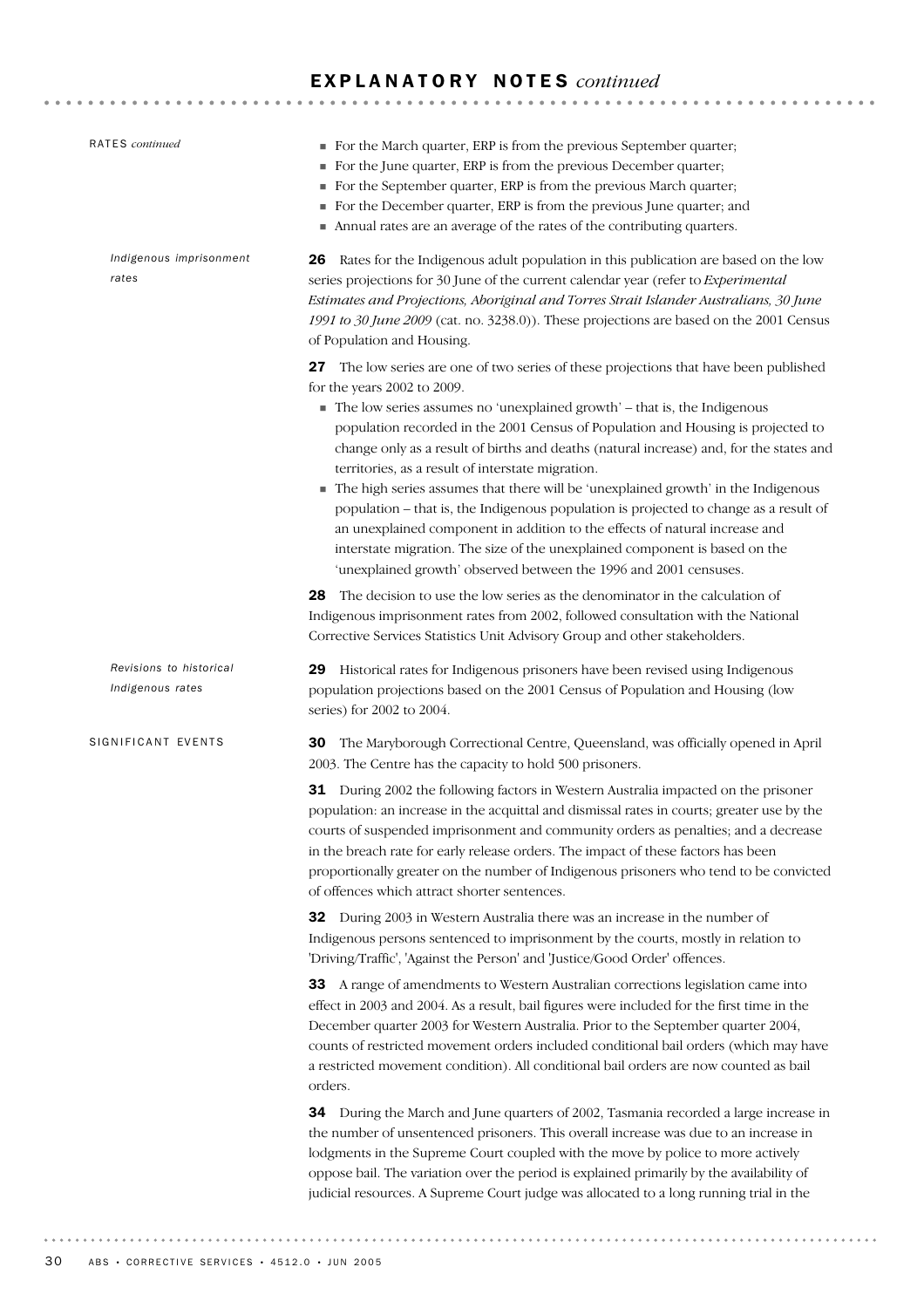**AAAAAAAAAA** 

| SIGNIFICANT EVENTS continued | March and June quarters of 2002 - this represented 25% of the judicial resources<br>allocated to crime by the court. There was also a reduction in the number of magistrates<br>available in the Court of Petty Sessions due to a number of long running coronial<br>inquests. |    |                                                                                                                                                                                                                                                                                                                                                                                                                                                                                                                                                                                                                                                                                                                                                                                                                                                                                                                                                                                                                                                                                                                                                                                                                                                                                                                                          |
|------------------------------|--------------------------------------------------------------------------------------------------------------------------------------------------------------------------------------------------------------------------------------------------------------------------------|----|------------------------------------------------------------------------------------------------------------------------------------------------------------------------------------------------------------------------------------------------------------------------------------------------------------------------------------------------------------------------------------------------------------------------------------------------------------------------------------------------------------------------------------------------------------------------------------------------------------------------------------------------------------------------------------------------------------------------------------------------------------------------------------------------------------------------------------------------------------------------------------------------------------------------------------------------------------------------------------------------------------------------------------------------------------------------------------------------------------------------------------------------------------------------------------------------------------------------------------------------------------------------------------------------------------------------------------------|
|                              |                                                                                                                                                                                                                                                                                | 35 | In the Northern Territory, over the 12 months to 30 June 2003, there was an<br>increase in the number of Indigenous persons sentenced to imprisonment for a range of<br>assault and driving offences.                                                                                                                                                                                                                                                                                                                                                                                                                                                                                                                                                                                                                                                                                                                                                                                                                                                                                                                                                                                                                                                                                                                                    |
|                              | RELATED PUBLICATIONS<br><b>ABS Publications</b>                                                                                                                                                                                                                                | 36 | Other ABS publications which may be of interest include:<br>Australian Demographic Statistics (cat. no. 3101.0) - issued quarterly<br>Australian Social Trends (cat. no. 4102.0) – issued annually<br>Australian Standard Offence Classification (cat. no.1234.0) - irregular<br>Crime and Safety, Australia (cat. no. 4509.0) – irregular<br>Criminal Courts, Australia (cat. no. 4513.0) - issued annually<br>Experimental Estimates and Projections, Aboriginal and Torres Strait Islander<br>Australians, 30 June 1991 to 30 June 2009 (cat. no. 3280.0)<br>General Social Survey: Summary Results, Australia (cat. no. 4159.0) – irregular<br>Information Paper: Measuring Crime Victimisation, Australia: The Impact of<br>Different Collection Methodologies (cat. no. 4522.0.55.001) - single issue<br>Information paper: National Information Development Plan for Crime and Justice<br><i>Statistics</i> $2005$ (cat. no. $4520.0$ ) – single issue<br>Measures of Australia's Progress (cat. no. 1370.0) – issued annually<br>Prisoners in Australia (cat. no. 4517.0) - issued annually<br>Recorded Crime - Victims, Australia (cat. no. 4510.0) - issued annually<br>Sexual Assault in Australia: A Statistical Overview (cat. no. 4523.0) – single issue<br><i>Year Book Australia</i> (cat. no. 1301.0) – issued annually |
|                              |                                                                                                                                                                                                                                                                                | 37 | Current publications and other products released by the ABS are listed in the<br><i>Catalogue of Publications and Products (cat. no. 1101.0). The Catalogue is available</i>                                                                                                                                                                                                                                                                                                                                                                                                                                                                                                                                                                                                                                                                                                                                                                                                                                                                                                                                                                                                                                                                                                                                                             |

*Catalogue of Publications and Products* (cat. no. 1101.0). The Catalogue is available from the ABS web site <http://www.abs.gov.au>. The ABS also issues a daily Release Advice on the web site which details products to be released in the week ahead. The National Centre for Crime and Justice Statistics releases a biannual newsletter that is published on the ABS web site. The Centre can be contacted by email through <crime.justice@abs.gov.au>.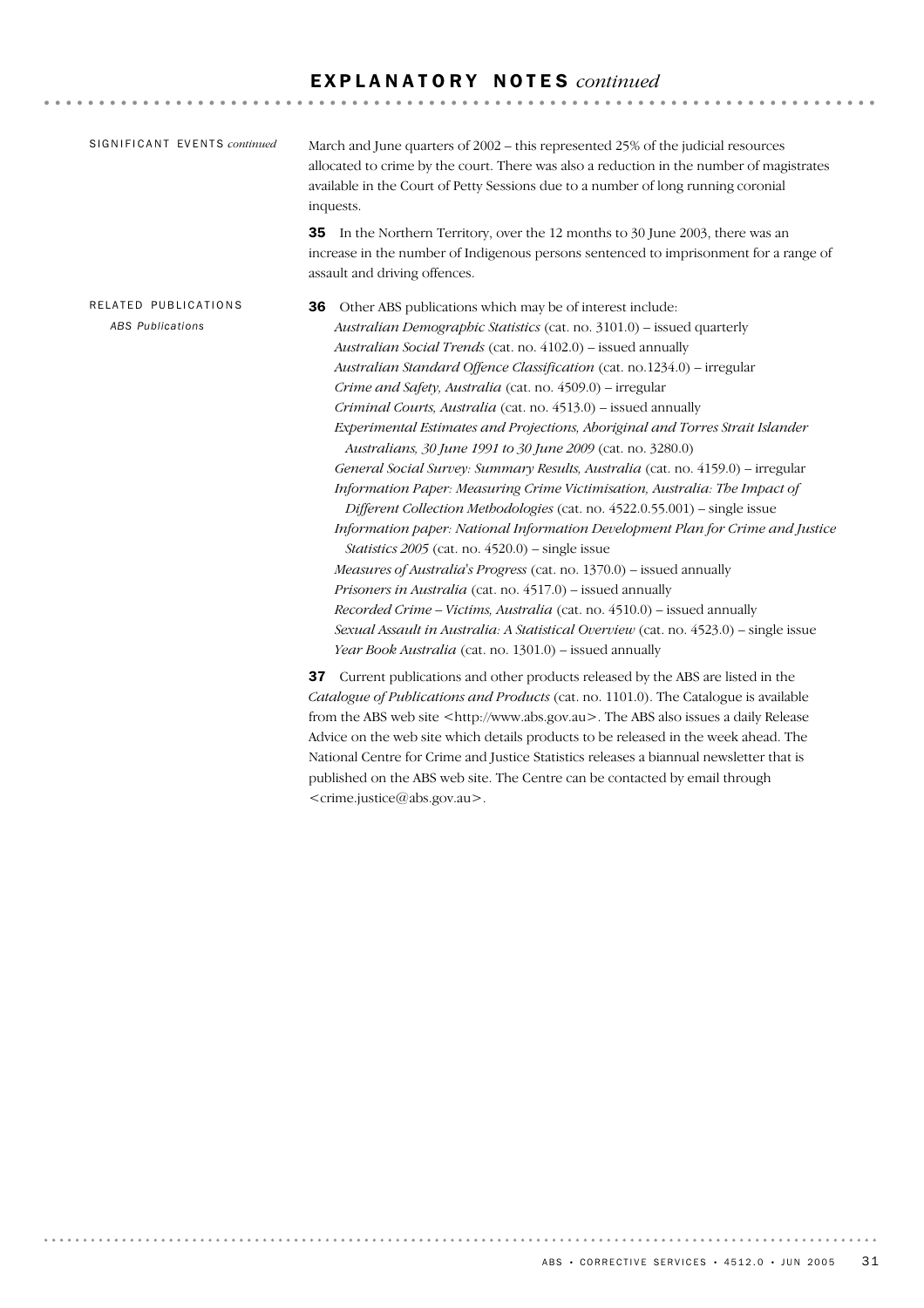| <b>Non-ABS Publications</b> | Non-ABS sources which may be of interest include:<br>38                              |
|-----------------------------|--------------------------------------------------------------------------------------|
|                             | Australian Institute of Criminology, List of Publications - irregular                |
|                             | <http: www.aic.gov.au=""></http:>                                                    |
|                             | Crime Research Centre, University of Western Australia, Crime and Justice Statistics |
|                             | for Western Australia - issued bi-annually                                           |
|                             | <http: www.crc.law.uwa.edu.au=""></http:>                                            |
|                             | Department of Corrective Services, New South Wales,                                  |
|                             | NSW Inmate Census - irregular                                                        |
|                             | <http: www.dcs.nsw.gov.au=""></http:>                                                |
|                             | Department of Justice, Northern Territory, Northern Territory Quarterly Crime and    |
|                             | <i>Justice Statistics</i> – issued quarterly                                         |
|                             | <http: justice="" www.nt.gov.au=""></http:>                                          |
|                             | Department of Justice, Victoria, Statistical Profile of the Victorian Prison System  |
|                             | - issued annually                                                                    |
|                             | <http: www.justice.vic.gov.au=""></http:>                                            |
|                             | NSW Bureau of Crime Statistics and Research, New South Wales Criminal Courts         |
|                             | <i>Statistics</i> – issued annually                                                  |
|                             | <http: www.lawlink.nsw.gov.au=""></http:>                                            |
|                             | Office of Crime Statistics and Research, South Australia, Crime and Justice in South |
|                             | Australia - issued annually                                                          |
|                             | <http: www.ocsar.sa.gov.au=""></http:>                                               |
|                             | Steering Committee for the Review of Commonwealth/State Service Provision,           |
|                             | Report on Government Services – issued annually                                      |
|                             | <http: index.html="" publications="" www.pc.gov.au=""></http:>                       |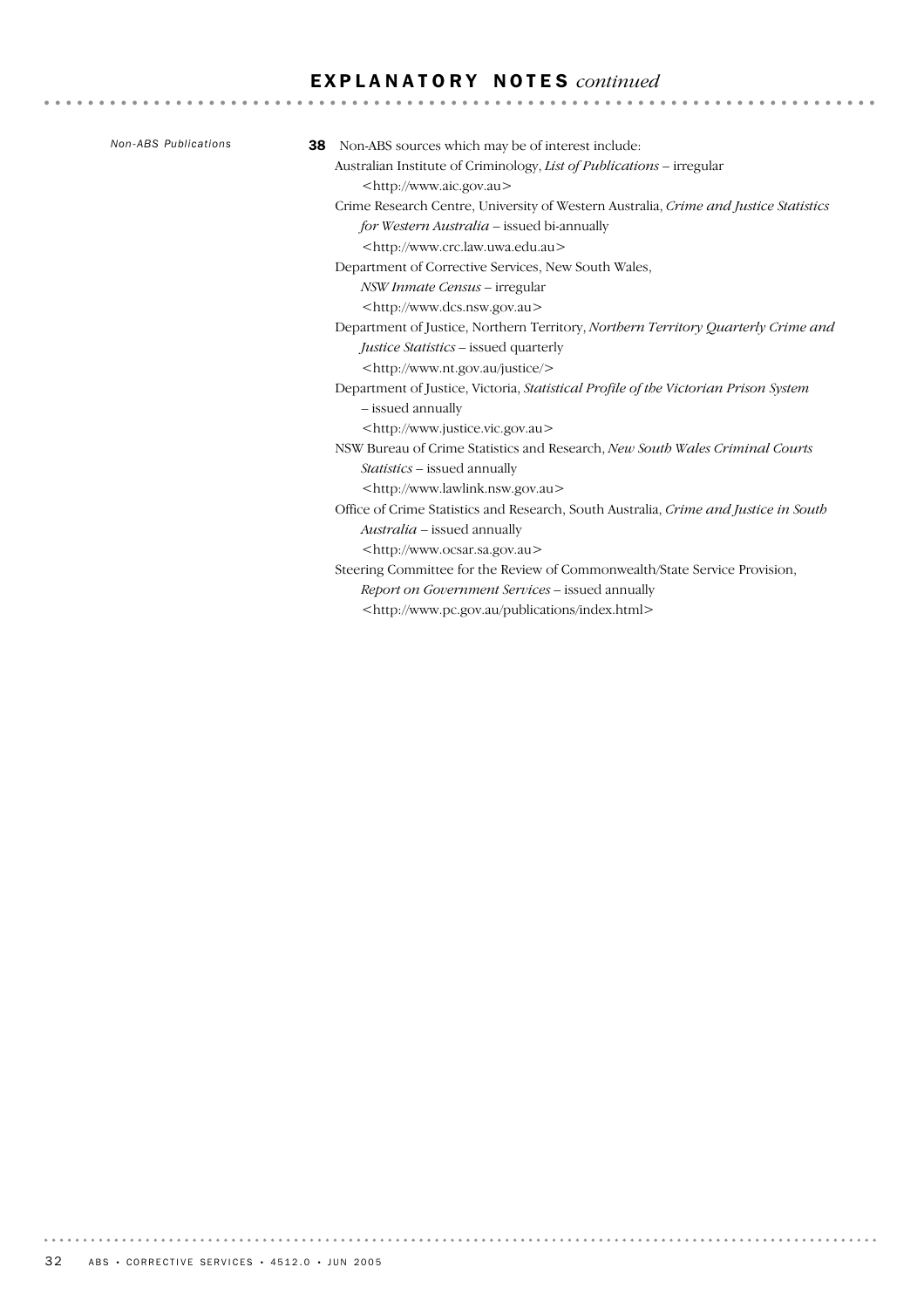# GLOSSARY

| Bail                        | This is generally a pre-sentence option where a person is released into the community<br>for a period before they appear in court for trial or final sentencing. Bail orders can<br>require a financial surety to be lodged with the court, and a number of conditions<br>including supervision and residential requirements designed to ensure the<br>re-appearance of the person at court. Bail counts are available only in states and<br>territories where bail orders are supervised by corrective services. Bail is a sub-category<br>of Supervision where the person is under the supervision of corrective services (see<br>Supervision). |
|-----------------------------|---------------------------------------------------------------------------------------------------------------------------------------------------------------------------------------------------------------------------------------------------------------------------------------------------------------------------------------------------------------------------------------------------------------------------------------------------------------------------------------------------------------------------------------------------------------------------------------------------------------------------------------------------|
| Community-based corrections | This refers to the community-based management of court-ordered sanctions, post-prison<br>administrative arrangements and fine conversions, which principally involve the<br>provision of one or more of the following activities: supervision, programs or community<br>work.                                                                                                                                                                                                                                                                                                                                                                     |
| Community service           | This category of community-based correction orders includes sentencing options<br>requiring offenders to undertake a specified number of hours of unpaid, supervised<br>work to benefit the community on an approved project. Community service is a<br>sub-category of Reparation (see Reparation).                                                                                                                                                                                                                                                                                                                                              |
| Corrective services custody | Confinement in a place intended primarily for the purpose of confining prisoners, such<br>as a prison, prison farm, Periodic Detention Centre or Community Custody Centre.                                                                                                                                                                                                                                                                                                                                                                                                                                                                        |
| Federal sentenced prisoner  | Persons charged and sentenced under a Commonwealth statute or transferred from<br>another country to serve their sentence in Australia.                                                                                                                                                                                                                                                                                                                                                                                                                                                                                                           |
| Fine option                 | A community-based sentence type where the offender is serving a sentence for default of<br>a fine. In most jurisdictions this order type requires an offender to complete community<br>service as a reparatory act. Fine option is a sub-category of Reparation (see Reparation).                                                                                                                                                                                                                                                                                                                                                                 |
| Full-time prison custody    | A type of custody where a prisoner is required to be held in custody on a full-time basis.<br>This includes prisons, Queensland Community Custody Centres and work outreach<br>camps. Full-time prison custody excludes periodic detention (see Periodic detention).                                                                                                                                                                                                                                                                                                                                                                              |
| Home detention              | (see Restricted movement)                                                                                                                                                                                                                                                                                                                                                                                                                                                                                                                                                                                                                         |
| Indigenous prisoner         | A prisoner who identifies as being of Aboriginal or Torres Strait Islander origin, or both.                                                                                                                                                                                                                                                                                                                                                                                                                                                                                                                                                       |
| Legal status                | A person may be either sentenced or unsentenced depending on the warrant(s) or court<br>order(s) which provide the legal basis for the administration of the person through the<br>criminal justice system.                                                                                                                                                                                                                                                                                                                                                                                                                                       |
| Open custody                | Refers to prisoners housed in minimum security custodial facilities, that do not require<br>them to be confined by a secure perimeter physical barrier, irrespective of whether a<br>physical barrier exists.                                                                                                                                                                                                                                                                                                                                                                                                                                     |
| Parole                      | A parole order is made following a period of imprisonment and requires an offender to<br>be subject to supervision in the community. Additional conditions may also be applied<br>such as programs, counselling or drug testing. Parole is a sub-category of Supervision<br>(see Supervision).                                                                                                                                                                                                                                                                                                                                                    |
| Periodic detention          | A type of custody or order where a sentenced prisoner is required to be held in custody<br>on a part-time basis. Currently this consists of two consecutive days in a one-week<br>period, while remaining at liberty during the rest of the week.                                                                                                                                                                                                                                                                                                                                                                                                 |
| Prisoner                    | A person held in custody. For the purposes of this collection, prisoners are those whose<br>confinement is the responsibility of a corrective services agency.                                                                                                                                                                                                                                                                                                                                                                                                                                                                                    |
| Reparation                  | Reparation refers to all offenders with an order that requires them to undertake unpaid,<br>justice agency-approved community service work.                                                                                                                                                                                                                                                                                                                                                                                                                                                                                                       |
| Restricted movement         | This refers to persons who are subject to a system of restricted movement, including<br>supervision and/or electronic monitoring. This category includes home detention which<br>may restrict residence to a nominated place. Restricted movement can be either a<br>pre-sentence or post-sentence order.                                                                                                                                                                                                                                                                                                                                         |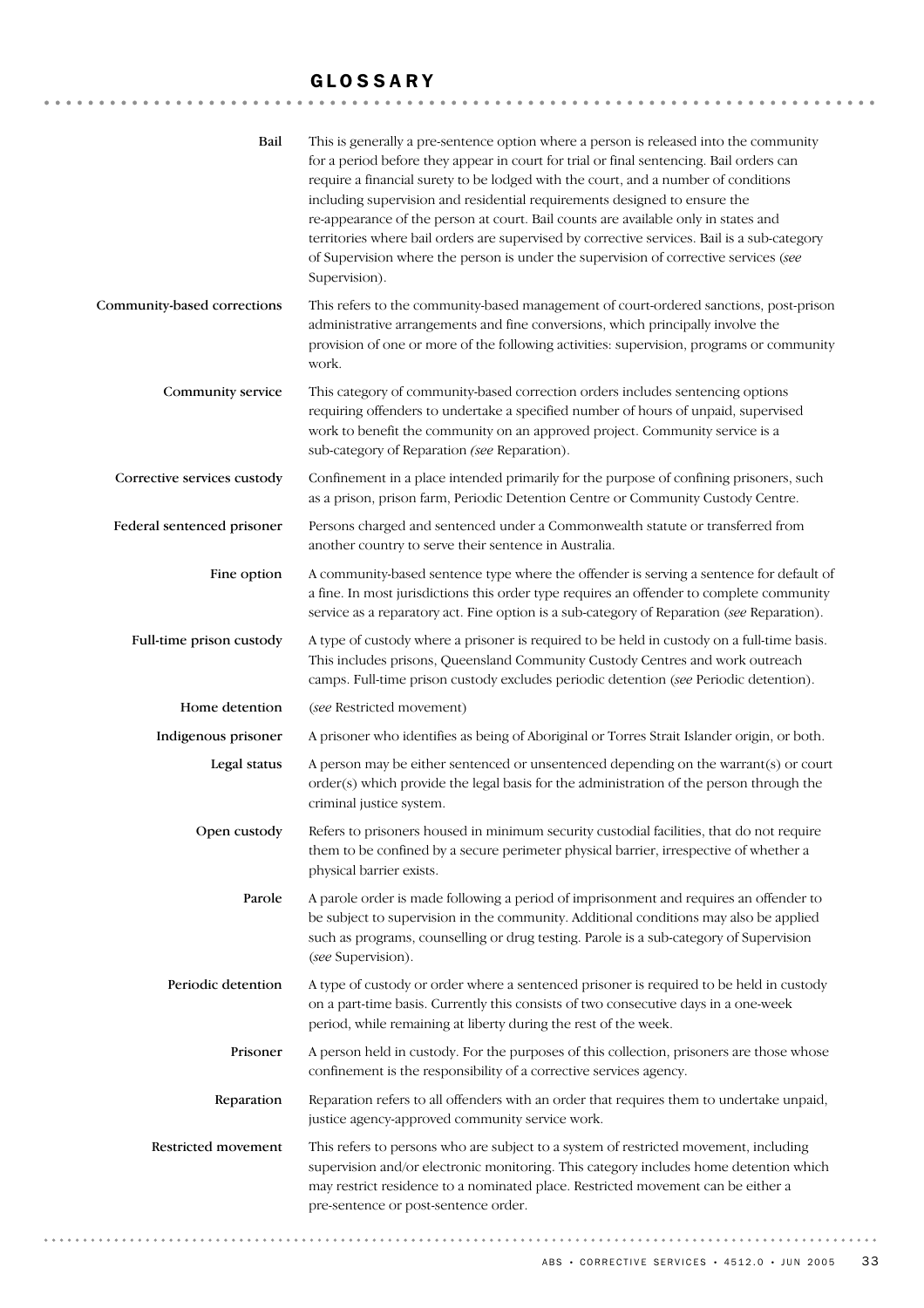# GLOSSARY *continued*

| Secure custody               | Refers to prisoners housed in medium or maximum security custodial facilities requiring<br>them to be confined by a secure physical barrier.                                                                                                                                                                                                                                                                                                                                                               |
|------------------------------|------------------------------------------------------------------------------------------------------------------------------------------------------------------------------------------------------------------------------------------------------------------------------------------------------------------------------------------------------------------------------------------------------------------------------------------------------------------------------------------------------------|
| Sentenced                    | A legal status indicating that a person has received a custodial or community-based order<br>from a court in response to a conviction for an offence.                                                                                                                                                                                                                                                                                                                                                      |
| Sentenced prisoner reception | Refers to entry into corrective services custody from the community, having received a<br>sentence of imprisonment as an outcome of a court proceeding; or persons who are<br>sentenced to custody while in custody on remand (i.e. changed status from a remand to<br>a sentenced prisoner); or persons entering custody as a result of defaulting on the<br>payment of a fine. Sentenced prisoners in custody who receive a further sentence of<br>imprisonment are not counted as sentenced receptions. |
| Sentenced probation          | A supervision order made following an original sentence handed down in court following<br>conviction. A probation order generally requires 'good behaviour' and compliance with<br>the directions of supervisors. The order may also require compliance with conditions<br>such as program attendance and residential requirements.                                                                                                                                                                        |
| Supervision (compliance)     | This includes community-based orders other than those categorised as restricted<br>movement or reparation (e.g. parole, bail and sentenced probation).                                                                                                                                                                                                                                                                                                                                                     |
| Unsentenced                  | A legal status indicating that a person is confined to custody or supervision while<br>awaiting the outcome of their trial.                                                                                                                                                                                                                                                                                                                                                                                |